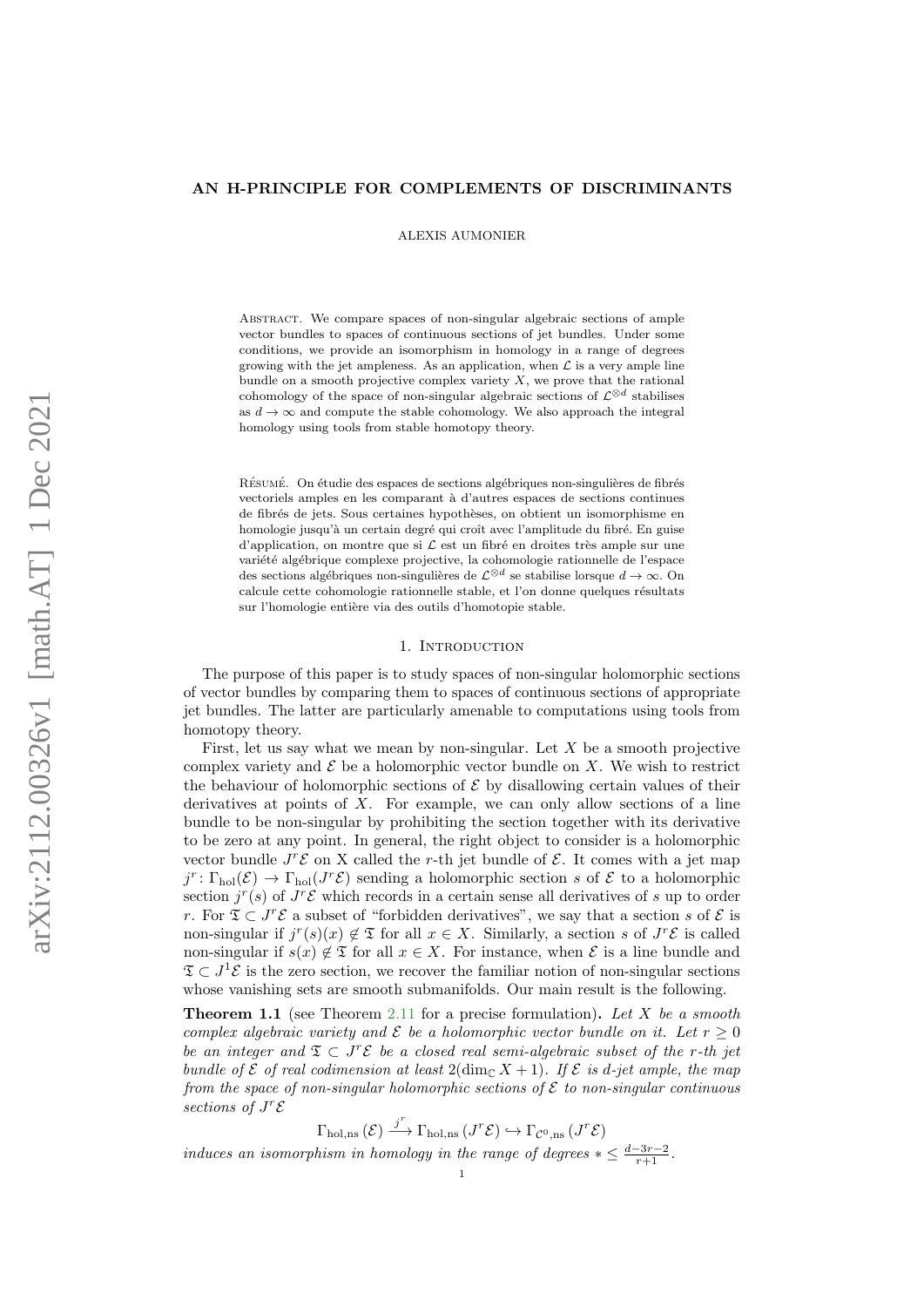<span id="page-1-0"></span>We shall explain precisely in Section [2](#page-2-0) what we mean by a real semi-algebraic subset of the jet bundle. We also refer to that section for a definition of jet ampleness and a reminder on jet bundles in algebraic geometry.

1.1. Motivations. Motivated by their stabilisation result in the Grothendieck ring of varieties [\[VW15\]](#page-37-0), Vakil and Wood conjectured that for a very ample line bundle  $\mathcal L$  on a smooth projective complex variety, the space of non-singular sections of  $\mathcal L^{\otimes d}$ should exhibit cohomological stability. In the special case of the projective space, Tommasi obtained the following result.

**Theorem 1.2** (Tommasi, [\[Tom14\]](#page-37-1)). Let  $d, n \ge 1$  be integers. Let  $U_{d,n}$  be the space of non-singular holomorphic sections of  $\mathcal{O}(d)$  on  $\mathbb{CP}^n$ . The rational cohomology of  $U_{d,n}$  is isomorphic to the rational cohomology of the space  $GL_{n+1}(\mathbb{C})$  in degrees  $* < \frac{d+1}{2}$ .

In work in progress, she furthermore proves an extension of this result to arbitrary smooth projective varieties [\[Tom\]](#page-37-2), thereby proving the conjecture of Vakil and Wood.

The present work was strongly motivated by her results and the wish to understand the stable cohomology from a more homotopy theoretic point of view. In particular, she obtained the following result.

**Theorem 1.3** (Tommasi, work in progress in [\[Tom\]](#page-37-2)). Let X be a smooth projective complex variety of dimension n and  $\mathcal L$  be a very ample line bundle on X. Let  $d \geq 1$ be an integer and  $U_d$  be the space of non-singular holomorphic sections of  $\mathcal{L}^{\otimes d}$ . There is a Vassiliev spectral sequence converging to the homology of  $U_d$ . Working with rational coefficients, this spectral sequence degenerates on the  $E_2$ -page in the stable range if and only if the stable cohomology is a free commutative algebra on the cohomology of  $X$  shifted by one degree.

Assuming this degeneration, the rational cohomology of  $U_d$  in degrees  $* < \lfloor \frac{d+1}{2} \rfloor$ is given by the free commutative graded algebra  $\Lambda(H^{*-1}(X;\mathbb{Q}))$  on the cohomology of  $X$  shifted by one degree.

It is worth pointing out that the stable cohomology only depends on the topology of X and does not involve the line bundle  $\mathcal{L}$ . In the last section of this paper, we prove using our main theorem [2.11,](#page-5-0) and standard tools from rational homotopy theory, that the rational cohomology ring of  $U_d$  indeed stabilises to  $\Lambda\left(H^{*-1}(X;\mathbb{Q})\right)$  (see Theorem [8.5\)](#page-30-0). This agrees with the expected answer given by Tommasi. In fact, one can use our main theorem to show the degeneration of the Vassiliev spectral sequence she constructed. We should point out that her original results also takes into consideration mixed Hodge structures on the rational cohomology. In our case, this information is lost although one could recover it a posteriori. In addition, we also wish to mention that Banerjee recently announced a result relating non-singular sections of a line bundle on an algebraic curve and smooth sections of the same line bundle [\[Ban20\]](#page-36-0).

The results of this paper are also inspired by analogies with theorems in arithmetic probabilities, such as Poonen's Bertini theorem over finite fields [\[Poo04\]](#page-36-1), and in motivic statistics in the Grothendieck ring of varieties as in [\[VW15\]](#page-37-0) or [\[BH19\]](#page-36-2). The recent results of Bilu and Howe particularly influenced the current formulation of our main theorem and we would like to recommend the introduction of their paper [\[BH19\]](#page-36-2) to the reader interested in an overview of these analogies.

1.2. Acknowledgements. I would like to thank my PhD advisor Søren Galatius for suggesting to compare algebraic sections to continuous sections of jet bundles. It is a pleasure to thank him for his encouragement and many helpful discussions.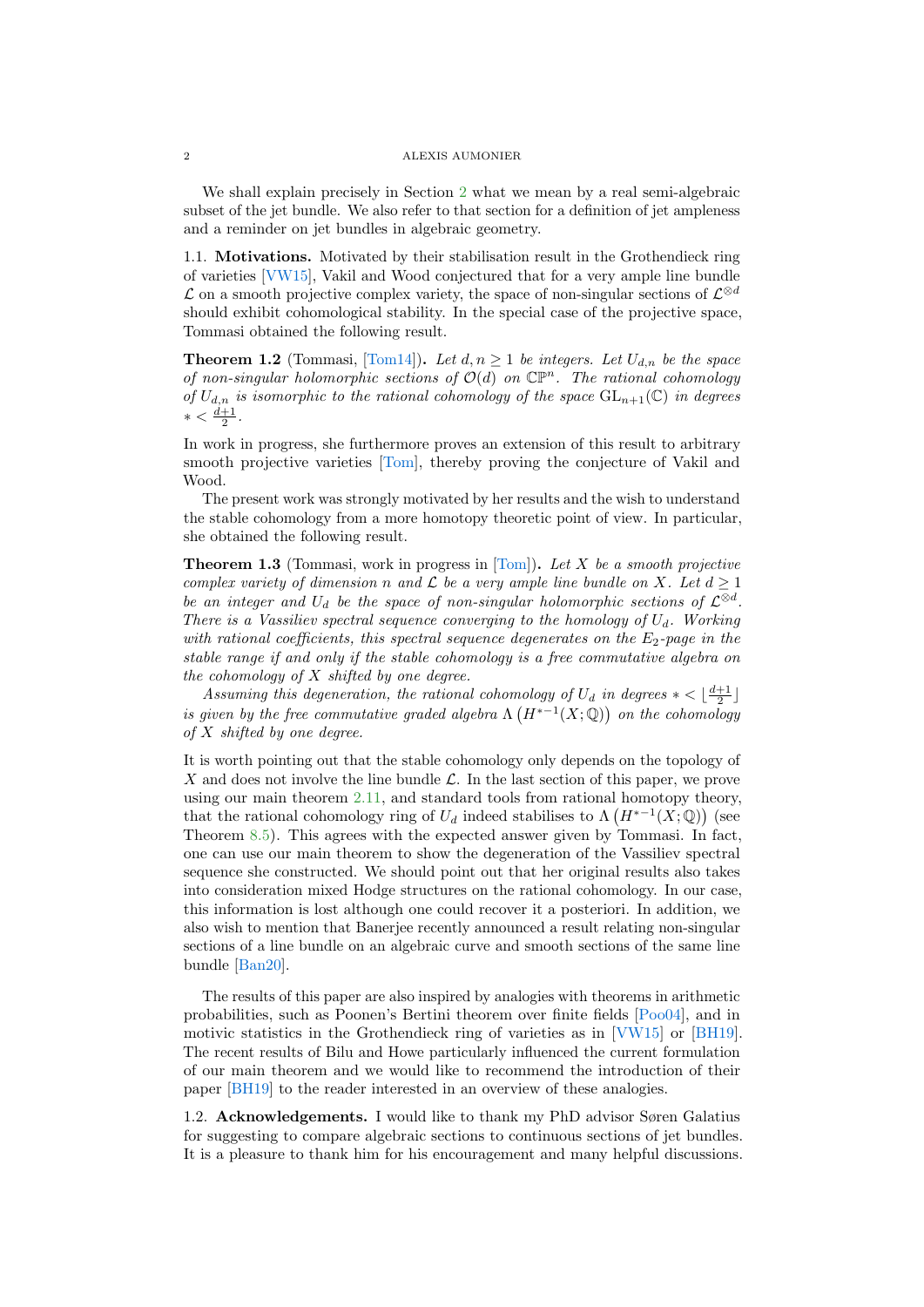<span id="page-2-3"></span>I would also like to thank Orsola Tommasi for discussing and sharing her work with me, as well as Ronno Das for helpful discussions related to this project. I was supported by the Danish National Research Foundation through the Copenhagen Centre for Geometry and Topology (DNRF151) as well as the European Research Council (ERC) under the European Union's Horizon 2020 research and innovation programme (grant agreement No. 682922).

# 2. Statement of the main theorem

<span id="page-2-0"></span>We begin by a few preliminary definitions before stating precisely our main theorem. Throughout this article, X is a smooth projective complex variety and  $\mathcal E$ is a holomorphic vector bundle on X. We denote by  $\Gamma$  the space of sections of a vector bundle, and decorate it with subscripts "hol" or  $\mathcal{C}^0$  to indicate respectively holomorphic or continuous sections. We will make extensive use of  $\check{C}$ ech (or sheaf, as they will agree in our setting) cohomology with compact support which we denote by  $\check{H}_c^*$  and refer to [\[Bre97\]](#page-36-3) for its definition and standard properties. All homology and cohomology groups will be taken with integral coefficients, unless otherwise specified. We recall the following definition of jet ampleness.

**Definition 2.1** (Compare [\[BDRS99\]](#page-36-4)). Let  $k > 0$  be an integer. Let  $x_1, \ldots, x_t$  be t distinct points in X and  $(k_1, \ldots, k_t)$  be a t-uple of positive integers such that  $\sum_i k_i = k + 1$ . Denote by O the structure sheaf of X and by  $\mathfrak{m}_i$  the maximal ideal sheaf corresponding to  $x_i$ . We regard the tensor product  $\otimes_{i=1}^t \mathfrak{m}_i^{k_i}$  as a subsheaf of O under the multiplication map  $\otimes_{i=1}^t \mathfrak{m}_i^{k_i} \to \mathcal{O}$ . We say that  $\mathcal E$  is k-jet ample if the evaluation map

$$
\Gamma_{\mathrm{hol}}\left(\mathcal{E}\right)\longrightarrow\Gamma_{\mathrm{hol}}\left(\mathcal{E}\otimes\left(\mathcal{O}/\otimes_{i=1}^{t}\mathfrak{m}_{i}^{k_{i}}\right)\right)\cong\bigoplus_{i=1}^{t}\Gamma_{\mathrm{hol}}\left(\mathcal{E}\otimes\left(\mathcal{O}/\mathfrak{m}_{i}^{k_{i}}\right)\right)
$$

is surjective for any  $x_1, \ldots, x_t$  and  $k_1, \ldots, k_t$  as above.

<span id="page-2-2"></span>**Example 2.2.** A vector bundle  $\mathcal{E}$  is 0-jet ample if and only if it is spanned by its global sections. In the case of a line bundle, 1-jet ampleness corresponds to the usual notion of very ampleness. Moreover, a line bundle is  $k$ -jet ample whenever it is k-very ample. Also, if  $A$  and  $B$  are holomorphic vector bundles which are respectively a- and b-jet ample, then their tensor product  $\mathcal{A} \otimes \mathcal{B}$  is  $(a + b)$ -jet ample. (See [\[BDRS99,](#page-36-4) Proposition 2.3].)

To ease the readability of various statements throughout the paper, we will use the following notation.

<span id="page-2-1"></span>**Definition 2.3.** For a holomorphic vector bundle  $\mathcal{E}$  on X and an integer  $r \in \mathbb{N}$ , we define  $N(\mathcal{E}, r) \geq 0$  to be the largest integer N such that  $\mathcal{E}$  is  $((N + 1) \cdot (r + 1) - 1)$ jet ample. If no such integer exists, we set  $N(\mathcal{E}, r) = -1$ , although we shall never consider such a case in this paper.

Let us also recall the construction of the jet bundle from [\[Gro67,](#page-36-5) IV.16.7] (where it is called the sheaf of principal parts). The diagonal morphism  $\Delta: X \to X \times X$ gives a surjection of sheaves  $\Delta^{\sharp} \colon \Delta^* \mathcal{O}_{X \times X} \to \mathcal{O}_X$ . Denoting by  $\mathcal I$  the kernel, we have  $\mathcal{O}_X \cong \Delta^* \mathcal{O}_{X \times X}/\mathcal{I}$ . For an integer  $r \geq 0$ , we define the r-th jet bundle of  $\mathcal{O}_X$ to be

$$
J^r \mathcal{O}_X := \Delta^* \mathcal{O}_{X \times X} / \mathcal{I}^{r+1}.
$$

The projections  $p_i: X \times X \to X$  give two  $\mathcal{O}_X$ -algebra structures on  $J^r \mathcal{O}_X$  and, unless otherwise specified, we use the one given by the first projection  $p_1$ . The other morphism induced by  $p_2$  is denoted by

$$
d^r_X\colon \mathcal O_X\longrightarrow J^r\mathcal O_X.
$$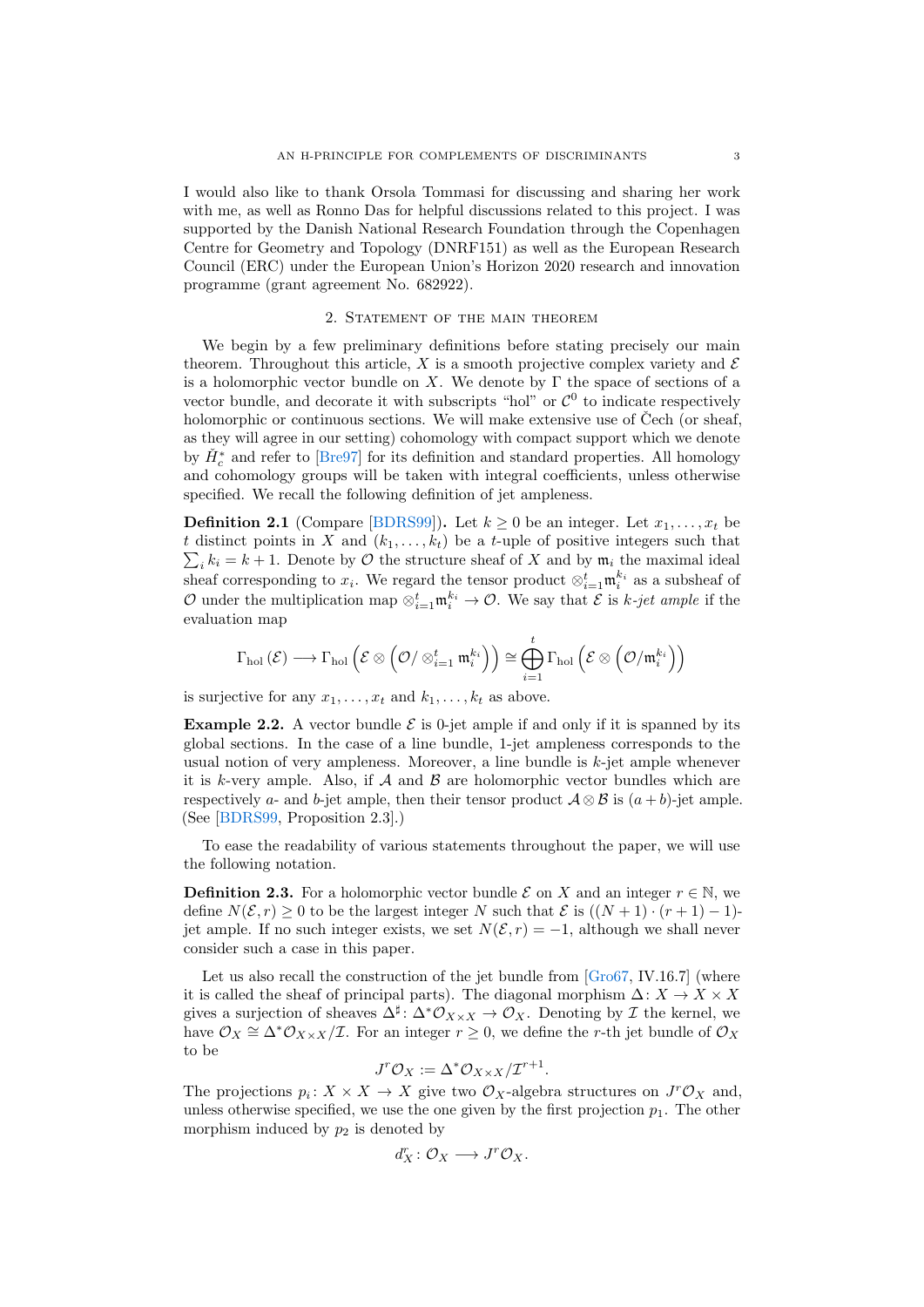<span id="page-3-3"></span>For a holomorphic vector bundle  $\mathcal E$  on X, we define its r-th jet bundle to be

$$
(1) \t\t J^r \mathcal{E} := J^r \mathcal{O}_X \otimes_{\mathcal{O}_X} \mathcal{E}
$$

where  $J^r \mathcal{O}_X$  is seen as an  $\mathcal{O}_X$ -module via the morphism  $d^r_X$  for the tensor product, and the result is regarded as an  $\mathcal{O}_X$ -module again via  $p_1$ . It comes with the morphism

$$
d^r_{X,\mathcal E}:=d^r_X\otimes \mathcal E\colon \mathcal E\longrightarrow J^r\mathcal O_X\otimes_{\mathcal O_X}\mathcal E=J^r\mathcal E.
$$

Taking global sections, we obtain the jet map:

<span id="page-3-0"></span>(2)  $j^r = \Gamma(d_{X,\mathcal{E}}^r) \colon \Gamma_{hol}(\mathcal{E}) \longrightarrow \Gamma_{hol}(J^r\mathcal{E}).$ 

The most important observation for us is the following: if  $x \in X$  is a point with maximal ideal sheaf m, the fibre  $(J^r\mathcal{E})|_x$  is naturally identified with the complex vector space  $\mathcal{E}_x / \mathfrak{m}_x^{r+1} \mathcal{E}_x$ . Furthermore, the composition

$$
\mathcal{E}_x \stackrel{(d^r_{X,\mathcal{E}})_x}{\longrightarrow} (J^r\mathcal{E})_x \longrightarrow (J^r\mathcal{E})|_x = \mathcal{E}_x/\mathfrak{m}_x^{r+1}\mathcal{E}_x
$$

is the natural quotient map. (Here, and everywhere else, we write  $\mathcal{E}_x$  for the stalk of the sheaf  $\mathcal{E}$  and  $\mathcal{E}|_x = \mathcal{E}_x/\mathfrak{m}_x \mathcal{E}_x$  for the fibre of the bundle  $\mathcal{E}$ .) Intuitively, for a holomorphic section s of  $\mathcal{E}$ , one should think of the value of  $j^r(s)$  at a point  $x \in X$ as the tuple of all derivatives of s at x up to order r. In particular, the following lemma is a direct consequence of the definitions.

<span id="page-3-1"></span>**Lemma 2.4.** Let  $\mathcal{E}$  be a holomorphic vector bundle on X and let  $N(\mathcal{E}, r)$  be as in Definition [2.3.](#page-2-1) Let  $(x_0, \ldots, x_p)$  be a tuple of  $p + 1$  distinct points in X. If  $p \leq N(\mathcal{E}, r)$ , the simultaneous evaluation of the jet map [\(2\)](#page-3-0) at these points

$$
j_{(x_0,\ldots,x_p)}^r \colon \Gamma_{hol}(\mathcal{E}) \longrightarrow (J^r\mathcal{E})|_{x_0} \times \cdots \times (J^r\mathcal{E})|_{x_p}
$$

$$
s \longmapsto (j^r(s)(x_0),\ldots,j^r(s)(x_p))
$$
 is surjective.

We shall now explain what we precisely mean by restricting the behaviour of sections of  $\mathcal E$ . In particular, we will require certain subsets of the jet bundle to be "semi-algebraic". This is a technical condition which is quite arbitrary. We believe that a clearer and more general notion could be used, but we were unfortunately not able to make the arguments of Section [4](#page-10-0) work without it. Our arguments rely on multiple properties of these sets: they admit cell decompositions, have a well-defined dimension, and they behave well under projections and closure. (See Section [4.2](#page-12-0) for their single but crucial use.)

There is a well-studied concept of real semi-algebraic subsets of an Euclidean space. They are subsets defined by polynomial equations and inequalities.

<span id="page-3-2"></span>**Definition 2.5** (Compare [\[BCR98\]](#page-36-6)). A semi-algebraic subset of  $\mathbb{R}^n$  is a union of finitely many subsets of the form

$$
\{x \in \mathbb{R}^n \mid P(x) = 0, \ Q_1(x) > 0, \ldots, \ Q_l(x) > 0\},\
$$

where  $l \in \mathbb{N}$  and  $P, Q_1, \ldots, Q_l \in \mathbb{R}[X_1, \ldots, X_n].$ 

We adapt the definition to families, i.e. to subsets of vector bundles, by demanding the standard definition to be satisfied locally in charts. This is well-defined because an algebraic variety  $X$  has an atlas whose transition functions are algebraic, hence respect the semi-algebraicity.

Let us be more precise. First, we briefly recall the notion of an algebraic atlas on X. To lighten the notation, we let n be the complex dimension of X and  $m$ be the complex rank of  $J^r\mathcal{E}$ . We denote by  $V(-)$  the vanishing set of the tuple of polynomials.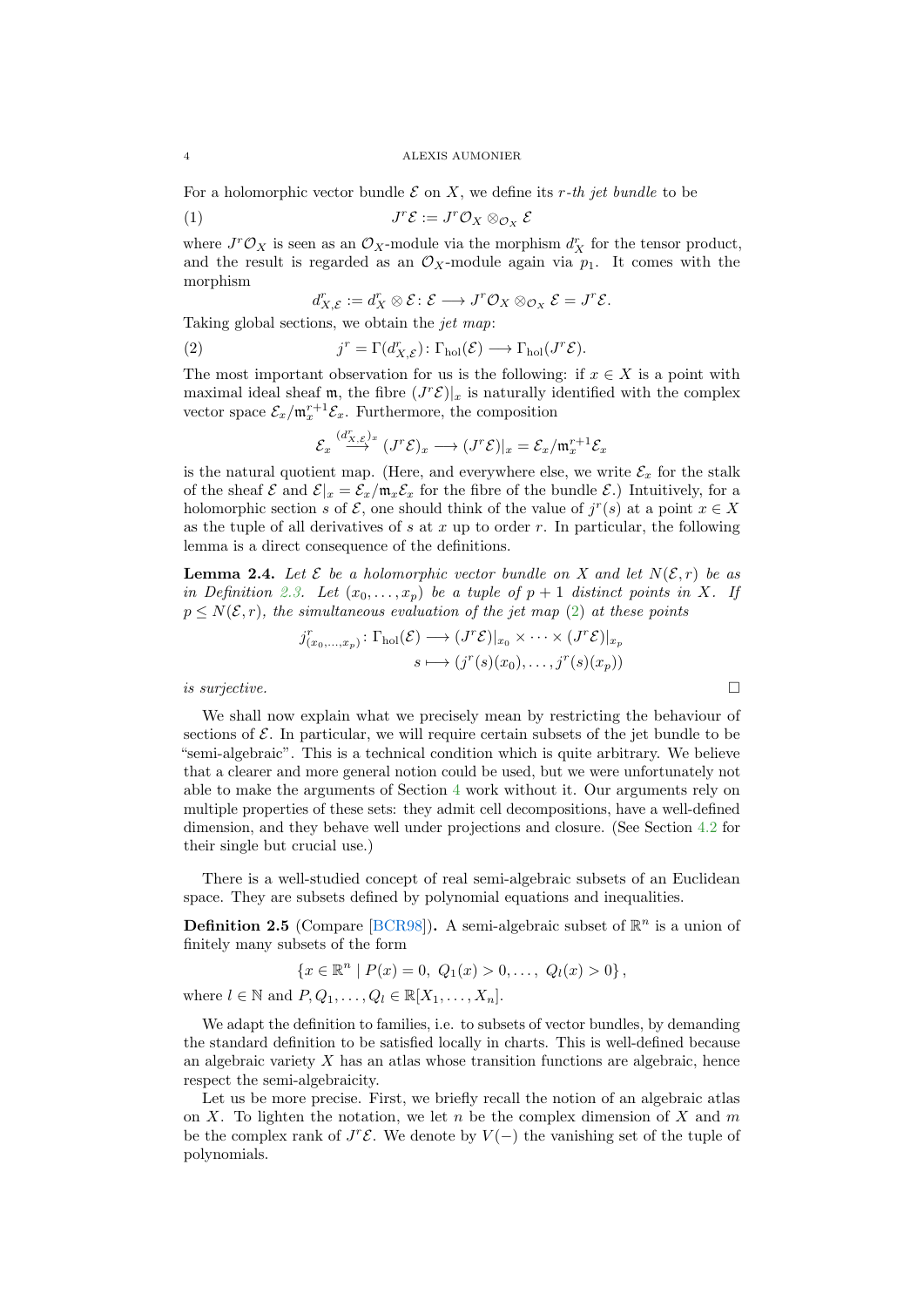<span id="page-4-3"></span>The variety  $X$  can be covered by Zariski open subsets, each of the form

$$
U \cong V(f_1, \ldots, f_{d-n}) \subset \mathbb{C}^d
$$

for some integer  $d \geq 1$  and polynomials  $f_1, \ldots, f_{d-n}$ . Furthermore, if U and W are Zariski open subsets of X with  $\alpha: U \cong V(f_1,\ldots,f_{d-n}) \subset \mathbb{C}^d$  and  $\beta: W \cong$  $V(g_1, \ldots, g_{d'-n}) \subset \mathbb{C}^{d'}$ , the homeomorphism on the intersection

$$
\alpha(W\cap U)\cap V(f_1,\ldots,f_{d-n})\stackrel{\cong}{\longrightarrow} W\cap U\stackrel{\cong}{\longrightarrow}\beta(U\cap W)\cap V(g_1,\ldots,g_{d'-n})
$$

is given by a rational function whose domain is a subset of  $\mathbb{C}^d$  and codomain is a subset of  $\mathbb{C}^{d'}$ . Recall also that the algebraic vector bundle  $J^r\mathcal{E}$  is equivalently given by the data of trivialising Zariski open subsets  $U_i \subset X$  (over which  $J^r \mathcal{E}|_{U_i} \cong U_i \times \mathbb{C}^m$ ) and transition functions on overlaps  $U_i \cap U_j \to GL_m(\mathbb{C})$ . Most importantly for us, the transition functions are regular morphisms.

<span id="page-4-0"></span>**Definition 2.6.** Let n be the complex dimension of X and  $m$  be the complex rank of  $J^r\mathcal{E}$ . A subset  $\mathfrak{T} \subset J^r\mathcal{E}$  is real semi-algebraic if there exists a cover  $X = \bigcup U_i$  by Zariski open subsets such that the following conditions hold for each i:

- (1) the jet bundle may be trivialised over  $U_i$  via a map  $\varphi_i: J^r \mathcal{E}|_{U_i} \stackrel{\cong}{\to} U_i \times \mathbb{C}^m$ ;
- (2) there is a chart  $\phi_i: U_i \stackrel{\cong}{\to} V(f_1^i, \ldots, f_{d_i-n}^i) \subset \mathbb{C}^{d_i}$  for some polynomials  $f_1^i, \ldots, f_{d_i-n}^i;$
- (3) and the image in  $\mathbb{R}^{2(d_i+m)}$  of  $\mathfrak{T}|_{U_i}$  via the map
	- $J^r \mathcal{E}|_{U_i} \xrightarrow{\varphi_i} U_i \times \mathbb{C}^m \xrightarrow{\phi_i \times \mathrm{id}} V(f_1^i, \ldots, f_{d_i-n}^i) \times \mathbb{C}^m \subset \mathbb{C}^{d_i+m} \cong \mathbb{R}^{2(d_i+m)}$

is a real semi-algebraic subset. (Here  $\mathfrak{T}|_{U_i}$  is the restriction of  $\mathfrak T$  above  $U_i$ .)

We will often drop the adjective "real" as we will never consider any complex analogue. In essence, a subset  $\mathfrak{T} \subset J^r \mathcal{E}$  is semi-algebraic in the sense of Definition [2.6](#page-4-0) when it is semi-algebraic in the usual way when "read in charts". As all the changeof-coordinates maps described above are rational functions, being semi-algebraic is independent of the choice of the cover. Indeed, the image of a semi-algebraic set by a rational function is still semi-algebraic (see [\[BCR98,](#page-36-6) Section 2.2]).

A semi-algebraic subset has a well-defined dimension (as in [\[BCR98,](#page-36-6) Section 2.8]) which can be thought of as the maximal dimension in a decomposition into cells of the form  $]0,1]^d$  (see [\[BCR98,](#page-36-6) Corollary 2.8.9]). We therefore get a well-defined dimension for a semi-algebraic subset  $\mathfrak{T} \subset J^r \mathcal{E}$  by looking at the dimensions when "reading in charts":

**Definition 2.7.** Let  $\mathfrak{T} \subset J^r \mathcal{E}$  be a semi-algebraic subset. Let  $X = \bigcup U_i$  by a finite cover as in Definition [2.6](#page-4-0) (the finiteness can always be arranged by compactness of X) and write  $\mathfrak{T}_{U_i} \subset \mathbb{R}^{2(d_i+m)}$  for the semi-algebraic sets obtained using the condition (3). Each of them has a well-defined dimension and we let the dimension of  $\mathfrak T$  be their maximum.

In the following definition, we denote by  $\text{rk}_{\mathbb{C}}J^r\mathcal{E}$  the complex rank of  $J^r\mathcal{E}$ .

<span id="page-4-2"></span>**Definition 2.8.** We say that a subset  $\mathfrak{T} \subset J^r\mathcal{E}$  is an *admissible Taylor condition* if it is closed, real semi-algebraic and has dimension at most  $2(\text{rk}_{\mathbb{C}}J^{r}\mathcal{E}-1)$ . We will use the notation  $\mathfrak{T}|_x := (J^r \mathcal{E})|_x \cap \mathfrak{T}$  for the fibre above a point  $x \in X$ .

We are now ready to define what it means for a section to be singular with respect to an admissible Taylor condition T.

<span id="page-4-1"></span>**Definition 2.9.** A holomorphic section s of the vector bundle  $\mathcal{E}$  is said to be *singular* if there exists a point  $x \in X$  such that  $j^r(s)(x) \in \mathfrak{T}|_x$ . Similarly, a (continuous) section s of the vector bundle  $J^r\mathcal{E}$  is said to be *singular* if there exists a point  $x \in X$ such that  $s(x) \in \mathfrak{T}|_x$ . A section that is not singular is said to be non-singular.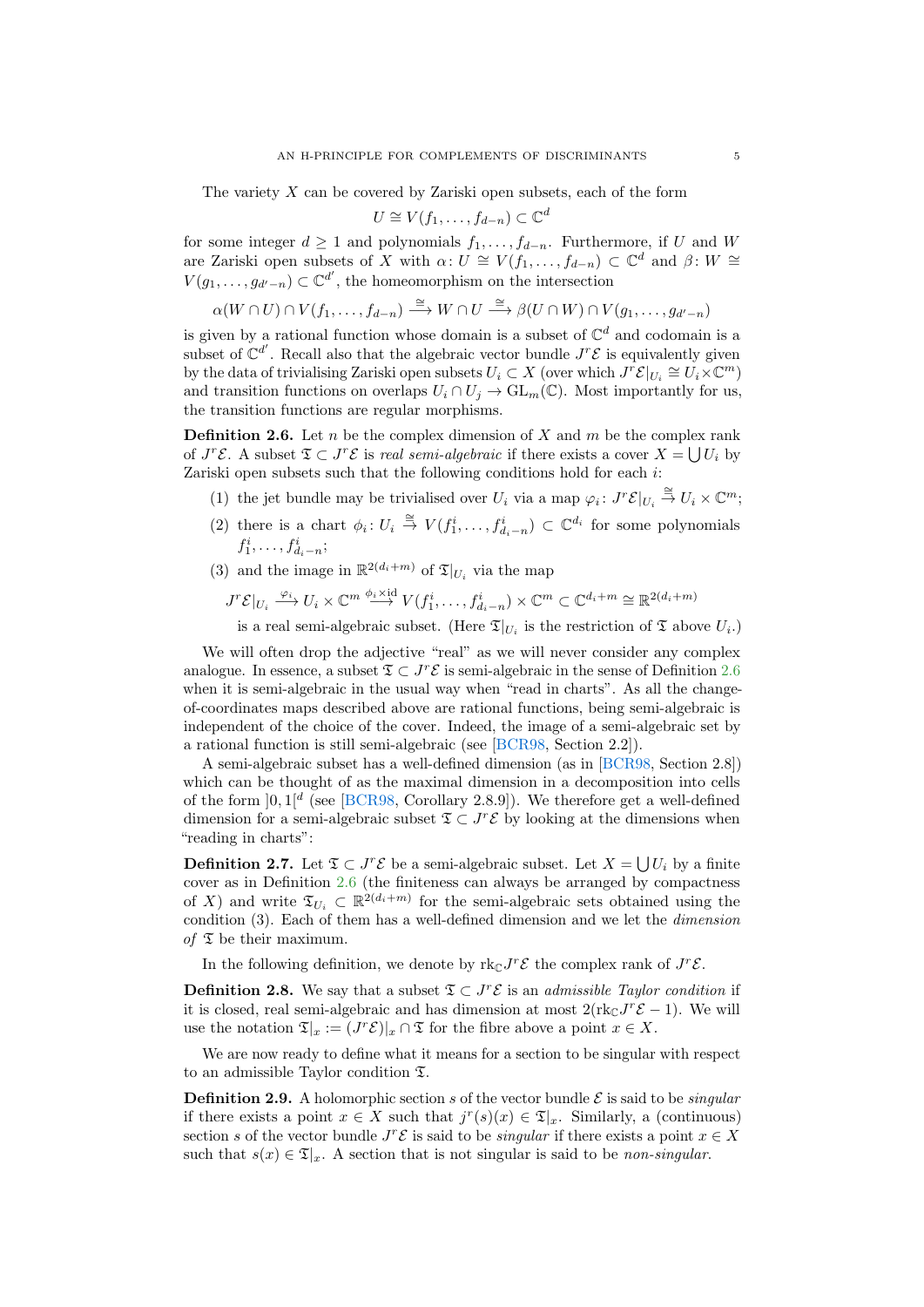<span id="page-5-3"></span>**Example 2.10.** If  $\mathcal{E}$  is a line bundle, we may take  $\mathfrak{T}$  to be the zero section of  $J^1\mathcal{E}$ . It is an admissible Taylor condition and a singular section is one that vanishes at a point on  $X$  where its derivative also vanishes. In particular, if  $s$  is a non-singular section, its zero set  $Z(s) := \{x \in X \mid s(x) = 0\} \subset X$  is a smooth submanifold.

When talking about spaces of sections  $\Gamma$ , we will use the subscript "ns" to denote the subspace of *non-singular* sections. The following is our main result.

<span id="page-5-0"></span>**Theorem 2.11.** Let  $r > 0$  and  $N > 1$  be integers. Let  $\mathcal{E}$  be an  $((N+1) \cdot (r+1) - 1)$ jet ample vector bundle on X and let  $\mathfrak{T} \subset J^r \mathcal{E}$  be an admissible Taylor condition. The composition

$$
\Gamma_{\text{hol,ns}}\left(\mathcal{E}\right)\overset{j^{r}}{\longrightarrow}\Gamma_{\text{hol,ns}}\left(J^{r}\mathcal{E}\right)\hookrightarrow\Gamma_{\mathcal{C}^{0},\text{ns}}\left(J^{r}\mathcal{E}\right)
$$

induces an isomorphism in homology:

$$
H_*\left(\Gamma_{\text{hol},\text{ns}}(\mathcal{E});\mathbb{Z}\right) \longrightarrow H_*\left(\Gamma_{\mathcal{C}^0,\text{ns}}(J^r\mathcal{E});\mathbb{Z}\right)
$$

in the range of degrees  $* \leq N - 2$ .

2.1. Outline of the paper. There are two key ingredients in the proof of the main theorem [2.11.](#page-5-0) The first one is a spectral sequence à la Vassiliev (see [\[Vas94,](#page-37-3) Chapter III] for an analogous statement in the case of smooth sections, and [\[Vas99\]](#page-37-4) for more explicit computations in small degrees). The starting idea is that one should study the space of singular sections and deduce the homology of the space of non-singular sections via Alexander duality. The former has a natural filtration given by counting the number of singularities and it is used to construct a spectral sequence converging to its cohomology. Comparing spectral sequences allows us to compare sections of  $\mathcal E$  and  $J^r\mathcal E$ . The second ingredient is a version of the classical Stone–Weierstrass theorem adapted from the work of Mostovoy [\[Mos06\]](#page-36-7) which allows us to compare holomorphic and continuous sections of  $J^r\mathcal{E}$ .

We first explain how to resolve the singular subspaces and construct the Vassiliev spectral sequence in Section [3.](#page-5-1) We study its first page in Section [4.](#page-10-0) In Section [5,](#page-17-0) we explain how to go from holomorphic sections to continuous sections. Then, in Section [6,](#page-20-0) we construct a morphism of spectral sequences and use it to compare various spaces of sections. We finish proving our main theorem in Section [7.](#page-27-0) Lastly, in Section [8,](#page-28-0) we apply our results to study spaces of holomorphic maps to a projective space and non-singular sections of a very ample line bundle on X.

# 3. Resolution of singularities

<span id="page-5-1"></span>In this section, we choose an admissible Taylor condition  $\mathfrak{T} \subset J^r\mathcal{E}$  inside the r-th jet bundle of a holomorphic vector bundle  $\mathcal E$  on X, and we will write for brevity

$$
\Gamma = \Gamma_{\text{hol}}(\mathcal{E})
$$
 and  $\Sigma = \Gamma_{\text{hol}}(\mathcal{E}) - \Gamma_{\text{hol,ns}}(\mathcal{E})$ 

for the vector space  $\Gamma$  of all holomorphic sections of  $\mathcal E$  and its subspace  $\Sigma$  of singular sections. We also define the *singular space* of a section  $f \in \Gamma$ 

<span id="page-5-2"></span>
$$
(3) \qquad \text{Sing}(f) := \{ x \in X \mid j^r(f)(x) \in \mathfrak{T} \} \subset X
$$

as the space of points where  $f$  is singular (as in Definition [2.9\)](#page-4-1). Our final goal, Theorem [2.11,](#page-5-0) is to understand the homology of the space of non-singular sections  $\Gamma_{hol,ns}(\mathcal{E}) = \Gamma - \Sigma$ . By Alexander duality

$$
\check{H}_c^i(\Sigma) \cong \widetilde{H}_{2\dim_{\mathbb{C}}\Gamma - i - 1}(\Gamma - \Sigma),
$$

it is equivalent to understand the compactly supported  $\check{C}$ ech cohomology of its complement  $\Sigma$ . To achieve that, we want to construct a spectral sequence converging to  $\check{H}_c^*(\Sigma)$ . This spectral sequence arises from a resolution of the space  $\Sigma$  which we define in this section.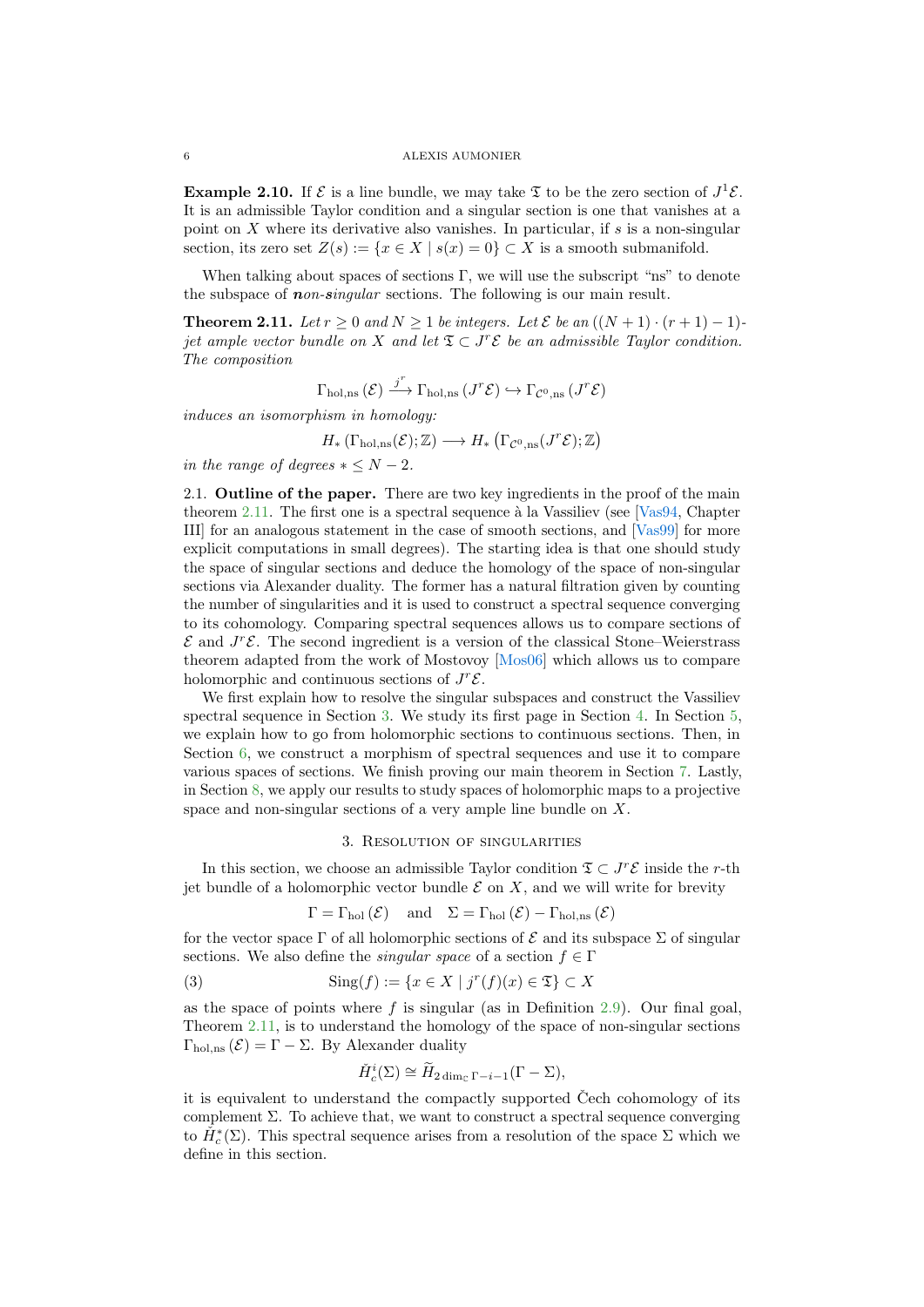<span id="page-6-2"></span>3.1. Construction of the resolution. We will construct a space  $R\mathfrak{X} \to \Sigma$  mapping surjectively to the singular subspace  $\Sigma$ . The inverse image of a section  $f \in \Sigma$ with  $j + 1$  singularities will be a j-simplex  $\Delta^{j}$ . This will allow us to show that  $R\mathfrak{X} \to \Sigma$  induces an isomorphism in cohomology with compact supports (up to some modifications). The space RX will be advantageously filtered by subspaces  $R^{j}X$ related via pushout diagrams resembling the skeletal decomposition of a simplicial space. This filtration then yields a spectral sequence computing the cohomology of R $\mathfrak{X}$ , hence that of  $\Sigma$ .

This is inspired by the so-called truncated resolution of Mostovoy [\[Mos12\]](#page-36-8) but written in a more functorial way as in [\[Vok07\]](#page-37-5).

In what follows, the space  $\Gamma$  is given its canonical topology coming from the fact that it is a finite dimensional complex vector space. Let F be the category whose objects are the finite sets  $[n] := \{0, \ldots, n\}$  for  $n \geq 0$  and whose morphisms are all maps of sets  $[n] \to [m]$ . Let Top be the category of topological spaces and continuous maps between them. We define the following functor

<span id="page-6-1"></span>(4) 
$$
\mathfrak{X} : \mathsf{F}^{\mathrm{op}} \longrightarrow \mathsf{Top} \qquad [n] \longmapsto \mathfrak{X}[n] := \{ (f, s_0, \dots, s_n) \in \Gamma \times X^{n+1} \mid \forall i, s_i \in \mathrm{Sing}(f) \}
$$

where  $\mathfrak{X}[n]$  is given the subspace topology from  $\Gamma \times X^{n+1}$ . On morphisms, for a map of sets  $g: [n] \to [m]$ , we define

$$
\mathfrak{X}(g) \colon \mathfrak{X}[m] \longrightarrow \mathfrak{X}[n] (f, s_0, \dots, s_m) \longmapsto (f, s_{g(0)}, \dots, s_{g(n)})
$$

For an integer  $k \geq 0$ , we denote by  $\mathsf{F}_{\leq k}$  the full sub-category of F on objects [n] for  $n \leq k$ . Let us also write

$$
|\Delta^n|
$$
 = { $(t_0,...,t_n)$  |  $\forall i, 0 \le t_i \le 1$  and  $t_0 + \cdots + t_n = 1$ }  $\subset \mathbb{R}^{n+1}$ 

for the standard topological n-simplex, and denote by  $\partial |\Delta^n|$  its boundary. In particular, the assignment  $|n| \mapsto |\Delta^n|$  gives a functor  $\mathsf{F} \to \mathsf{Top}$ . For an integer  $j \geq 0$ , we define the j-th geometric realisation of  $\mathfrak X$  by the following coend:

<span id="page-6-0"></span>(5)  

$$
R^{j} \mathfrak{X} := \int_{0}^{\lfloor n \rfloor \in \mathsf{F}_{\leq j}} \mathfrak{X}[n] \times |\Delta^{n}|
$$

$$
= \left( \bigsqcup_{0 \leq n \leq j} \mathfrak{X}[n] \times |\Delta^{n}| \right) / \sim
$$

where the equivalence relation  $\sim$  is generated by  $(\mathfrak{X}(g)(z), t) \sim (z, g_*(t))$  for all maps  $g: [n] \to [m]$  in F. (Here  $g_*: |\Delta^n| \to |\Delta^m|$  denotes the usual map induced on the simplices by functoriality.) This is of course reminiscent of the classical geometric realisation of a simplicial space. Note however that here a cell  $|\Delta^n|$  in the geometric realisation is indexed by an unordered set of singularities, even though the functor  $\mathfrak X$  is defined using ordered tuples. Indeed, all the permutations  $[n] \to [n]$  are valid morphisms in our category F.

Let  $j \geq 1$  be an integer. We now describe how  $R<sup>j</sup>\mathfrak{X}$  may be obtained from  $R<sup>j-1</sup>\mathfrak{X}$ via a pushout diagram. Let  $L_j$  be the following set:

(6) 
$$
L_j := \{(f, s_0, \dots, s_j) \in \Gamma \times X^{j+1} \mid \exists l \neq k \text{ such that } s_l = s_k\} \subset \mathfrak{X}[j]
$$

topologised as a subspace of  $\mathfrak{X}[j]$ . This should be thought of as the analogue of the "latching object" of a simplicial space. We denote by

$$
L_j\times_{\mathfrak{S}_{j+1}}|\Delta^j|
$$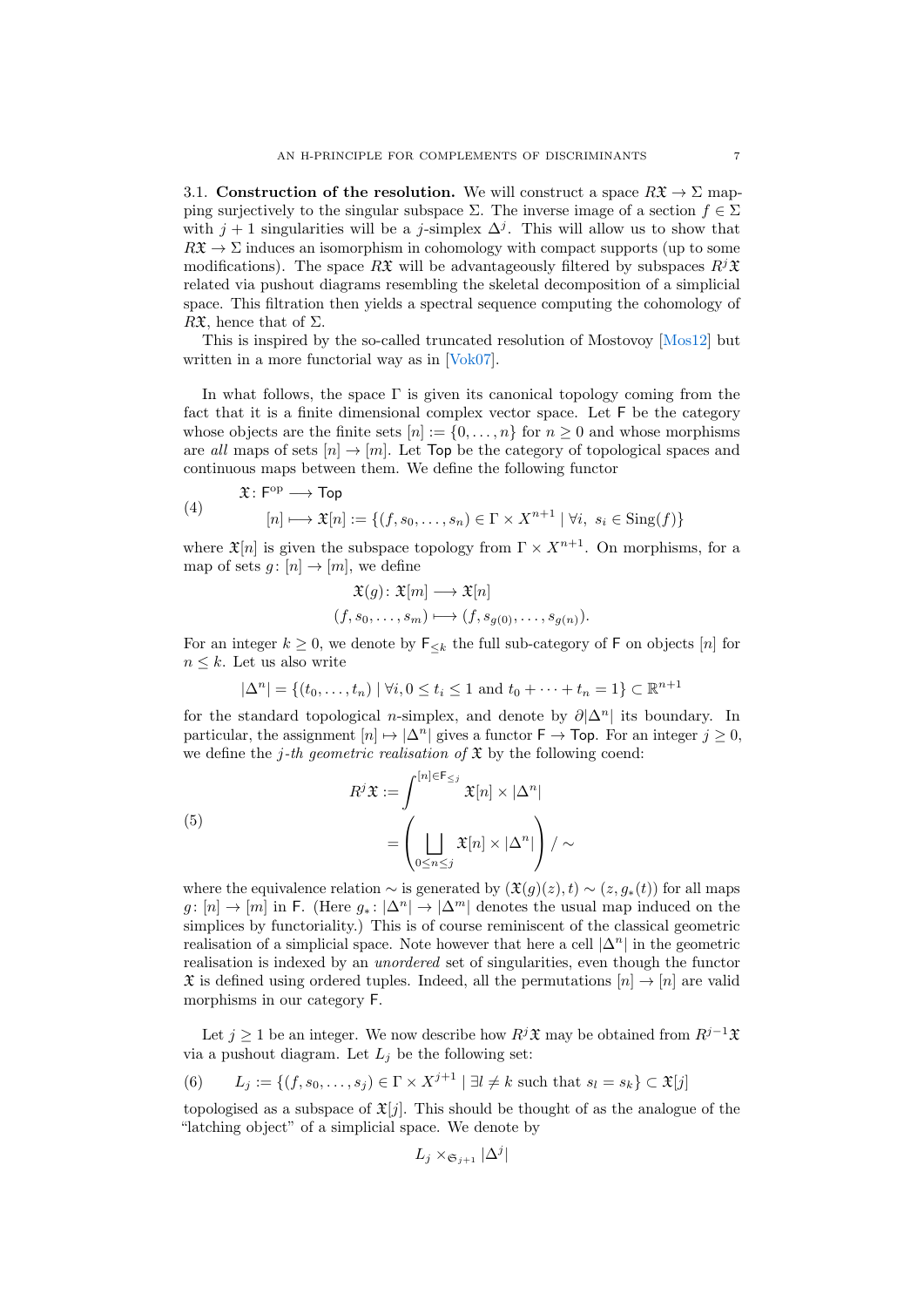the quotient space of  $L_j \times |\Delta^j|$  by the symmetric group  $\mathfrak{S}_{j+1}$  acting on  $L_j$  by permuting the singularities  $s_i$ , and on  $|\Delta^j|$  by permuting the coordinates. Denote by  $\hat{\cdot}$  the omission of an element in a tuple.

<span id="page-7-0"></span>Lemma 3.1. The formula

$$
((f, s_0, \ldots, s_j), (t_0, \ldots, t_j)) \mapsto \begin{cases} ((f, s_0, \ldots, \widehat{s_l}, \ldots, s_j), (t_0, \ldots, t_k + t_l, \ldots, \widehat{t_l}, \ldots, t_j)) \\ \text{if there exists } k \neq l \text{ such that } s_l = s_k \end{cases}
$$

gives a well-defined map  $L_j \times_{\mathfrak{S}_{j+1}} |\Delta^j| \to R^{j-1}\mathfrak{X}$ .

*Proof.* The formula appears ill-defined as we are choosing arbitrarily two indices  $k$ and  $l$ . The identifications made by the coend formula  $(5)$  show that any choice will yield the same class in the quotient.

Recall that a point  $t = (t_0, \ldots, t_j) \in |\Delta^j|$  is in the boundary  $\partial |\Delta^j|$  if one of its coordinates vanishes. An argument similar to the proof of Lemma [3.1](#page-7-0) above gives the following.

## <span id="page-7-1"></span>Lemma 3.2. The formula

$$
((f, s_0, \ldots, s_j), (t_0, \ldots, t_j)) \mapsto ((f, s_0, \ldots, \widehat{s_l}, \ldots, s_j), (t_0, \ldots, \widehat{t_l}, \ldots, t_j)) \text{ if } t_l = 0
$$
  
gives a well-defined map  $\mathfrak{X}[j] \times_{\mathfrak{S}_{j+1}} \partial[\Delta^j] \to R^{j-1}\mathfrak{X}$ .

Consider the following pushout diagram of spaces:

$$
L_j \times_{\mathfrak{S}_{j+1}} \partial |\Delta^j| \xrightarrow{\qquad} \mathfrak{X}[j] \times_{\mathfrak{S}_{j+1}} \partial |\Delta^j|
$$
  

$$
\downarrow \qquad \qquad \downarrow
$$
  

$$
L_j \times_{\mathfrak{S}_{j+1}} |\Delta^j| \longrightarrow (L_j \times_{\mathfrak{S}_{j+1}} |\Delta^j|) \cup (\mathfrak{X}[j] \times_{\mathfrak{S}_{j+1}} \partial |\Delta^j|).
$$

Equivalently, the pushout is the union of the top-right and bottom-left spaces inside  $\mathfrak{X}[j] \times_{\mathfrak{S}_{j+1}} |\Delta^j|$ . The maps defined above in Lemma [3.1](#page-7-0) and Lemma [3.2](#page-7-1) glue to a continuous map

$$
\alpha_{j-1}\colon (L_j\times_{\mathfrak{S}_{j+1}}|\Delta^j|)\bigcup(\mathfrak{X}[j]\times_{\mathfrak{S}_{j+1}}\partial|\Delta^j|)\longrightarrow R^{j-1}\mathfrak{X}.
$$

The natural map  $\mathfrak{X}[j] \times |\Delta^j| \to R^j \mathfrak{X}$  factors through the quotient by the symmetric group action and gives a map

$$
\beta_j \colon \mathfrak{X}[j] \times_{\mathfrak{S}_{j+1}} |\Delta^j| \longrightarrow R^j \mathfrak{X}.
$$

From the coend formula [\(5\)](#page-6-0) and the inclusion of the full sub-category  $\mathsf{F}_{\leq i-1} \subset \mathsf{F}_{\leq i}$ , we also get a natural map  $R^{j-1}\mathfrak{X} \to R^j\mathfrak{X}$ . We are now ready to state the

Proposition 3.3. The following square is a pushout diagram of topological spaces:

<span id="page-7-2"></span>(7) 
$$
\begin{array}{ccc}\n(L_j \times_{\mathfrak{S}_{j+1}} |\Delta^j|) \bigcup (\mathfrak{X}[j] \times_{\mathfrak{S}_{j+1}} \partial |\Delta^j|) & \xrightarrow{\alpha_{j-1}} R^{j-1} \mathfrak{X} \\
& \bigcup_{\mathfrak{X}[j] \times_{\mathfrak{S}_{j+1}} |\Delta^j| & \xrightarrow{\rho_j} R^j \mathfrak{X}.\n\end{array}
$$

*Proof.* We may construct the pushout  $P$  as the quotient

$$
P := \left( R^{j-1} \mathfrak{X} \bigsqcup \mathfrak{X}[j] \times_{\mathfrak{S}_{j+1}} |\Delta^j| \right) / \sim.
$$

One may check that the map  $\beta_i$  together with the natural map  $R^{j-1}\mathfrak{X} \to R^j\mathfrak{X}$  gives a map from the disjoint union above which factors through the quotient. Hence we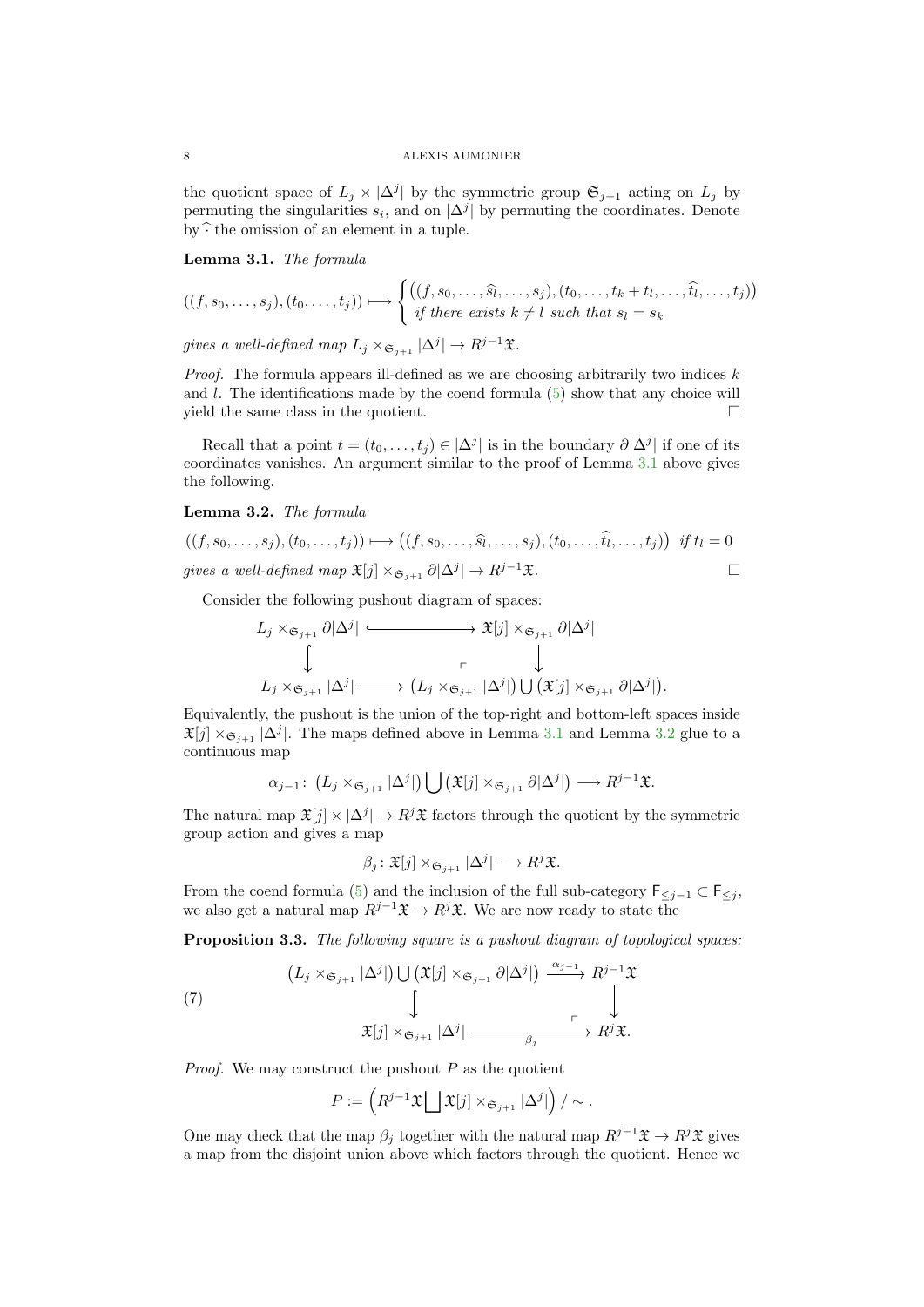get a well-defined map  $P \to R^j \mathfrak{X}$ . We now construct a continuous inverse. Recall that  $R^{j} \mathfrak{X}$  is defined in [\(5\)](#page-6-0) as a quotient of

$$
\left(\bigsqcup_{0\leq n\leq j-1}\mathfrak{X}[n]\times|\Delta^n|\right)\bigsqcup\left(\mathfrak{X}[j]\times|\Delta^j|\right).
$$

The natural map  $\left(\bigsqcup_{0\le n\le j-1}\mathfrak X[n]\times|\Delta^n|\right)\to R^{j-1}\mathfrak X\to P$  together with the identity of  $\mathfrak{X}[j] \times |\Delta^j|$  gives a map from the disjoint union that factors through the quotient and yields a well-defined map  $R<sup>j</sup>\mathfrak{X} \to P$ . One may finally verify that it is the inverse of the map  $P \to R^j \mathfrak{X}$  constructed above.

We now turn to proving some topological results about our constructions.

<span id="page-8-1"></span>**Lemma 3.4.** For any integer  $n \geq 0$ , the subspace  $\mathfrak{X}[n] \subset \Gamma \times X^{n+1}$  defined in [\(4\)](#page-6-1) is closed.

*Proof.* Let  $ev: \Gamma \times X^{n+1} \to (J^r \mathcal{E})^{n+1}$  be the simultaneous evaluation of the jet map  $j^{r}$  (defined in [\(2\)](#page-3-0)) at  $(n+1)$  points of X. We observe directly from the definitions that  $\mathfrak{X}[n] = \text{ev}^{-1}(\mathfrak{T}^{n+1}),$  hence is closed as the inverse image of a closed set.  $\square$ 

<span id="page-8-0"></span>**Lemma 3.5.** For any  $n \geq 0$ , the map  $\rho_n : \mathfrak{X}[n] \to \Gamma$  given by  $(f, s_0, \ldots, s_n) \mapsto f$  is a proper map.

*Proof.* The projection onto the first factor  $\Gamma \times X^{n+1} \to \Gamma$  is proper as  $X^{n+1}$  is compact. Hence so is its restriction  $\rho_n$  to the closed subspace  $\mathfrak{X}[n]$ .

In particular, the map  $\rho_n$  is closed, so  $\Sigma = \rho_1(\mathfrak{X}[1])$  is closed in Γ. We have natural projections maps  $\mathfrak{X}[n] \times |\Delta^n| \to \mathfrak{X}[n] \stackrel{\rho_n}{\to} \Gamma$  for any  $n \geq 0$ . They give rise to a map

<span id="page-8-4"></span>(8) τ<sup>j</sup> : R <sup>j</sup>X −→ Σ

for every integer  $j \geq 0$ .

<span id="page-8-3"></span>**Lemma 3.6.** For any integer  $j \geq 0$ , the map  $\tau_j : R^j \mathfrak{X} \to \Sigma$  is a proper map.

Proof. We have to show that the preimage of any compact set is compact. Equivalently, because  $\Sigma$  is locally compact and Hausdorff, we will show that  $\tau_i$  is a closed map with compact fibres. From Lemma [3.5,](#page-8-0) for any n, the map  $\rho_n$  is closed and hence so is the composition  $\mathfrak{X}[n] \times |\Delta^n| \to \mathfrak{X}[n] \stackrel{\rho_n}{\to} \Gamma$ . This implies that  $\tau_j$  is closed. It remains to see that it has compact fibres. If  $f \in \Sigma$ , we observe that  $\tau_j^{-1}(f) = \beta_j \left( \rho_j^{-1}(f) \right)$  which is compact as  $\rho_j^{-1}(f)$  is, by Lemma [3.5.](#page-8-0)

A major advantage of the pushout square [\(7\)](#page-7-2) is that it allows us to prove the following topological lemma.

<span id="page-8-2"></span>**Lemma 3.7.** For any integer  $j \geq 0$ , the space  $R^j \mathfrak{X}$  is paracompact and Hausdorff. Furthermore, the natural map  $R^{j-1}\mathfrak{X} \to R^j\mathfrak{X}$  is a closed embedding.

*Proof.* Firstly, from Lemma [3.4,](#page-8-1) we know that  $R^0\mathfrak{X} = \mathfrak{X}[0] \subset \Gamma \times X$  is a closed subset, hence is itself paracompact Hausdorff. Then the lemma is proven inductively using the pushout diagram [\(7\)](#page-7-2) together with the fact that

$$
((L_j \times_{\mathfrak{S}_{j+1}} |\Delta^j|) \bigcup (\mathfrak{X}[j] \times_{\mathfrak{S}_{j+1}} \partial |\Delta^j|)) \hookrightarrow \mathfrak{X}[j] \times_{\mathfrak{S}_{j+1}} |\Delta^j|
$$

is a closed embedding.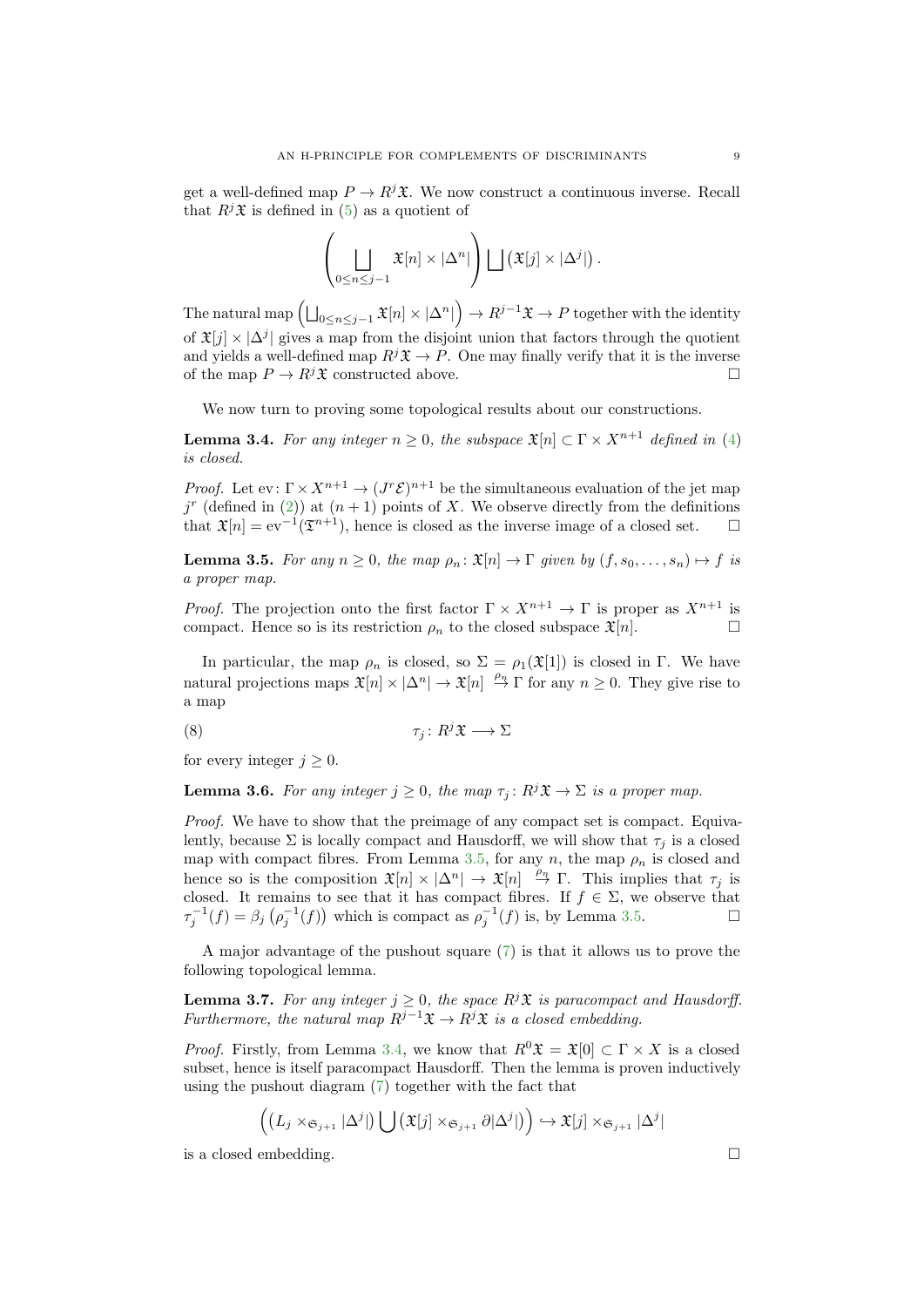In the sequel, using the closed embedding of Lemma [3.7](#page-8-2) just above, we will simply write  $R^{j-1}\mathfrak{X} \subset R^j\mathfrak{X}$ . For an integer  $j \geq 0$ , we let

<span id="page-9-2"></span>(9) 
$$
Y_j := \{(f, s_0, \dots, s_j) \in \mathfrak{X}[j] \mid s_l \neq s_k \text{ if } l \neq k\} = \mathfrak{X}[j] - L_j \subset \mathfrak{X}[j]
$$

be the subspace of  $\mathfrak{X}[j]$  where the singularities are pairwise distinct. For later use, we record the following homeomorphism, which is a direct consequence of the pushout square [\(7\)](#page-7-2) and the fact that the vertical maps therein are closed embeddings:

<span id="page-9-3"></span>(10) 
$$
R^{j} \mathfrak{X} - R^{j-1} \mathfrak{X} \cong Y_{j} \times_{\mathfrak{S}_{j+1}} \text{Interior}(|\Delta^{j}|).
$$

Let us now discuss why  $\tau_j: R^j \mathfrak{X} \to \Sigma$  needs to be slightly modified to obtain a meaningful "resolution" of  $\Sigma$ . The fibre  $\tau_j^{-1}(f)$  above a section  $f \in \Sigma$  that has at most  $j + 1$  singularities is by construction a j-simplex. Hence it is contractible and one might hope that  $\tau_j$  induces an isomorphism in cohomology. This is unfortunately not the case. Indeed,  $\tau_j^{-1}(f)$  is not contractible if f has at least  $j+2$  singularities. To fix this problem, we will modify  $R^j(\Sigma)$  by gluing a cone over each fibre  $\tau_j^{-1}(f)$ which is not contractible. The precise construction is as follows.

Let  $N \geq 0$  be an integer. We let

(11) 
$$
\Sigma_{\geq N+2} := \{ f \in \Gamma \mid \# \text{Sing}(f) \geq N+2 \} \subset \Sigma
$$

denote the subspace of those sections with at least  $N + 2$  singularities. We denote by  $\overline{\Sigma_{\geq N+2}}$  its closure in  $\Sigma$  (or equivalently, in Γ). Observe that the surjectivity of the map  $\tau_N$  implies the following equality:

<span id="page-9-0"></span>
$$
\tau_N\left(\tau_N^{-1}\left(\overline{\Sigma_{\geq N+2}}\right)\right)=\overline{\Sigma_{\geq N+2}}.
$$

We glue fibrewise a cone over each  $f \in \overline{\Sigma_{\geq N+2}}$  by defining the space  $R_{\text{cone}}^N(\Sigma)$  as the following homotopy pushout:

(12) 
$$
\begin{array}{c}\n\tau_N^{-1} \left( \overline{\Sigma}_{\geq N+2} \right) & \longrightarrow R^N \mathfrak{X} \\
\downarrow^{\tau_N} & \downarrow^{\text{hor}} \\
\overline{\Sigma}_{\geq N+2} & \longrightarrow R^N_{\text{cone}} \mathfrak{X}.\n\end{array}
$$

All three defining spaces in the corners of  $(12)$  map to  $\Sigma$ , hence we obtain a surjective projection map

(13) 
$$
\pi \colon R^N_{\text{cone}} \mathfrak{X} \longrightarrow \Sigma.
$$

We want to prove that  $\pi$  induces an isomorphism in Čech cohomology with compact supports. We begin with a couple of lemmas.

<span id="page-9-1"></span>**Lemma 3.8.** The map  $\pi: R_{cone}^N \mathfrak{X} \longrightarrow \Sigma$  is proper.

Proof. We will prove that is it closed with compact fibres, which implies the properness. By definition of the homotopy pushout,  $R_{\text{cone}}^N \mathfrak{X}$  is a quotient of the following disjoint union:

$$
R^{N} \mathfrak{X} \bigsqcup \tau_N^{-1} \left( \overline{\Sigma_{\geq N+2}} \right) \times [0,1] \bigsqcup \overline{\Sigma_{\geq N+2}}.
$$

The map  $\pi$  is induced by the following three maps: the projection  $\tau_N : R^N \mathfrak{X} \to$  $\Sigma$ , the projection  $\tau_N^{-1}(\overline{\Sigma_{\geq N+2}}) \times [0,1] \to \tau_N^{-1}(\overline{\Sigma_{\geq N+2}}) \to \Sigma$ , and the inclusion  $\overline{\Sigma_{\geq N+2}} \hookrightarrow \Sigma$ . The first two are closed by Lemma [3.6](#page-8-3) and the last one is the inclusion of a closed subset, hence closed.

Finally, we prove that the fibres of  $\pi$  are compact. We saw in the proof of Lemma [3.6](#page-8-3) that for any  $f \in \Sigma$ , the fibre  $\tau_N^{-1}(f)$  was compact. Now,  $\pi^{-1}(f)$  is either  $\tau_N^{-1}(f)$  if  $f \in \Sigma - \overline{\Sigma_{\geq N+2}}$  or a cone over it if  $f \in \overline{\Sigma_{\geq N+2}}$ . In any case it is  $\Box$ compact.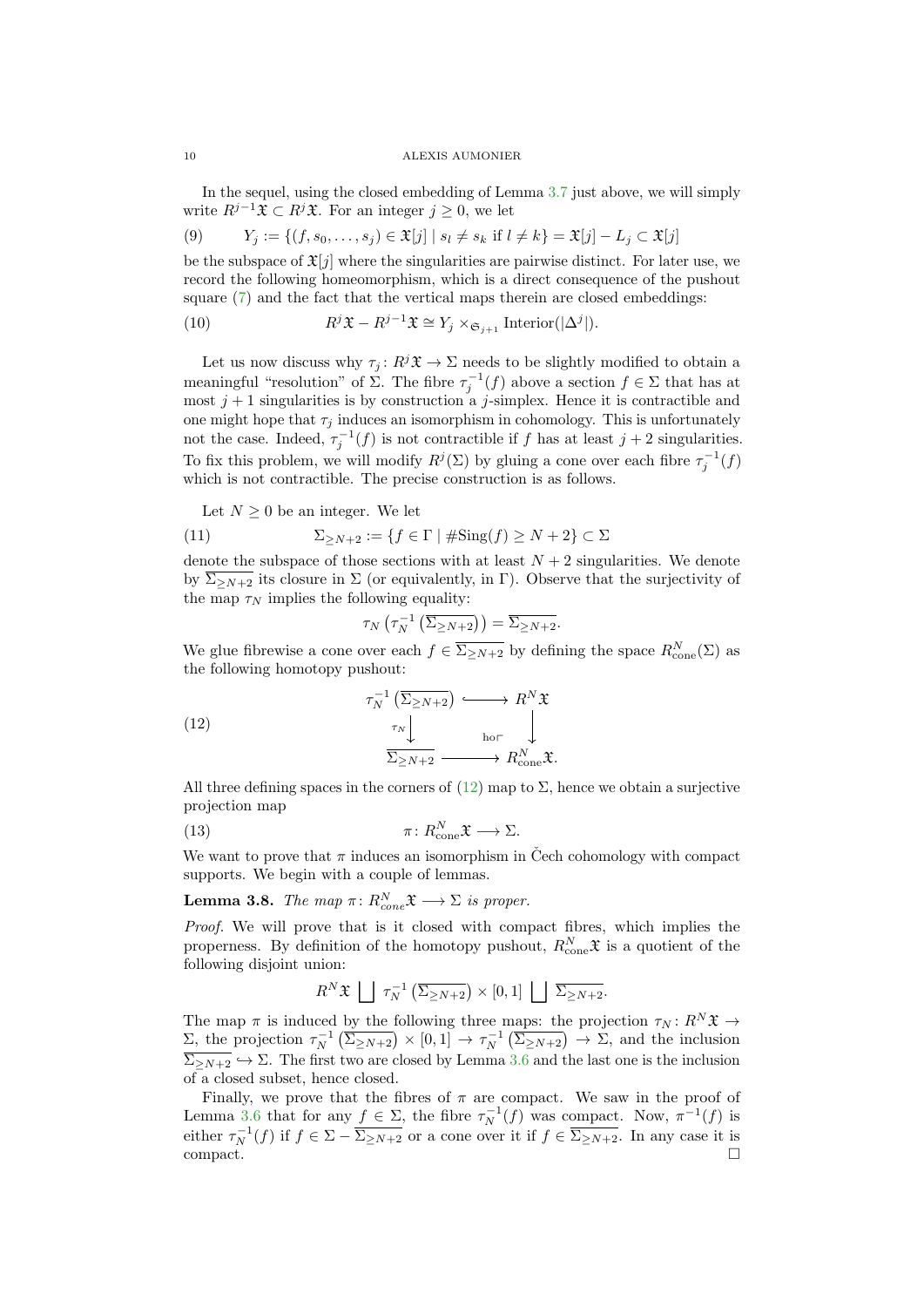<span id="page-10-3"></span>**Lemma 3.9.** The space  $R_{cone}^N \mathfrak{X}$  is paracompact, locally compact, and Hausdorff.

Proof. The paracompactness and Hausdorffness follow from the definition as a homotopy pushout and Lemma [3.7.](#page-8-2) It is locally compact as its maps properly to the locally compact space  $\Sigma$ .

These topological properties will justify our subsequent manipulations of compactly supported Čech cohomology, which agrees with sheaf cohomology with compact supports in this context. The most important corollary is the following

<span id="page-10-1"></span>**Proposition 3.10.** The map  $\pi: R_{cone}^N \mathfrak{X} \longrightarrow \Sigma$  induces an isomorphism in Čech cohomology with compact supports.

*Proof.* The properness of  $\pi$  proved in Lemma [3.8](#page-9-1) implies that it induces a welldefined map in cohomology with compact supports. We also observed in the proof of that lemma that a fibre of  $\pi$  is either a simplex or a cone, hence contractible. The proposition then follows from the Vietoris–Begle theorem [\[Bre97,](#page-36-3) V.6.1].

3.2. Construction of the spectral sequence. Let  $N \geq 1$  be an integer. Recall from Lemma [3.7](#page-8-2) that we have closed embeddings  $R^{j-1}\mathfrak{X} \subset R^j\mathfrak{X}$ . We define the following filtration on  $R_{\text{cone}}^N \mathfrak{X}$ :

$$
F_0 = R^0 \mathfrak{X} \subset F_1 = R^1 \mathfrak{X} \subset \cdots \subset F_N = R^N \mathfrak{X} \subset F_{N+1} = R^N_{\text{cone}} \mathfrak{X}.
$$

Following standard arguments, we obtain from the filtration a spectral sequence:

$$
E_1^{p,q} = \check{H}_c^{p+q}(F_p, F_{p-1}) \cong \check{H}_c^{p+q}(F_p - F_{p-1}) \implies \check{H}_c^{p+q}(R_{\text{cone}}^N, \mathfrak{X})
$$

where the isomorphism between the cohomology groups on the first page follows from [\[Bre97,](#page-36-3) II.12.3]. Using Proposition [3.10](#page-10-1) and Alexander duality, we obtain:

$$
\check{H}_c^{p+q}(R^N_{\text{cone}}\mathfrak{X}) \cong \check{H}_c^{p+q}(\Sigma) \cong \widetilde{H}_{2\dim_{\mathbb{C}}\Gamma - (p+q)-1}(\Gamma - \Sigma)
$$

where  $\widetilde{H}$  denotes reduced singular homology. Letting  $s = -p-1$  and  $t = 2 \dim_{\mathbb{C}} \Gamma - q$ , we regrade our spectral sequence and obtain the following

<span id="page-10-2"></span>**Proposition 3.11.** There is a spectral sequence on the second quadrant  $s \leq -1$ and  $t > 0$ :

$$
E_{s,t}^1 = \tilde{H}_c^{2 \dim_{\mathbb{C}} \Gamma - 1 - s - t} (F_{-s-1} - F_{-s-2}; \mathbb{Z}) \implies \tilde{H}_{s+t} (\Gamma - \Sigma; \mathbb{Z}).
$$

The differential d<sup>r</sup> on the r-th page of the spectral sequence has bi-degree  $(-r, r - 1)$ , i.e. it is a morphism  $d_{s,t}^r: E_{s,t}^r \to E_{s-r,t+r-1}^r$ .

# 4. COHOMOLOGY GROUPS ON THE  $E^1$ -PAGE

<span id="page-10-0"></span>As in the last section, we choose a holomorphic vector bundle  $\mathcal E$  on X and an admissible Taylor condition  $\mathfrak{T} \subset J^r\mathcal{E}$  inside the r-th jet bundle of  $\mathcal{E}$ . For the remainder of this section, we also let

$$
N = N(\mathcal{E}, r)
$$

be the largest integer  $N \geq 0$  such that  $\mathcal E$  is  $((N+1)\cdot (r+1)-1)$ -jet ample as in Definition [2.3.](#page-2-1) As discussed in the introduction, we assume that such an  $N$  exists. If not, the statements in this section are either trivially false, or trivially true as they describe elements of the empty set. For brevity, we still use the following notations

$$
\Gamma = \Gamma_{\text{hol}}(\mathcal{E})
$$
 and  $\Sigma = \Gamma_{\text{hol}}(\mathcal{E}) - \Gamma_{\text{hol,ns}}(\mathcal{E})$ 

as well as  $\mathfrak X$  for the associated functor  $\mathsf F^{op} \to \mathsf{Top}$  as in [\(4\)](#page-6-1).

We will study the first page of the spectral sequence from Proposition [3.11](#page-10-2) converging to the cohomology of  $R_{\text{cone}}^N \mathfrak{X}$ :

$$
E_{s,t}^1 = \check{H}_c^{2 \dim_{\mathbb{C}} \Gamma - 1 - s - t} (F_{-s-1} - F_{-s-2}; \mathbb{Z}).
$$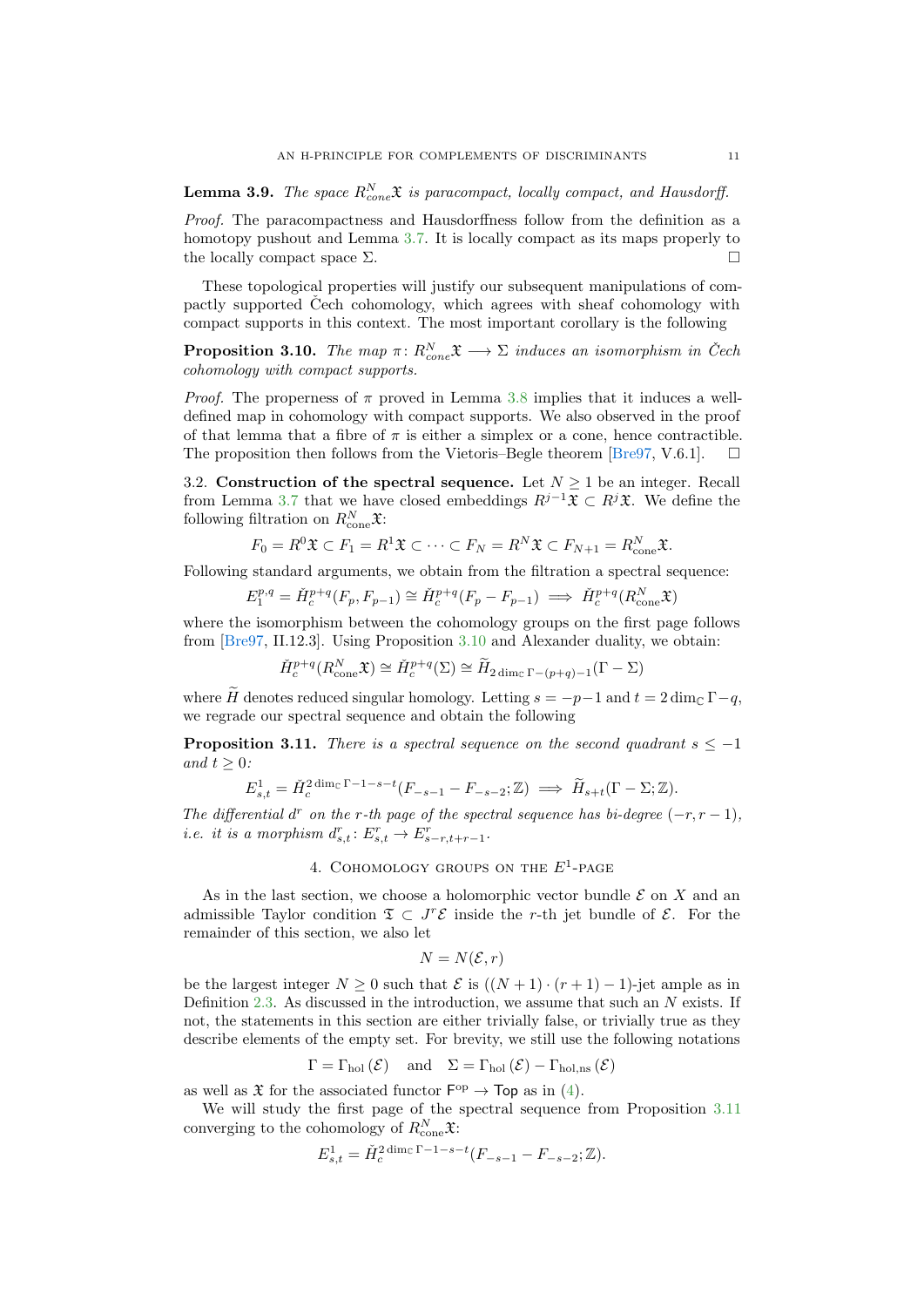We will first show that for  $-N-1 \leq s \leq -1$  the groups  $E_{s,t}^1$  can be written, via Thom isomorphisms, in terms of the cohomology of  $\Sigma$ . We will then study qualitatively the cohomology of  $F_{N+1} - F_N$ , i.e. the column  $E^1_{-N-2,*}$ , and show that it does not have any influence on the cohomology of the limit in a range of degrees up to around  $N$ . Later in Section [5](#page-17-0) we will construct spectral sequences for spaces of sections of  $J^1 \mathcal{E} \setminus \mathfrak{T}$ , and in Section [6](#page-20-0) we will compare them. The explicit computations of the present section will show that these various spectral sequences are isomorphic in a range from the first page and onwards.

4.1. The first steps of the filtration. For an integer  $j \geq 0$ , recall from [\(9\)](#page-9-2) the space

$$
Y_j = \{ (f, s_0, \dots, s_j) \in \mathfrak{X}[j] \mid s_l \neq s_k \text{ if } l \neq k \} \subset \mathfrak{X}[j].
$$

<span id="page-11-2"></span>**Lemma 4.1.** For  $0 \leq i \leq N(\mathcal{E}, r)$ , there is a fibre bundle:

$$
Interior\left(|\Delta^j|\right) \longrightarrow F_j - F_{j-1} \longrightarrow Y_j/\mathfrak{S}_{j+1}.
$$

*Proof.* Recall from the definition of the filtration on  $R_{\text{cone}}^N \mathfrak{X}$  that  $F_j = R^j \mathfrak{X}$  for  $0 \leq j \leq N$ . As a consequence of the pushout square [\(7\)](#page-7-2), we observed in [\(10\)](#page-9-3) that we have the following homeomorphism:

$$
R^{j} \mathfrak{X} - R^{j-1} \mathfrak{X} \cong Y_j \times_{\mathfrak{S}_{j+1}} \text{Interior}(|\Delta^{j}|).
$$

Projecting down to the first factor gives the required fibre bundle.  $\Box$ 

By an affine bundle we mean a torsor for a vector bundle. In the sequel, they will arise naturally from fibrewise surjective linear maps between vector bundles. For any integer  $j \geq 1$ , the bundle  $(J^r\mathcal{E})^j$  projects down to  $X^j$  and we may consider its restriction to the open subset Conf<sub>j</sub>(X) ⊂  $X^j$  of those tuples of points which are pairwise distinct. The symmetric group  $\mathfrak{S}_j$  acts on these spaces by permuting the coordinates. In particular, it acts on the subspace  $\mathfrak{T}^j \subset (J^r\mathcal{E})^j$  and we let

(14) 
$$
\mathfrak{T}^{(j)} := (\mathfrak{T}^j|_{\mathrm{Conf}_j(X)}) / \mathfrak{S}_j
$$

be the orbit space of the restriction of  $\mathfrak{T}^j$  over the subspace  $\mathrm{Conf}_j(X) \subset X^j$ .

<span id="page-11-3"></span>**Lemma 4.2.** Let  $0 \leq j \leq N(\mathcal{E}, r)$  be an integer and recall from [\(9\)](#page-9-2) the space  $Y_i$  of those tuples  $(f, s_0, \ldots, s_i) \in \Gamma \times \text{Conf}_{i+1}(X)$  where f is singular at the  $s_i$ . We may simultaneously evaluate the jet map at these points:

<span id="page-11-1"></span>
$$
Y_j \longrightarrow \mathfrak{T}^{j+1} |_{\text{Conf}_{j+1}(X)}
$$

$$
(f, s_0, \dots, s_j) \longmapsto (j^r(f)(s_0), \dots, j^r(f)(s_j)).
$$

Taking  $\mathfrak{S}_{i+1}$ -orbits on the domain and codomain of this map yields an affine bundle:

$$
Y_j/\mathfrak{S}_{j+1} \longrightarrow \mathfrak{T}^{(j+1)}
$$

whose fibre has complex dimension  $\dim_{\mathbb{C}} \Gamma - (j+1) \text{rk}_{\mathbb{C}} J^r \mathcal{E}$ . (Here  $\text{rk}_{\mathbb{C}} J^r \mathcal{E}$  denotes the complex rank of the vector bundle  $J^r\mathcal{E}$ .

Proof. The simultaneous evaluation of the jet map gives a map

<span id="page-11-0"></span>(15) 
$$
\xrightarrow{\Gamma \times \text{Conf}_{j+1}(X)} \xrightarrow{\text{Conf}_{j+1}(X)}
$$

of vector bundles over the configuration space  $\text{Conf}_{j+1}(X)$ . Under the assumption  $0 \leq j \leq N(\mathcal{E}, r)$ , Lemma [2.4](#page-3-1) shows that this map of bundles is fibrewise surjective. Therefore the top map of [\(15\)](#page-11-0) is an affine bundle. Subtracting the ranks, we obtain that its fibre has complex dimension dim<sub>C</sub>  $\Gamma - (j + 1)$ rk<sub>C</sub>  $J^r$  $\mathcal{E}$ .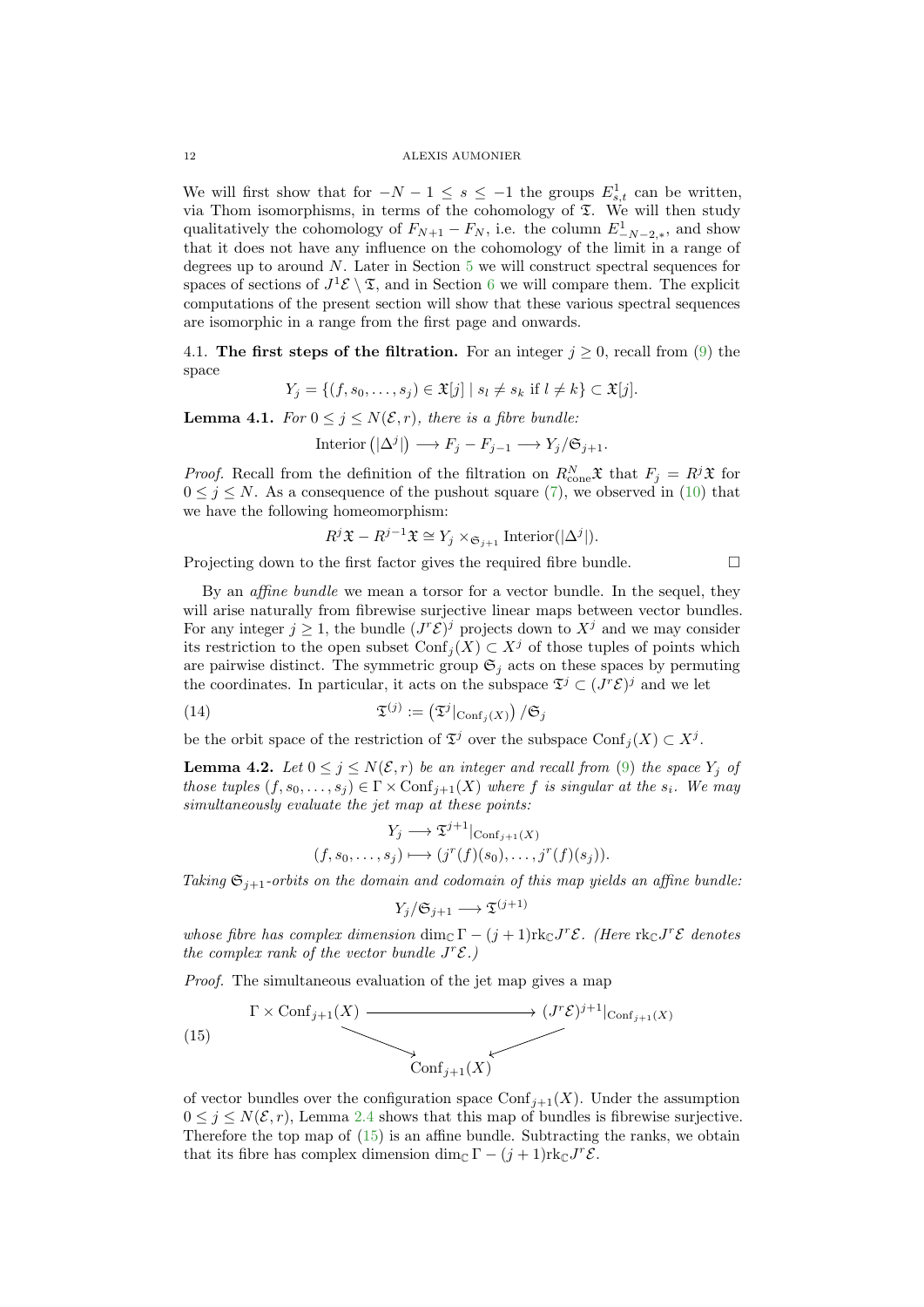Now, restricting the domain of [\(15\)](#page-11-0) to  $Y_j$  and its codomain to  $\mathfrak{I}^{j+1}|_{\text{Conf}_{j+1}(X)}$ , and then taking  $\mathfrak{S}_{i+1}$ -orbits yields the following affine bundle:

$$
Y_j/\mathfrak{S}_{j+1} \longrightarrow (\mathfrak{T}^{j+1}|\text{Conf}_{j+1}(X)) / \mathfrak{S}_{j+1} = \mathfrak{T}^{(j+1)}
$$

which still has the rank that we have computed above.  $\hfill \Box$ 

E

The quotient maps  $Y_j \to Y_j/\mathfrak{S}_{j+1}$  and  $\mathfrak{I}^{j+1}|_{\text{Conf}_{j+1}(X)} \to \mathfrak{I}^{(j+1)}$  are principal  $\mathfrak{S}_{j+1}$ -bundles and hence are classified by (homotopy classes of) maps to the classifying space  $B\mathfrak{S}_{j+1}$ . Composing with the sign representation  $B\mathfrak{S}_{j+1} \stackrel{B{\text{sign}}}{\longrightarrow} B\mathbb{Z}/2$ , we obtain two well-defined homotopy classes of maps:

$$
Y_j/\mathfrak{S}_{j+1} \longrightarrow B\mathbb{Z}/2
$$
 and  $\mathfrak{T}^{(j+1)} \longrightarrow B\mathbb{Z}/2$ .

We will write  $\mathbb{Z}^{\text{sign}}$  for the corresponding local coefficient systems.

<span id="page-12-1"></span>**Proposition 4.3.** Let  $-N(\mathcal{E}, r) - 1 \leq s \leq -1$ . Then, we have the following isomorphism:

$$
E^1_{s,t} \cong \check{H}^{-t-2s\cdot\mathrm{rk}_\mathbb{C} J^r\mathcal{E}}_c\big(\mathfrak{T}^{(-s)};\mathbb{Z}^\mathrm{sign}\big)
$$

where  $\mathfrak{T}^{(-s)}$  is the space defined in [\(14\)](#page-11-1) and  $\mathbb{Z}^{\text{sign}}$  is the local coefficient system described above.

Proof. Recall from Proposition [3.11](#page-10-2) that the first page of the spectral sequence is given by

$$
E_{s,t}^1 = \check{H}_c^{2 \dim_{\mathbb{C}} \Gamma - 1 - s - t} (R^{-s-1} \mathfrak{X} - R^{-s-2} \mathfrak{X}; \mathbb{Z}).
$$

Via a homeomorphism Interior  $(|\Delta^j|) \cong \mathbb{R}^j$ , we see that the fibre bundle of Lemma [4.1](#page-11-2) is homeomorphic to a vector bundle. Applying the Thom isomorphism to the latter, we obtain:

$$
E_{s,t}^1 \cong \check{H}_c^{2 \dim_{\mathbb{C}} \Gamma - t} (Y_{-s-1}/\mathfrak{S}_{-s}; \mathbb{Z}^{\text{sign}}).
$$

Another application of the Thom isomorphism using Lemma [4.2](#page-11-3) yields

$$
E_{s,t}^1 \cong \check{H}_c^{-t-2s \cdot \text{rk}_{\mathbb{C}} J^r \mathcal{E}}(\mathfrak{T}^{(-s)}; \mathbb{Z}^{\text{sign}}).
$$

<span id="page-12-0"></span>4.2. The last step of the filtration. We study the last non-trivial part of the  $E^1$ -page, that is the column  $s = -N(\mathcal{E}, r) - 2$  where:

$$
E_{-N-2,t}^1 = \check{H}_c^{2 \dim_{\mathbb{C}} \Gamma + 1 + N - t} (R_{\text{cone}}^N \mathfrak{X} - R^N \mathfrak{X}; \mathbb{Z}).
$$

The methods from the last section do not apply to the space  $R_{\text{cone}}^N \mathfrak{X} - R^N \mathfrak{X}$  and we will not be able to express the cohomology groups  $E_{-N-2,t}^1$  in terms of other "known" groups. However, using the technical assumptions made in Definition [2.8](#page-4-2) about the Taylor condition  $\mathfrak{T}$ , we will obtain a vanishing result for  $E_{-N-2,t}^1$ . This will be enough for the proof of our main theorem.

Recall the projection map  $\tau_N : R^N \mathfrak{X} \to \Sigma$  from [\(8\)](#page-8-4). From the homotopy pushout square  $(12)$ , we obtain the following homeomorphism:

$$
R_{\text{cone}}^N \mathfrak{X} - R^N \mathfrak{X} \cong \left( \left( \tau_N^{-1} \left( \overline{\Sigma_{\geq N+2}} \right) \times ]0,1] \right) \bigsqcup \overline{\Sigma_{\geq N+2}} \right) / \sim
$$

where  $(z,1) \in \tau_N^{-1}(\overline{\Sigma_{\geq N+2}}) \times ]0,1]$  is identified with  $\tau_N(z) \in \overline{\Sigma_{\geq N+2}}$  in the quotient. Indeed, there is a natural continuous bijection from the right-hand side to the left-hand side. It is in fact a homeomorphism, as the top arrow in the homotopy pushout square [\(12\)](#page-9-0) is the inclusion of a closed subset. This is just the fibrewise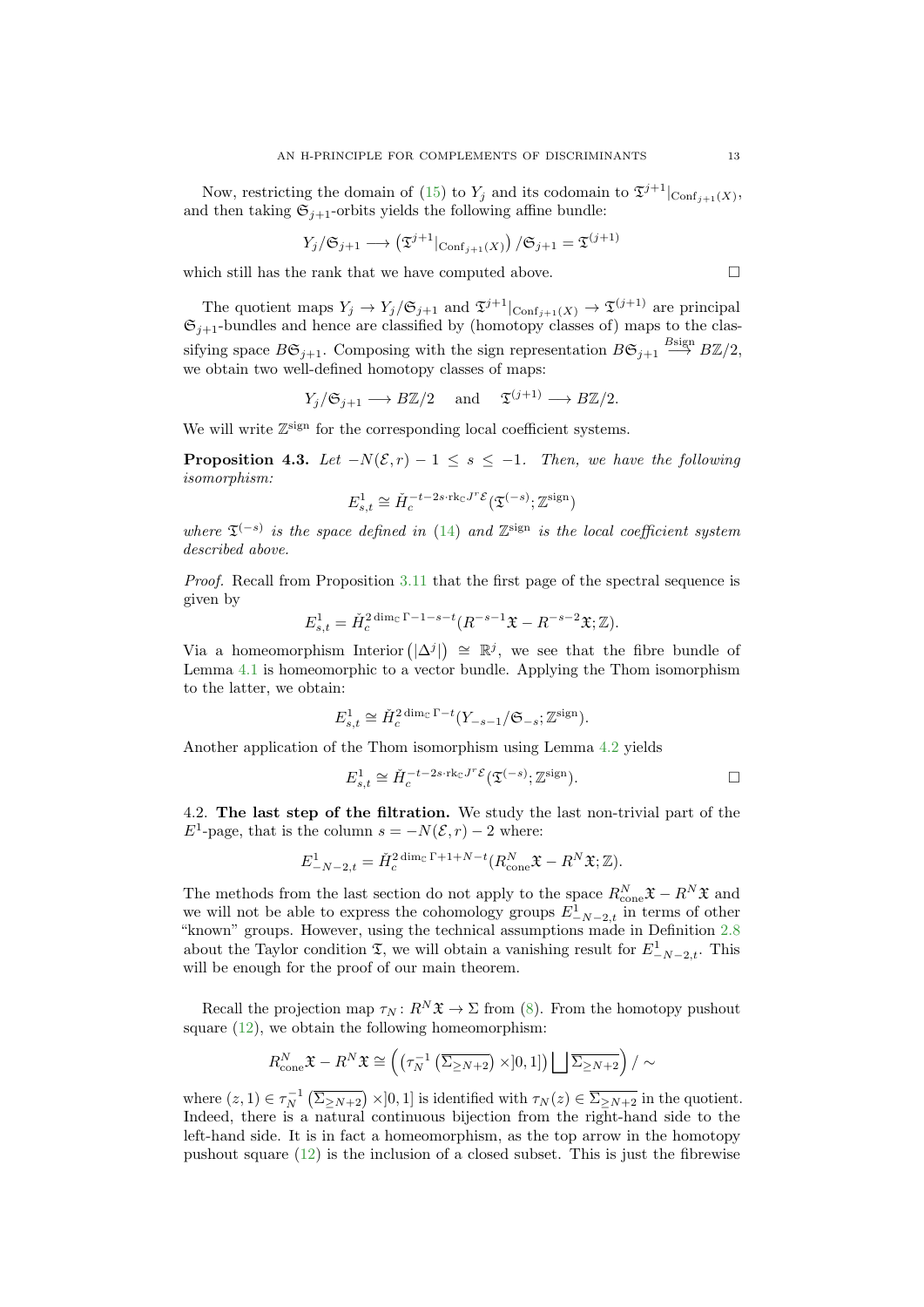(for the map  $\tau_N$ ) open cone over  $\overline{\Sigma_{\geq N+2}}$ . We stratify this space by the following locally closed subspaces (this is analogous to [\[Tom14,](#page-37-1) Lemma 18]):

$$
\begin{aligned} \text{Str}_{-1} &:= \overline{\Sigma_{\geq N+2}}, \\ \text{Str}_0 &:= \left(\tau_N^{-1} \left(\overline{\Sigma_{\geq N+2}}\right) \times ]0,1[ \right) \cap \left(R^0 \mathfrak{X} \times ]0,1[ \right), \\ \text{Str}_j &:= \left(\tau_N^{-1} \left(\overline{\Sigma_{\geq N+2}}\right) \times ]0,1[ \right) \cap \left( \left(R^j \mathfrak{X} - R^{j-1} \mathfrak{X}\right) \times ]0,1[ \right) \quad \text{ for } 1 \leq j \leq N. \end{aligned}
$$

For  $0 \leq j \leq N$ , let (16)

$$
Y_j^{\geq N+2} := \left\{ (f, s_0, \dots, s_j) \in \Gamma \times \text{Conf}_{j+1}(X) \mid f \in \overline{\Sigma_{\geq N+2}} \text{ and } s_i \in \text{Sing}(f) \right\} \subset Y_j.
$$

Using the homeomorphism [\(10\)](#page-9-3) identifying the difference between two consecutive steps of the resolution, we have a homeomorphism

<span id="page-13-1"></span>(17) 
$$
\operatorname{Str}_j \cong \left(Y_j^{\geq N+2} \times_{\mathfrak{S}_{j+1}} |\mathring{\Delta}^j|\right) \times ]0,1[.
$$

for  $0 \leq j \leq N$ , where  $|\mathring{\Delta j}|$  denotes the interior of the simplex.

It is easier to think about this stratification by looking at one fibre  $\pi^{-1}(f)$  at a time. Then, we are just decomposing an open cone over a union of simplices into the following pieces: the apex (corresponding to  $\text{Str}_{-1} \cap \pi^{-1}(f)$ ), the open segments from the 0-simplices to the apex (corresponding to  $\text{Str}_0 \cap \pi^{-1}(f)$ ), the open (filled) triangles between the 1-simplices and the apex, etc. Figure [1](#page-13-0) below shows the strata in a single fibre  $\pi^{-1}(f)$  when f has 3 singular points and  $N=1$ . In this case,  $\tau_N^{-1}(f)$  consists of three 1-simplices glued together (i.e. a triangle), so  $\pi^{-1}(f)$  is the cone over that triangle.

<span id="page-13-0"></span>

Figure 1. Decomposition of the open cone.

If we find an integer  $D \ge 0$  such that  $\check{H}_c^k(\text{Str}_j) = 0$  for all  $-1 \le j \le N$  and all  $k > D$ , then the same result will hold for the union, i.e.  $\check{H}_c^k(R_{\text{cone}}^N \mathfrak{X} - R^N \mathfrak{X}) = 0$ for  $k > D$ . In what follows, we set out to find such a D as small as we can. With that in mind, we make the following ad hoc definition of cohomological dimension:

**Definition 4.4.** We say that a space  $Z$  has *cohomological dimension*  $D$  with respect to a local coefficient system A if D is the smallest integer such that  $\check{H}_c^k(Z; A) = 0$ for all  $k > D$ . We will denote it by cohodim(Z, A), or simply cohodim(Z) if  $\mathcal{A} = \mathbb{Z}$ .

The only non-trivial local coefficient system we will need is  $\mathbb{Z}^{\text{sign}}$ , which is induced on the quotient  $Y_j^{\geq N+2}/\mathfrak{S}_{j+1}$  by the sign representation  $\mathfrak{S}_{j+1} \to \mathbb{Z}/2$ .

<span id="page-13-2"></span>**Lemma 4.5.** For  $0 \leq j \leq N$ , we have

$$
\operatorname{cohodim}(\operatorname{Str}_j) = 1 + j + \operatorname{cohodim}\left(Y_j^{\ge N+2} / \mathfrak{S}_{j+1}, \mathbb{Z}^{\operatorname{sign}}\right).
$$

<span id="page-13-3"></span>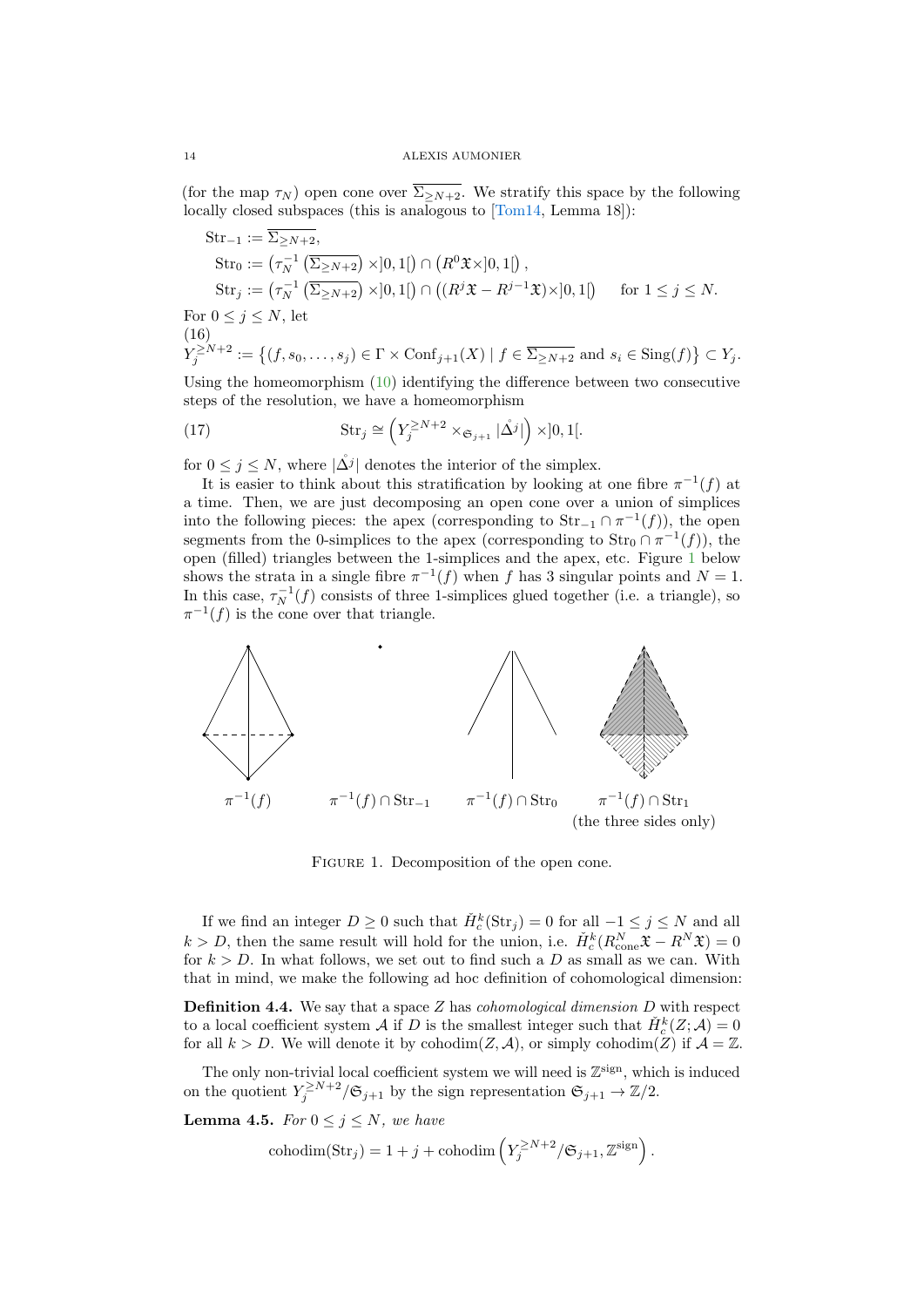<span id="page-14-2"></span>Proof. From the homeomorphism [\(17\)](#page-13-1), we have a trivial fibre bundle

$$
]0,1[\longrightarrow \text{Str}_j\longrightarrow Y_j^{\geq N+2}\times_{\mathfrak{S}_{j+1}}|\mathring{\Delta^j}|.
$$

This implies that cohodim( $\text{Str}_j$ ) = 1 + cohodim  $\left(Y_j^{\geq N+2} \times_{\mathfrak{S}_{j+1}} |\mathring{\Delta}^j|\right)$ . Now, we have another fibre bundle:

$$
|\mathring{\Delta^j}| \longrightarrow Y_j^{\ge N+2} \times_{\mathfrak{S}_{j+1}} |\mathring{\Delta^j}| \longrightarrow Y_j^{\ge N+2} / \mathfrak{S}_{j+1}.
$$

Hence, by the Thom isomorphism, we obtain:

$$
\operatorname{cohodim}\left(Y_j^{\geq N+2} \times_{\mathfrak{S}_{j+1}} |\mathring{\Delta}^j|\right) = j + \operatorname{cohodim}\left(Y_j^{\geq N+2} / \mathfrak{S}_{j+1}, \mathbb{Z}^{\operatorname{sign}}\right). \qquad \Box
$$

We thus have reduced our problem to studying the cohomology of  $Y_j^{\ge N+2}/\mathfrak{S}_{j+1}$ for  $0 \leq j \leq N$ , as well as that of  $\overline{\Sigma_{>N+2}}$ . We shall do so by comparing these spaces to a known one, namely the space

$$
Y_N = \{ (f, s_0, \dots, s_N) \in \Gamma \times \text{Conf}_{N+1}(X) \mid s_i \in \text{Sing}(f) \}.
$$

First, let us introduce some notation. Using charts on  $X$ , we may cover  $Y_N$  by finitely many semi-algebraic sets, whose intersections are also semi-algebraic. Recall, e.g. from [\[BCR98,](#page-36-6) Theorem 2.3.6], that every semi-algebraic set is the disjoint union of cells, each homeomorphic to an open disc  $]0,1]^d$  for some  $d\geq 0$ . The largest d in such a decomposition is called the dimension of the semi-algebraic set. Let  $\dim Y_N$ be the largest of the dimensions of the semi-algebraic sets in a cover of  $Y_N$ . The following lemma is a crucial result for controlling our spectral sequence.

<span id="page-14-1"></span>**Lemma 4.6.** For  $0 \leq j \leq N$ , we have

$$
\dim Y_N \ge \text{cohodim}\left(Y_j^{\ge N+2}/\mathfrak{S}_{j+1}, \mathbb{Z}^{\text{sign}}\right).
$$

*Proof.* Let  $0 \leq j \leq N$ . Only remembering the  $(j + 1)$ <sup>st</sup> singularities gives a map

<span id="page-14-0"></span>(18) 
$$
Y_N \longrightarrow Y_j^{\geq N+2}
$$

$$
(f, s_0, \dots, s_N) \longmapsto (f, s_0, \dots, s_j).
$$

Notice that this map is not surjective, as it may happen that a section  $f \in \overline{\Sigma_{\geq N+2}}$ has fewer than  $N + 1$  singularities. We study the map [\(18\)](#page-14-0) locally via charts. Let  $U_0, \ldots, U_N \subset X$  be charts on X as in Definition [2.6.](#page-4-0) Then the subsets

$$
U := \left\{ (f, s_0, \dots, s_j) \in \overline{\Sigma_{\ge N+2}} \times U_0 \times \dots \times U_j \mid s_k \in \text{Sing}(f), s_i \ne s_j \forall i \ne j \right\} \subset Y_j^{\ge N+2}
$$
 and

$$
V := \{ (f, s_0, \dots, s_N) \in \Gamma \times U_0 \times \dots \times U_N \mid s_k \in \text{Sing}(f), s_i \neq s_j \forall i \neq j \} \subset Y_N
$$

are semi-algebraic. Indeed, they are the preimages of the semi-algebraic set  $\mathfrak{T}^{j+1}$ (respectively  $\mathfrak{T}^{N+1}$ ) via the simultaneous evaluation of the jet map which is algebraic, hence semi-algebraic. (See [\[BCR98,](#page-36-6) Proposition 2.2.7].) The restriction of the map [\(18\)](#page-14-0) to U and V is an algebraic map, hence semi-algebraic map,  $\phi: U \to V$ between semi-algebraic sets. Using [\[BCR98,](#page-36-6) Theorem 2.8.8], we obtain the following inequality on the dimensions (as defined above using cell decompositions):

$$
\dim(U) \ge \dim(\phi(U)).
$$

Furthermore, the definition of  $Y_j^{\ge N+2}$  implies that the semi-algebraic map  $\phi: U \to V$ has dense image, i.e.  $\overline{\phi(U)} = V$ . Using that the closure has the same dimension ( [\[BCR98,](#page-36-6) Proposition 2.8.2]) and the inequality above, we obtain:

$$
\dim(U) \ge \dim(V).
$$

Varying the charts  $U_0, \ldots, U_N \subset X$ , we may cover the domain and codomain of [\(18\)](#page-14-0) by subsets defined like  $U$  and  $V$ . If  $U'$  and  $V'$  are two other such subsets, then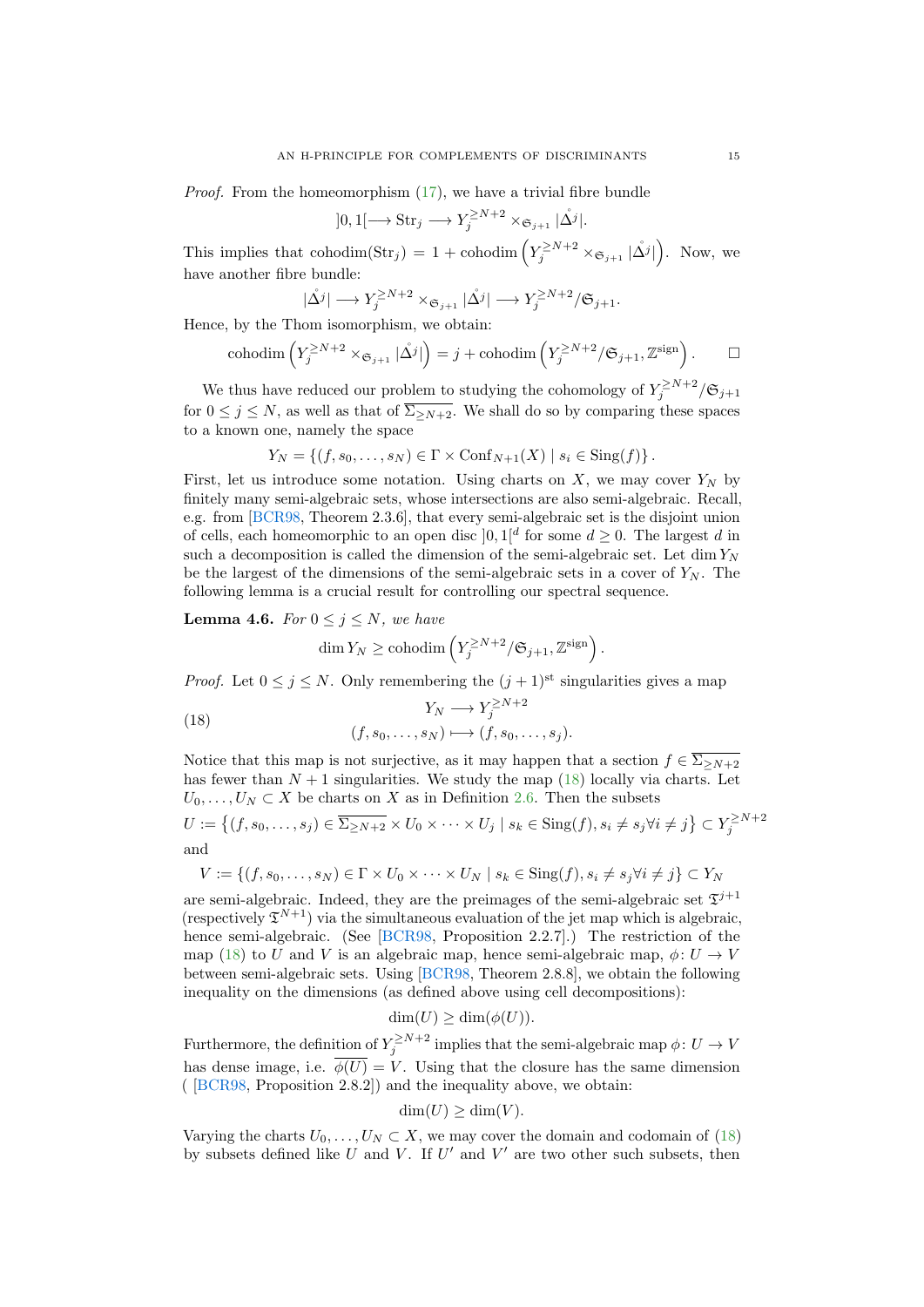$U \cap U'$  and  $V \cap V'$  are also semi-algebraic sets because they are intersections of semialgebraic sets. (This follows from the Definition [2.5.](#page-3-2)) Hence the argument shows that the inequality on the dimensions holds also on intersections. Let  $\dim Y_j^{\geq N+2}$ denote the maximum of the dimensions in a cover of  $Y_j^{\geq N+2}$  by semi-algebraic sets. Then, an argument using the Mayer–Vietoris spectral sequence shows that the cohomological dimension of  $Y_j^{\ge N+2}$  is less than its dimension dim  $Y_j^{\ge N+2}$ . Therefore

<span id="page-15-0"></span>(19) 
$$
\dim Y_N \ge \dim Y_j^{\ge N+2} \ge \text{cohodim}\left(Y_j^{\ge N+2}\right).
$$

Finally, from the principal  $\mathfrak{S}_{j+1}$ -bundle  $Y_j^{\ge N+2} \to Y_j^{\ge N+2}/\mathfrak{S}_{j+1}$ , we see that the dimension of the orbit space is the same as that of  $Y_j^{\ge N+2}$ . Therefore the inequality [\(19\)](#page-15-0) holds when replacing the rightmost term with cohodim $(Y_j^{\ge N+2}/\mathfrak{S}_{j+1}, \mathbb{Z}^{\text{sign}})$ .  $\Box$ 

Repeating the proof with the map  $Y_N \to \overline{\Sigma_{>N+2}}$ ,  $(f, s_0, \ldots, s_N) \mapsto f$  yields the

<span id="page-15-2"></span>Lemma 4.7. The following inequality holds:

$$
\qquad \qquad \Box
$$

The final computation to be made is the content of the following lemma.

<span id="page-15-1"></span>**Lemma 4.8.** The dimension of  $Y_N$  satisfies:

$$
\dim Y_N \le 2\dim_{\mathbb{C}} \Gamma - 2N - 2.
$$

dim  $Y_N \geq \text{cohodim}(\overline{\Sigma_{>N+2}}, \mathbb{Z}).$ 

Proof. The proof of Lemma [4.2](#page-11-3) shows that the simultaneous evaluation of the jet map

$$
Y_N \longrightarrow \mathfrak{T}^{N+1} |_{\text{Conf}_{N+1}(X)}
$$

$$
(f, s_0, \dots, s_N) \longmapsto (j^r(f)(s_0), \dots, j^r(f)(s_N))
$$

is an affine bundle whose fibre has complex dimension dim<sub>C</sub>  $\Gamma - (N+1)$ rk<sub>C</sub>J<sup>r</sup>  $\mathcal{E}$ . Therefore, on dimensions:

$$
\dim Y_N \le \dim(\mathfrak{T}^{N+1}|\mathrm{Conf}_{N+1}(X)) + 2\dim_{\mathbb{C}}\Gamma - 2(N+1)\mathrm{rk}_{\mathbb{C}}J^r\mathcal{E}.
$$

Now, because  $\mathfrak T$  is a semi-algebraic subset of  $J^r\mathcal E$  of dimension less than  $2(\text{rk}_{\mathbb C}J^r\mathcal E-1)$ , we obtain that:

$$
\dim(\mathfrak{T}^{N+1}|\mathrm{Conf}_{N+1}(X)) \le 2(N+1)(\mathrm{rk}_{\mathbb{C}}J^r\mathcal{E}-1).
$$

The lemma is then proven by combining these two inequalities.  $\Box$ 

Assembling all the estimations we have obtained so far, we can state and prove the following.

<span id="page-15-3"></span>**Proposition 4.9.** The cohomology groups in the column  $s = -N(\mathcal{E}, r) - 2$  on the first page of the spectral sequence:

$$
E_{-N-2,t}^1 = \check{H}_c^{2 \dim_{\mathbb{C}} \Gamma + 1 + N - t} (R_{cone}^N \mathfrak{X} - R^N \mathfrak{X}; \mathbb{Z})
$$

vanish for  $t \leq 2N$ .

*Proof.* We had set up the stratification  $\text{Str}_j$ ,  $-1 \leq j \leq N$ , on  $R_{\text{cone}}^N \mathfrak{X} - R^N \mathfrak{X}$  so that

$$
\operatorname{cohodim}\left(R^N_{\operatorname{cone}}\mathfrak{X} - R^N \mathfrak{X}\right) \leq \max_j \operatorname{cohodim}\left(\operatorname{Str}_j\right).
$$

For  $0 \le j \le N$ , combining Lemma [4.5,](#page-13-2) Lemma [4.6,](#page-14-1) and Lemma [4.8,](#page-15-1) we get:

$$
\text{cohodim} (\text{Str}_j) \le j - 1 + 2 \dim_{\mathbb{C}} \Gamma - 2N \le 2 \dim_{\mathbb{C}} \Gamma - 1 - N.
$$

Similarly, using Lemma [4.7](#page-15-2) and Lemma [4.8,](#page-15-1) we obtain:

$$
\mathrm{cohodim}\left(\mathrm{Str}_{-1}\right) \le 2 \dim_{\mathbb{C}} \Gamma - 2N - 2.
$$

Therefore cohodim  $(R_{\text{cone}}^N \mathfrak{X} - R^N \mathfrak{X}) \leq 2 \dim_{\mathbb{C}} \Gamma - 1 - N.$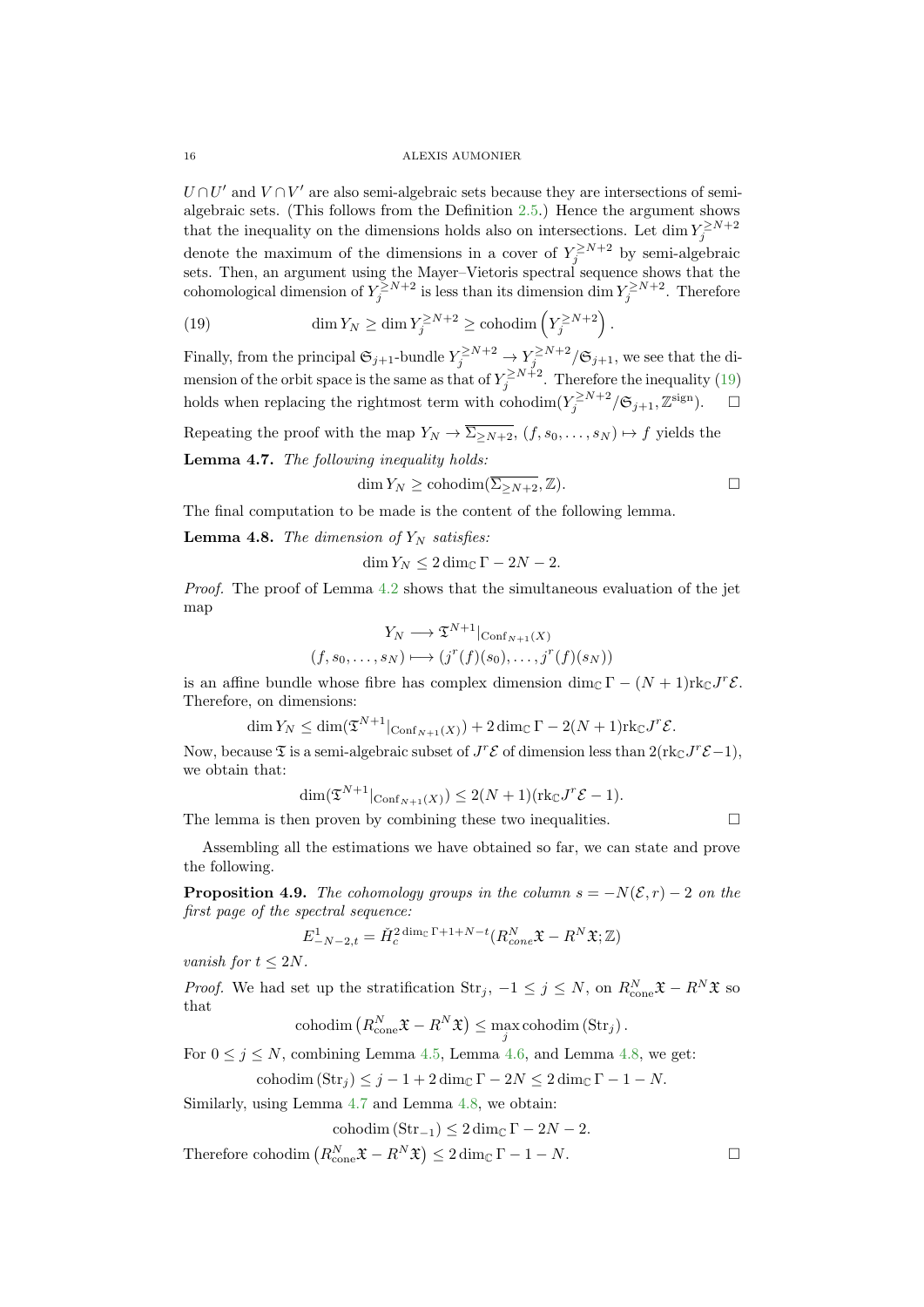4.3. Differentials and summary. Summing up all the results so far, we have the following proposition.

<span id="page-16-1"></span>**Proposition 4.10.** Let  $\mathcal{E}$  be a holomorphic vector bundle on X and  $\mathcal{I} \subset J^r\mathcal{E}$  be an admissible Taylor condition. Let  $N = N(\mathcal{E}, r)$ . The resolution and its filtration described in Section [3](#page-5-1) give rise to a spectral sequence on the second quadrant  $s \leq -1$ and  $t \geq 0$  converging to the homology of the space of non-singular sections  $\Gamma_{\text{hol,ns}}(\mathcal{E})$ :

$$
E_{s,t}^1 = \check{H}_c^{2 \dim_{\mathbb{C}} \Gamma - 1 - s - t} (F_{-s-1} - F_{-s-2}; \mathbb{Z}) \implies \widetilde{H}_{s+t}(\Gamma_{\text{hol},\text{ns}}(\mathcal{E}); \mathbb{Z}).
$$

The differentials on the r-th page have bi-degree  $(-r, r - 1)$ . Furthermore, for  $-N-1 \leq s \leq -1$ , we have the following isomorphisms for all  $t \geq 0$ :

$$
E^1_{s,t} \cong \check{H}^{-t-2s\cdot\mathrm{rk}_\mathbb{C} J^r\mathcal{E}}_c(\mathfrak{T}^{(-s)};\mathbb{Z}^\mathrm{sign}).
$$

<span id="page-16-0"></span>(The space  $\mathfrak{T}^{(-s)}$  is defined in [\(14\)](#page-11-1).) Moreover, for  $t \leq 2N$ .

$$
E_{-N-2,t}^1 = 0.
$$



FIGURE 2. First page of the spectral sequence.

We briefly describe the zones in Figure [2.](#page-16-0) Firstly, the only possibly non-vanishing groups lie in the coloured squares. All groups  $E_{s,t}^r$  with  $s \leq -N-3$  are zero as the filtration finishes after  $N + 1$  steps. According to Proposition [4.9,](#page-15-3) the groups below the horizontal solid line in the column  $s = -N - 2$  vanish. The differentials coming from the groups below the upper staircase never hit groups in the column where  $s = -N - 2$  and  $t \geq 2N + 1$ . Finally, the lower staircase delimits the zone of total degree  $* \leq N - 2$ . We have also drawn some differentials  $d^r$  to the group  $E_{-N-2,2N+1}^{r}$  for  $r=1,2,3$  and  $N+1$ .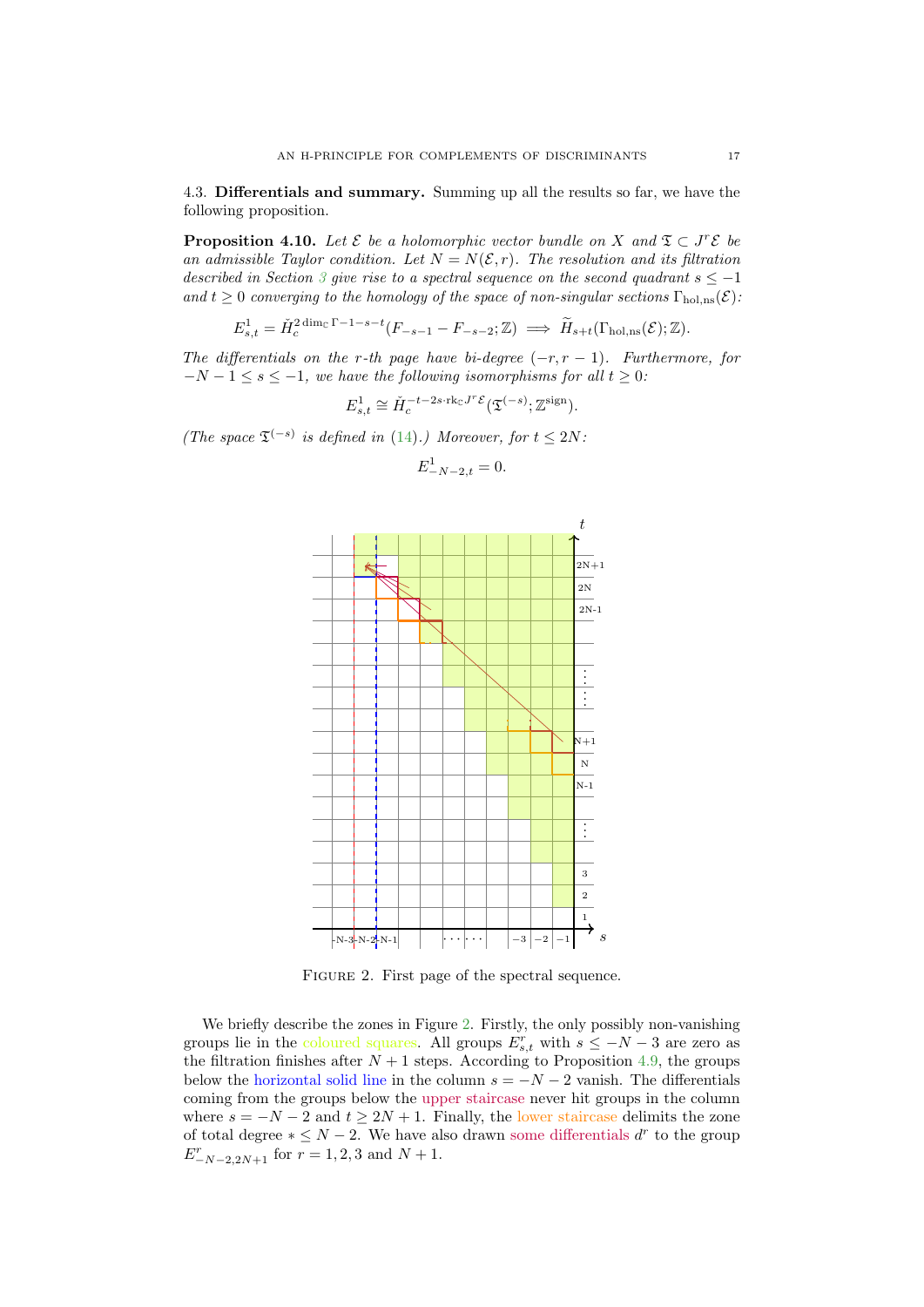#### 5. Interpolating holomorphic and continuous sections

<span id="page-17-0"></span>In this section, we introduce and study section spaces that lie in-between holomorphic and continuous sections of the jet bundle  $J^r\mathcal{E}$ . They will be written as combinations of holomorphic and "anti-holomorphic" sections. We first explain how to take the complex conjugate of a holomorphic section. We then construct these spaces and finish by explaining how the resolution and the spectral sequence from the previous sections can be adapted to them.

5.1. Complex conjugation of sections. Using the fact that  $X$  is projective, we choose once and for all a very ample holomorphic line bundle  $\mathcal L$  on it as well as a basis  $z_0, \ldots, z_M$  of the complex vector space of holomorphic global sections  $\Gamma_{hol}(\mathcal{L})$ .

We denote by  $\overline{\mathcal{L}}$  the complex conjugate line bundle of  $\mathcal{L}$ . It is obtained from the underlying real vector bundle of  $\mathcal L$  by having the complex numbers act by multiplication by their complex conjugates. We regard it as a smooth complex line bundle. We now define a complex conjugation operation  $\mathcal{L} \to \overline{\mathcal{L}}$ . Recall that the line bundle  $\mathcal L$  may be constructed as a quotient

$$
\mathcal{L} := \left(\bigsqcup_i U_i \times \mathbb{C}\right) / (x, v_i) \sim (x, t_{ji}(v_i))
$$

from the data  $(\{U_i\}_i, (t_{ij})_{i,j})$  of trivialising open sets  $U_i \subset X$  and transition functions  $t_{ij}$ :  $U_i \cap U_j \to GL_1(\mathbb{C}) = \mathbb{C}^*$  satisfying a cocycle condition. Similarly,  $\overline{\mathcal{L}}$  may be constructed via such a quotient by replacing the transition functions by their complex conjugates  $\overline{t_{ij}}$ . The formula

<span id="page-17-1"></span>
$$
\bigsqcup_{i} U_{i} \times \mathbb{C} \longrightarrow \bigsqcup_{i} U_{i} \times \mathbb{C}
$$

$$
(x, v) \longmapsto (x, \overline{v})
$$

then gives a well defined R-linear isomorphism  $\mathcal{L} \to \overline{\mathcal{L}}$ . On continuous global sections, we thus obtain an R-linear *complex conjugation operation*:

(20) 
$$
\overline{\cdot} : \Gamma_{\mathcal{C}^0}(\mathcal{L}) \longrightarrow \Gamma_{\mathcal{C}^0}(\overline{\mathcal{L}}).
$$

For a complex vector space V, we denote by  $\overline{V}$  the C-vector space whose underlying set is  $V$  with the  $\mathbb{C}$ -module structure given by multiplication by the complex conjugate. We get a C-linear map:

<span id="page-17-2"></span>(21) 
$$
\overline{\Gamma_{\text{hol}}(\mathcal{L})} \hookrightarrow \overline{\Gamma_{\mathcal{C}^0}(\mathcal{L})} \stackrel{(20)}{\longrightarrow} \Gamma_{\mathcal{C}^0}(\overline{\mathcal{L}}).
$$

We let

<span id="page-17-4"></span>(22) 
$$
\eta := \sum_{j=0}^{M} z_j \otimes \overline{z_j} \in \Gamma_{hol}(\mathcal{L}) \otimes_{\mathbb{C}} \overline{\Gamma_{hol}(\mathcal{L})}.
$$

Its image via the composition of the the map  $(21)$  and the multiplication map  $\Gamma_{\mathcal{C}^0}(\mathcal{L}) \otimes_{\mathbb{C}} \Gamma_{\mathcal{C}^0}(\overline{\mathcal{L}}) \to \Gamma_{\mathcal{C}^0}(\mathcal{L} \otimes \overline{\mathcal{L}})$  is a never vanishing section. It therefore gives an explicit trivialisation of the smooth complex line bundle  $\mathcal{L} \otimes \overline{\mathcal{L}} \cong X \times \mathbb{C}$ . In particular, we obtain an isomorphism on the level of continuous sections

<span id="page-17-3"></span>(23) 
$$
\Gamma_{\mathcal{C}^0}(\mathcal{L}\otimes \overline{\mathcal{L}})\cong \Gamma_{\mathcal{C}^0}(X\times \mathbb{C})=\mathcal{C}^0(X,\mathbb{C}).
$$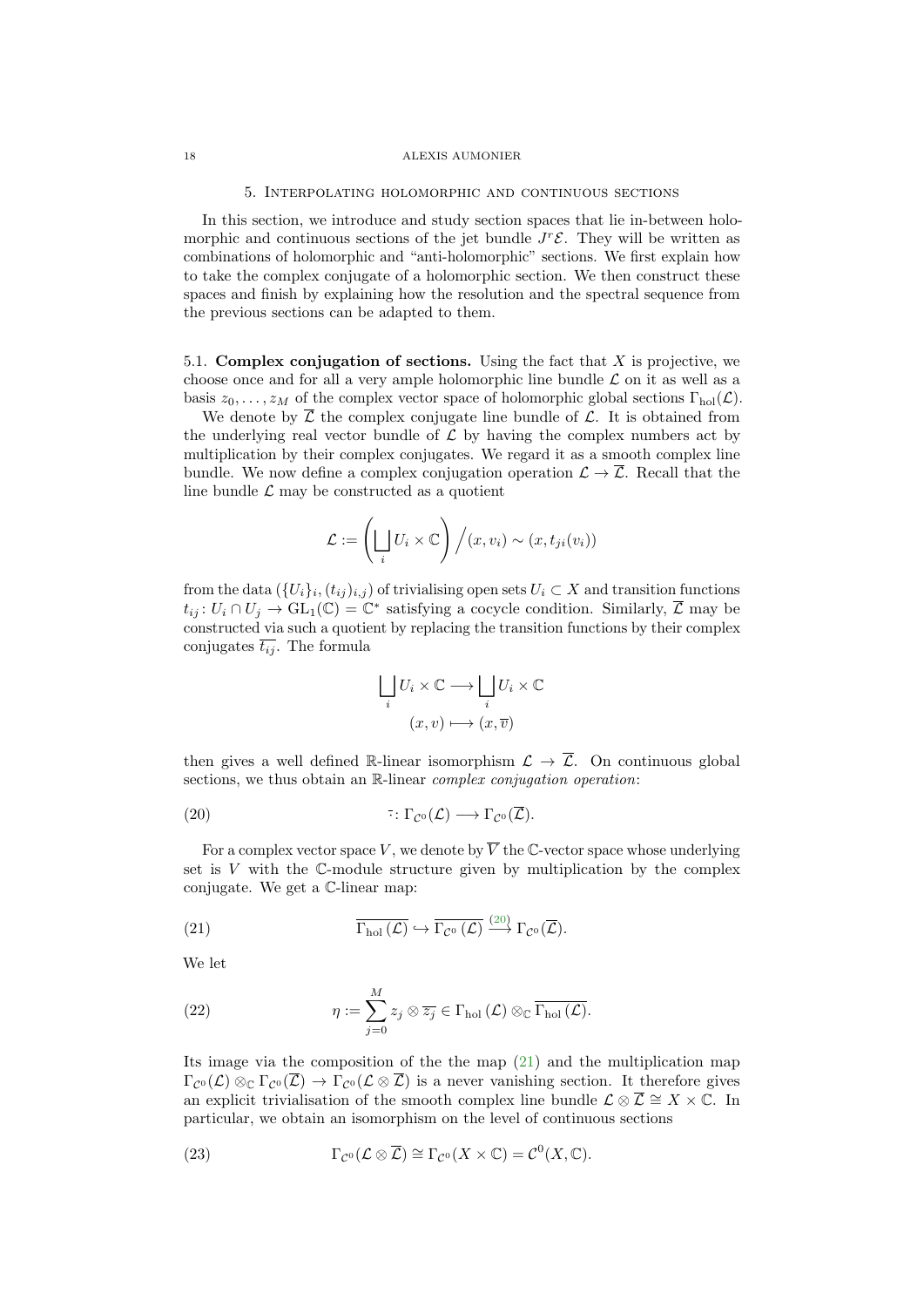<span id="page-18-4"></span>5.2. Stabilisation. For every integer  $k \geq 0$ , we now construct the following commutative diagram.

<span id="page-18-0"></span>(24)  
\n
$$
\Gamma_{hol}((J^{r}\mathcal{E}) \otimes \mathcal{L}^{k}) \otimes_{\mathbb{C}} \overline{\Gamma_{hol}(\mathcal{L}^{k})}
$$
\n
$$
\downarrow \qquad \qquad \downarrow \qquad \qquad \downarrow \qquad \qquad \downarrow \qquad \qquad \downarrow
$$
\n
$$
\Gamma_{hol}((J^{r}\mathcal{E}) \otimes \mathcal{L}^{k+1}) \otimes_{\mathbb{C}} \overline{\Gamma_{hol}(\mathcal{L}^{k+1})}
$$

The horizontal maps are given by the composition

<span id="page-18-1"></span>(25)  
\n
$$
\varphi_k \colon \Gamma_{\text{hol}} \left( (J^r \mathcal{E}) \otimes \mathcal{L}^k \right) \otimes_{\mathbb{C}} \overline{\Gamma_{\text{hol}} \left( \mathcal{L}^k \right)}
$$
\n
$$
\longrightarrow \Gamma_{\mathcal{C}^0} \left( J^r \mathcal{E} \otimes \mathcal{L}^k \right) \otimes_{\mathbb{C}} \Gamma_{\mathcal{C}^0} \left( \overline{\mathcal{L}}^k \right)
$$
\n
$$
\longrightarrow \Gamma_{\mathcal{C}^0} \left( J^r \mathcal{E} \otimes \mathcal{L}^k \otimes \overline{\mathcal{L}}^k \right) \cong \Gamma_{\mathcal{C}^0} \left( J^r \mathcal{E} \right)
$$

where the first arrow is induced by the map  $(21)$ , the second arrow is the multipli-cation map, and the last isomorphism is [\(23\)](#page-17-3) applied to  $(\mathcal{L} \otimes \overline{\mathcal{L}})^k \cong \mathcal{L}^k \otimes \overline{\mathcal{L}}^k$ .

We construct the vertical map in the diagram  $(24)$  as the composition:

<span id="page-18-3"></span>
$$
\gamma_k \colon \Gamma_{\text{hol}}\left((J^r\mathcal{E}) \otimes \mathcal{L}^k\right) \otimes_{\mathbb{C}} \overline{\Gamma_{\text{hol}}\left(\mathcal{L}^k\right)}
$$

$$
\longrightarrow \Gamma_{\text{hol}}\left((J^r\mathcal{E}) \otimes \mathcal{L}^k\right) \otimes_{\mathbb{C}} \overline{\Gamma_{\text{hol}}\left(\mathcal{L}^k\right)} \otimes_{\mathbb{C}} \left(\Gamma_{\text{hol}}\left(\mathcal{L}\right) \otimes_{\mathbb{C}} \overline{\Gamma_{\text{hol}}\left(\mathcal{L}\right)}\right)
$$

$$
\cong \left(\Gamma_{\text{hol}}\left((J^r\mathcal{E}) \otimes \mathcal{L}^k\right) \otimes_{\mathbb{C}} \Gamma_{\text{hol}}\left(\mathcal{L}\right)\right) \otimes_{\mathbb{C}} \left(\overline{\Gamma_{\text{hol}}\left(\mathcal{L}^k\right)} \otimes_{\mathbb{C}} \overline{\Gamma_{\text{hol}}\left(\mathcal{L}\right)}\right)
$$

$$
\longrightarrow \Gamma_{\text{hol}}\left((J^r\mathcal{E}) \otimes \mathcal{L}^{k+1}\right) \otimes_{\mathbb{C}} \overline{\Gamma_{\text{hol}}\left(\mathcal{L}^{k+1}\right)}
$$

where the first arrow is given by tensoring with the element  $\eta$  defined in [\(22\)](#page-17-4), the isomorphism is given by reordering the factors, and the last arrow is given by the multiplication maps.

The commutativity of the diagram  $(24)$  follows directly from the fact that *n* is sent to the constant function equal to 1 via the isomorphism [\(23\)](#page-17-3). Loosely speaking, the vertical map  $\gamma_k$  is a "multiplication by  $\eta$ ", which amounts to multiplying a continuous section of  $J^r\mathcal{E}$  by the constant function 1 after using the chosen identification [\(23\)](#page-17-3).

<span id="page-18-2"></span>**Example 5.1.** It is illuminating to think about the case  $X = \mathbb{CP}^n$ ,  $\mathcal{L} = \mathcal{O}(1)$  and  $\mathcal{E} = \mathcal{O}(d+1)$ . In this example,  $\Gamma_{hol}(\mathcal{E})$  is the space of homogeneous polynomials of degree  $d+1$  in  $n+1$  variables. One may also prove an isomorphism  $J^1(\mathcal{O}(d+1)) \cong$  $\mathcal{O}(d)^{\oplus (n+1)}$  as holomorphic vector bundles. (See [\[DRS00,](#page-36-9) Proposition 2.2] for a proof.)

We may then view  $\Gamma_{hol}((J^1 \mathcal{E}) \otimes \mathcal{L}^k) \otimes_{\mathbb{C}} \overline{\Gamma_{hol}(\mathcal{L}^k)}$  as the space of  $(n+1)$ -uples of homogeneous polynomials of bi-degree  $(d + k, k)$ : that is of degree  $d + k$  in the variables  $z_i$  and of degree k in the complex conjugate variables  $\overline{z_i}$ . In this case, the image of  $\eta$  in  $\Gamma_{\mathcal{C}^0}(\mathcal{L}\otimes\overline{\mathcal{L}})$  is  $|z|^2:=z_0\overline{z_0}+\cdots+z_n\overline{z_n}$ . The isomorphism  $\Gamma_{\mathcal{C}^0}(\mathcal{L}\otimes \overline{\mathcal{L}})\cong \mathcal{C}^0(X,\mathbb{C})$  corresponding to [\(23\)](#page-17-3) sends a section s to the map

$$
z = [z_0 : \ldots : z_n] \in \mathbb{C}\mathbb{P}^n \longmapsto \frac{s(z)}{|z|^2} \in \mathbb{C}.
$$

Under these identifications, the map  $\gamma_k$  is then:

$$
(f_0, \ldots, f_n) \longmapsto ((z_0\overline{z_0} + \cdots + z_n\overline{z_n}) \cdot f_0, \ldots, (z_0\overline{z_0} + \cdots + z_n\overline{z_n}) \cdot f_n)
$$

which sends a tuple of polynomials of bi-degree  $(d + k, k)$  to one of bi-degree  $(d + k + 1, k + 1)$ . (Compare [\[Mos06\]](#page-36-7) for a related situation.)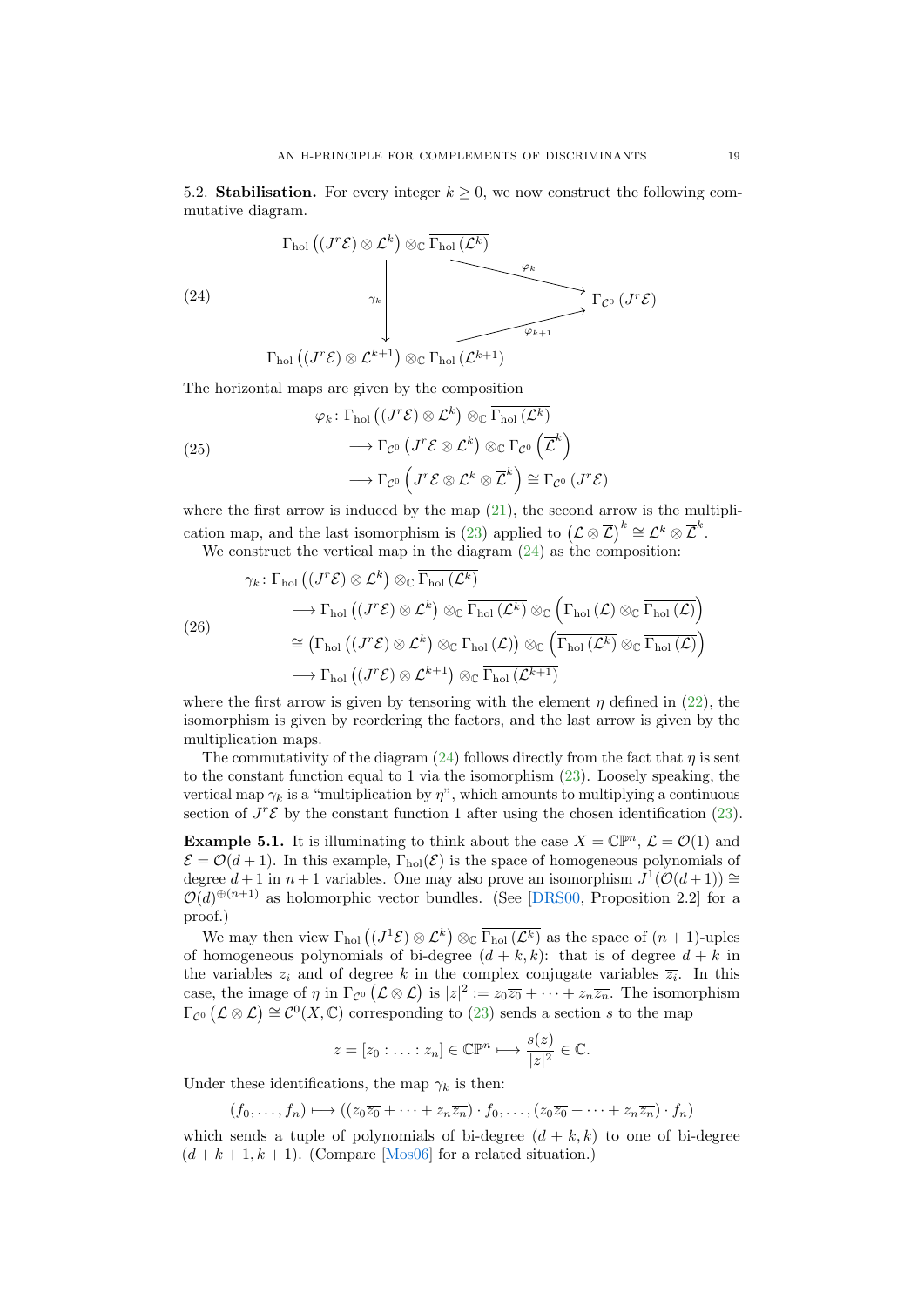We will need the following small result, analogous to Lemma [2.4.](#page-3-1) Let  $(x_0, \ldots, x_p)$ be a tuple of points in X. We may evaluate a continuous section of  $J^r\mathcal{E}$  simultaneously at all these points:

<span id="page-19-0"></span>(27) 
$$
\operatorname{ev}_{(x_0,\ldots,x_p)}: \Gamma_{\mathcal{C}^0}(J^r\mathcal{E}) \longrightarrow (J^r\mathcal{E})|_{x_0} \times \cdots \times (J^r\mathcal{E})|_{x_p}
$$

$$
s \longmapsto (s(x_0),\ldots,s(x_p)).
$$

<span id="page-19-1"></span>**Lemma 5.2.** Let  $\mathcal{E}$  be a holomorphic vector bundle on X and  $N(\mathcal{E}, r) \in \mathbb{N}$  be as in Definition [2.3.](#page-2-1) Let  $(x_0, \ldots, x_p)$  be a tuple of  $p + 1$  distinct points in X. If  $p \leq N(\mathcal{E}, r)$ , the composition

$$
\Gamma_{\text{hol}}\left((J^r\mathcal{E})\otimes\mathcal{L}^k\right)\otimes_{\mathbb{C}}\overline{\Gamma_{\text{hol}}\left(\mathcal{L}^k\right)}\xrightarrow{\varphi_k}\Gamma_{\mathcal{C}^0}\left(J^r\mathcal{E}\right)\longrightarrow\left(J^r\mathcal{E}\right)|_{x_0}\times\cdots\times\left(J^r\mathcal{E}\right)|_{x_p}
$$

of the map  $\varphi_k$  of [\(25\)](#page-18-1) and the simultaneous evaluation [\(27\)](#page-19-0) is surjective.

*Proof.* The case  $k = 0$  is a direct consequence of Lemma [2.4.](#page-3-1) The result for  $k \ge 1$ then follows from the commutativity of the diagram  $(24)$ .

# 5.3. Non-singular sections. We define

$$
\mathcal{N}(k) \subset \Gamma_{\text{hol}}\left( (J^r \mathcal{E}) \otimes \mathcal{L}^k \right) \otimes_{\mathbb{C}} \overline{\Gamma_{\text{hol}}\left( \mathcal{L}^k \right)}
$$

to be subspace of elements sent to non-singular sections of  $J^r\mathcal{E}$  (as in Definition [2.9\)](#page-4-1) under the map  $\varphi_k$  defined in [\(25\)](#page-18-1). We say that an  $s \in \Gamma_{hol}((J^r\mathcal{E})\otimes \mathcal{L}^k)\otimes_{\mathbb{C}} \overline{\Gamma_{hol}(\mathcal{L}^k)}$ is non-singular if it is in the subspace  $\mathcal{N}(k)$ . We define the singular subset to be the complement

$$
\mathcal{S}(k) := \left(\Gamma_{\text{hol}}\left((J^r\mathcal{E})\otimes \mathcal{L}^k\right)\otimes_{\mathbb{C}}\overline{\Gamma_{\text{hol}}\left(\mathcal{L}^k\right)}\right) - \mathcal{N}(k).
$$

**Remark 5.3.** When  $k = 0$ ,  $\mathcal{N}(0) \subset \Gamma_{hol}(J^r\mathcal{E})$  is the usual subspace of non-singular sections of  $J^r\mathcal{E}$  as in Definition [2.9.](#page-4-1)

**Example 5.4.** In the case  $X = \mathbb{CP}^n$ ,  $\mathcal{L} = \mathcal{O}(1)$  and  $\mathcal{E} = \mathcal{O}(d+1)$ , recall from Example [5.1](#page-18-2) that the space  $\Gamma_{hol}((J^1 \mathcal{E}) \otimes \mathcal{L}^k) \otimes_{\mathbb{C}} \overline{\Gamma_{hol}(\mathcal{L}^k)}$  corresponds to  $(n+1)$ uples of homogeneous polynomials of degree  $d + k$  in the holomorphic variables  $z_i$ and of degree k in the complex conjugate variables  $\overline{z_i}$ . Under this identification, if the Taylor condition  $\mathfrak{T} \subset J^1(\mathcal{O}(d+1))$  is the zero section, the space of non-singular sections  $\mathcal{N}(k)$  contains exactly those  $(n + 1)$ -uples of polynomials that never vanish simultaneously.

<span id="page-19-2"></span>5.4. Resolution and spectral sequence. We now explain how the results from Section [3](#page-5-1) can be adapted to the case

$$
\Gamma = \Gamma_{\text{hol}} \left( (J^r \mathcal{E}) \otimes \mathcal{L}^k \right) \otimes_{\mathbb{C}} \overline{\Gamma_{\text{hol}} \left( \mathcal{L}^k \right)} \quad \text{ and } \quad \Sigma = \mathcal{S}(k)
$$

to construct a resolution of  $\mathcal{S}(k)$  and a spectral sequence converging to its cohomology, or equivalently to the homology of  $\mathcal{N}(k)$  by Alexander duality. In this case, the definition of the singular space [\(3\)](#page-5-2) of  $f \in \Gamma$  has to be changed to

$$
Sing(f) := \{ x \in X \mid \varphi_k(f)(x) \in \mathfrak{T} \} \subset X.
$$

In particular, in the case  $k = 0$ , it agrees with Definition [2.9.](#page-4-1) The topological results about the resolution just follow from the fact that  $\mathfrak{T} \subset J^r\mathcal{E}$  is closed. In particular, Lemma [3.4](#page-8-1) still holds with its proof nearly unchanged: one has to replace the jet map  $j^r$  by  $\varphi_k$ . The construction of the spectral sequence is then unchanged.

The computations of cohomology groups on the  $E^1$ -page from Section [4](#page-10-0) can also be adapted in this case. We first describe what to adapt for the first steps of the filtration. The analogue of Lemma [4.2](#page-11-3) with the jet map  $j^r$  replaced by  $\varphi_k$  still holds as the key point is the surjectivity established in Lemma [5.2.](#page-19-1) The other result, Lemma [4.1,](#page-11-2) remains unchanged. Hence, Proposition [4.3](#page-12-1) is true in our new setting.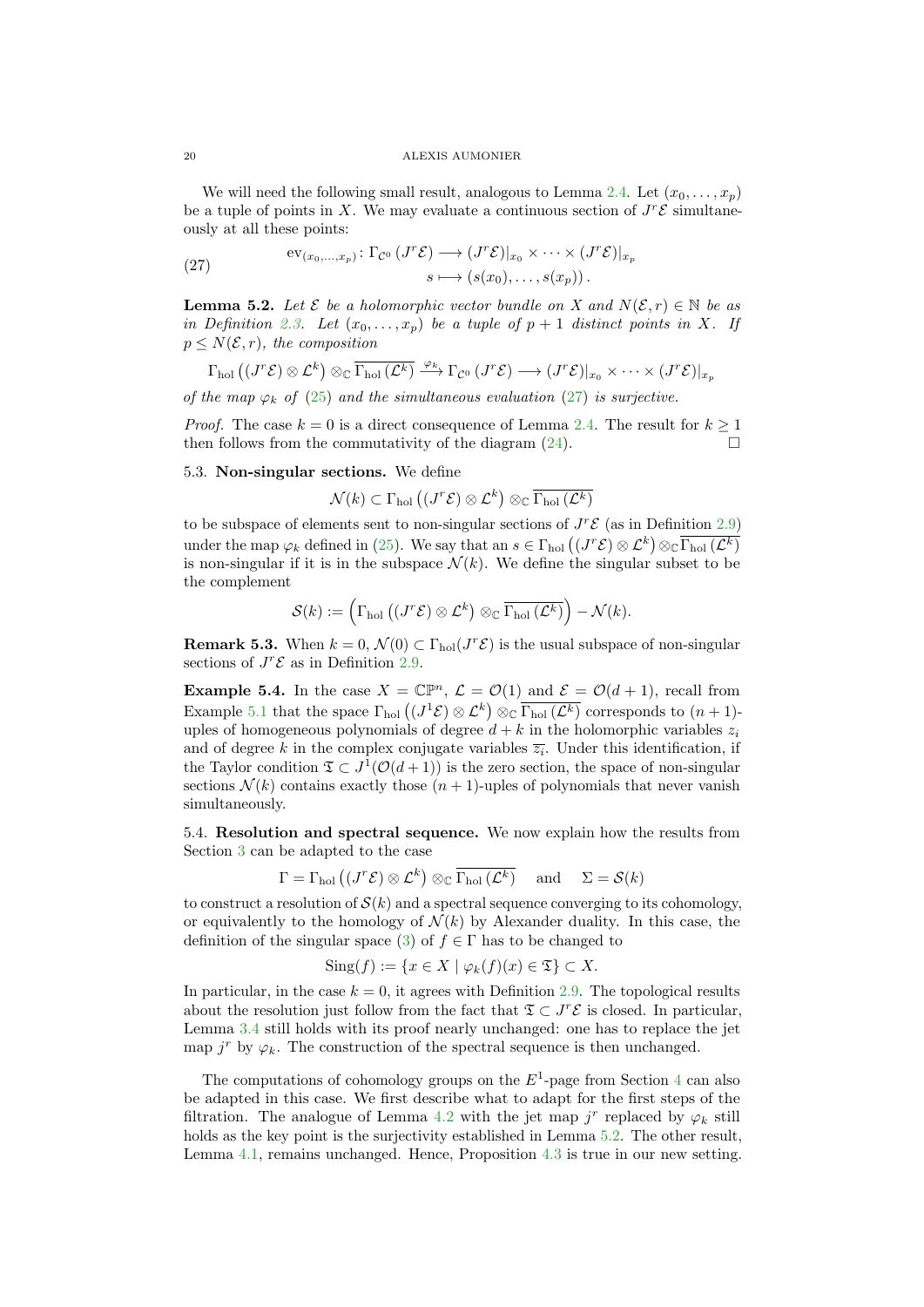<span id="page-20-2"></span>The adaptations are similar to examine the last step  $R_{\text{cone}}^N \mathfrak{X} - R^N \mathfrak{X}$ . Indeed, the same stratification works, as well as the cohomological dimension estimates. In details, Lemma [4.5](#page-13-2) is unchanged, and Lemma [4.8](#page-15-1) is proved similarly by just replacing the jet map by  $\varphi_k$ . The other two results, Lemma [4.6](#page-14-1) and Lemma [4.7,](#page-15-2) also hold when rewriting the proof by changing the jet map  $j^r$  by  $\varphi_k$ . Indeed, the key ingredients were the semi-algebraicity of the Taylor condition  $\mathfrak T$  (which remains unchanged), and the fact that the jet map was complex algebraic, hence real semi-algebraic. The map  $\varphi_k$  is no longer complex algebraic, but is given by a ratio of algebraic maps and complex conjugates of algebraic maps. In particular, it is real semi-algebraic. This is enough for the proof to go through.

To sum up, we have the following analogue of Proposition [4.10.](#page-16-1)

<span id="page-20-1"></span>**Proposition 5.5.** Let  $\mathcal{E}$  be a holomorphic vector bundle on X and  $\mathfrak{T} \subset J^r\mathcal{E}$  be an admissible Taylor condition. Let

$$
\Gamma = \Gamma_{\mathrm{hol}}\left( (J^r\mathcal{E}) \otimes \mathcal{L}^k \right) \otimes_{\mathbb{C}} \overline{\Gamma_{\mathrm{hol}}\left( \mathcal{L}^k \right)}
$$

and  $\mathcal{N}(k) \subset \Gamma$  be the subspace of non-singular sections. Let  $N = N(\mathcal{E}, r)$ . The resolution and its filtration described in Section [3](#page-5-1) give rise to a spectral sequence on the second quadrant  $s \leq -1$  and  $t \geq 0$  converging to the homology of the space of non-singular sections:

$$
E_{s,t}^1 = \check{H}_c^{2 \dim_{\mathbb{C}} \Gamma - 1 - s - t} (F_{-s-1} - F_{-s-2}; \mathbb{Z}) \implies \widetilde{H}_{s+t}(\mathcal{N}(k); \mathbb{Z}).
$$

The differentials on the r-th page have bi-degree  $(-r, r - 1)$ . Furthermore, for  $-N-1 \leq s \leq -1$ , we have the following isomorphisms for all  $t \geq 0$ :

$$
E_{s,t}^1 \cong \check{H}_c^{-t-2s\cdot \mathrm{rk}_{\mathbb{C}}J^r\mathcal{E}}(\mathfrak{T}^{(-s)};\mathbb{Z}^{\mathrm{sign}}).
$$

Moreover, for  $t \leq 2N$ :

$$
E_{-N-2,t}^1 = 0.
$$

Lastly, let us mention that in the particular example where  $X = \mathbb{CP}^n$ ,  $\mathcal{L} = \mathcal{O}(1)$ ,  $\mathcal{E} = \mathcal{O}(d+1)$  and  $\mathfrak{T} \subset J^1\mathcal{E}$  is the zero section, the spectral sequence is completely analogous to that of [\[Mos12\]](#page-36-8).

# 6. Comparison of spectral sequences

<span id="page-20-0"></span>From our definition of non-singularity, it follows that the jet map  $j<sup>r</sup>$  sends a non-singular section f of  $\mathcal E$  to a non-singular section  $j^r(f)$  of  $J^r\mathcal E$ . Likewise, the stabilisation map described in [\(26\)](#page-18-3) sends elements in  $\mathcal{N}(k)$  to elements in  $\mathcal{N}(k+1)$ . We shall see that these maps induce isomorphisms in homology in a range of degrees up to around  $N = N(\mathcal{E}, r)$ . We first explain the argument for the jet map j<sup>r</sup> and then go through the required modifications for the stabilisation map.

6.1. The case of the jet map. Reading Proposition [4.10](#page-16-1) and Proposition [5.5,](#page-20-1) we may observe that we have similar looking spectral sequences, one converging to the homology of  $\Gamma_{hol,ns}(\mathcal{E})$  and the other one to that of  $\Gamma_{hol,ns}(J^r\mathcal{E})$ . In particular, in the range  $-N-1 \leq s \leq -1$ , the terms  $E_{s,t}^1$  are given by the same cohomology groups

$$
E_{s,t}^1 \cong \check{H}_c^{-t-2s\cdot \mathrm{rk}_{\mathbb{C}}J^r\mathcal{E}}(\mathfrak{T}^{(-s)};\mathbb{Z}^{\mathrm{sign}})
$$

in both spectral sequences. If we had a morphism of spectral sequences that happened to be an isomorphism in this range, then, using the vanishing result  $E_{-N-2,t}^1 = 0$  for  $t \le 2N$ , the morphism induced on the  $E^{\infty}$ -page would be an isomorphism in the range of degrees  $* \leq N-2$  $* \leq N-2$ . (See Figure 2 where we have drawn some differentials.) We shall construct such a morphism of spectral sequences, whilst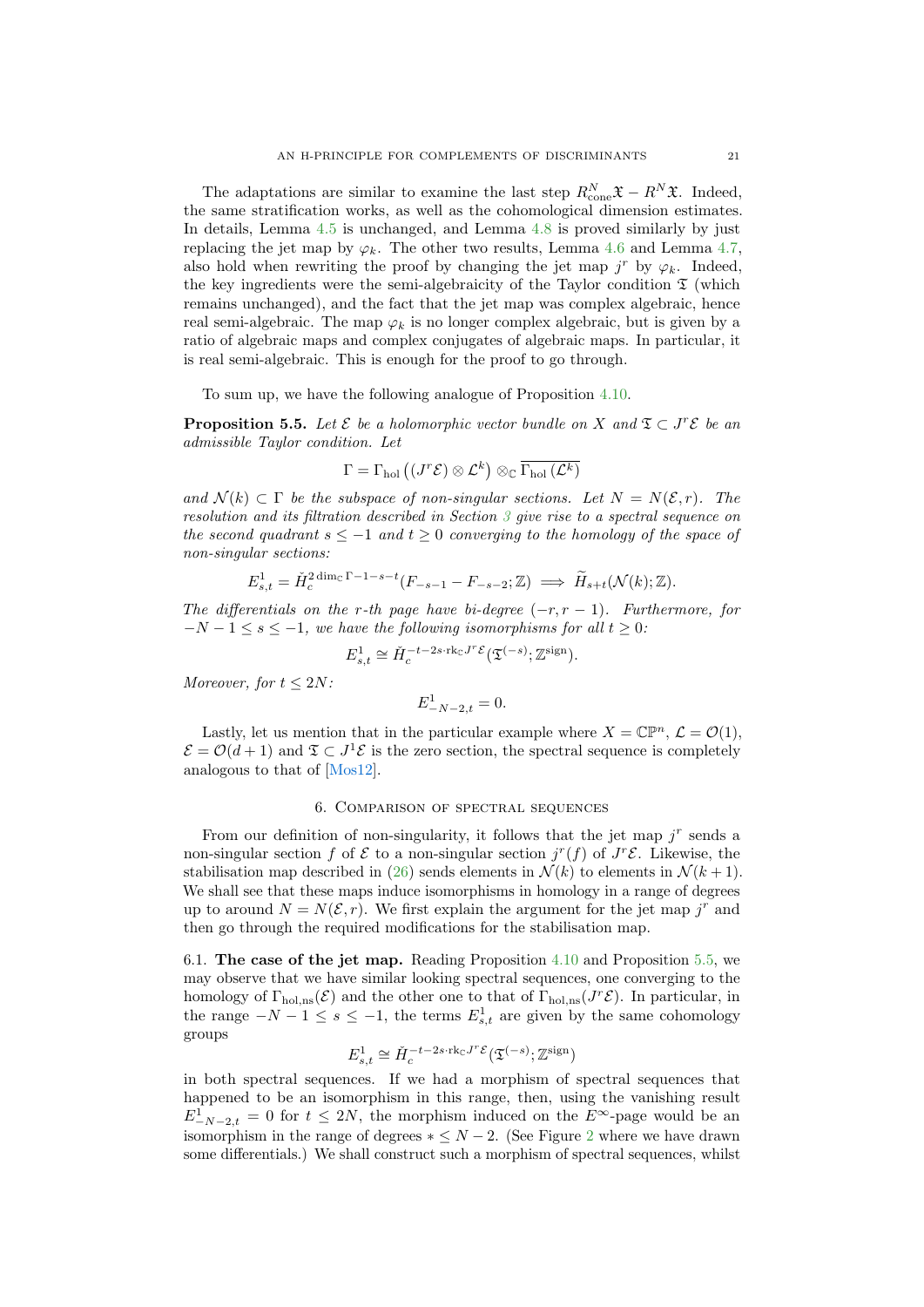<span id="page-21-3"></span>making sure that it is compatible with the morphism induced on homology by the jet map  $j^r$ :

$$
\widetilde{H}_{s+t}(\Gamma_{\text{hol},\text{ns}}(\mathcal{E})) \longrightarrow \widetilde{H}_{s+t}(\Gamma_{\text{hol},\text{ns}}(J^r\mathcal{E})).
$$

For the sake of completeness, we recall when a morphism is compatible with a morphism of spectral sequences. (See e.g. [\[Wei94,](#page-37-6) Section 5.2].) If two spectral sequences  $E_{p,q}^r$  and  $E_{p,q}^{'r}$  converge respectively to  $H_*$  and  $H'_*$ , we say that a map  $h: H_* \to \dot{H}'_*$  is compatible with a morphism  $f: E \to E'$  if h maps  $F_p H_n$  to  $F_pH'_n$  (here  $F_p$  denotes the filtration) and the associated maps  $F_pH_n/F_{p-1}H_n \rightarrow$  $F_pH'_n/F_{p-1}H'_n$  correspond to  $f_{p,q}^{\infty} : E_{p,q}^{\infty} \to E'_{p,q}$  (where  $q = n - p$ ) under the isomorphisms  $E_{p,q}^{\infty} \cong F_p H_n / F_{p-1} H_n$  and  $E_{p,q}^{\prime \infty} \cong F_p H_n / F_{p-1} H_n'$ . The main point being that if f is an isomorphism in a range, then h also is an isomorphism in a range. (See [\[Wei94,](#page-37-6) Comparison Theorem 5.2.12].)

Let  $d_1 := 2 \dim_{\mathbb{C}} \Gamma_{hol}(\mathcal{E})$  and  $d_2 := 2 \dim_{\mathbb{C}} \Gamma_{hol}(J^r \mathcal{E})$  be the real dimensions of the complex vector spaces of sections. We define the shriek morphism  $j^!$  as the unique morphism making the following square commutative: (28)

<span id="page-21-1"></span>
$$
\widetilde{H}_{*}(\Gamma_{\text{hol},\text{ns}}(\mathcal{E})) \longrightarrow \widetilde{H}_{*}(\Gamma_{\text{hol},\text{ns}}(J^{r}\mathcal{E}))
$$
\n
$$
\cong \downarrow \qquad \qquad \downarrow \cong
$$
\n
$$
\check{H}_{c}^{d_{1}-1-*}(\Gamma_{\text{hol}}(\mathcal{E})-\Gamma_{\text{hol},\text{ns}}(\mathcal{E})) \longrightarrow \check{H}_{c}^{d_{2}-1-*}(\Gamma_{\text{hol}}(J^{r}\mathcal{E})-\Gamma_{\text{hol},\text{ns}}(J^{r}\mathcal{E}))
$$

where the vertical isomorphisms are given by Alexander duality and the top map is induced by the jet map  $j<sup>r</sup>$  in homology. As our spectral sequences actually converge to the Cech cohomology with compact support of the singular subspaces, we will construct our morphism of spectral sequences such that it is compatible with  $j^!$ .

The spectral sequences arose from filtrations, so we now recall some notation from Section [3.](#page-5-1) We let  $\mathfrak{X}$  be the functor  $\mathsf{F}^{\mathrm{op}} \to \mathsf{Top}$  constructed there using  $\Gamma = \Gamma_{\mathrm{hol}}(\mathcal{E})$ and  $\Sigma = \Gamma_{hol}(\mathcal{E}) - \Gamma_{hol,ns}(\mathcal{E})$ . As we have explained in Section [5.4,](#page-19-2) the resolution also works for  $\Gamma_{hol}(J^r\mathcal{E})$  and its singular subspace, and we let  $\mathfrak{Y}:\mathsf{F}^{op}\to\mathsf{Top}$  be the associated functor in this case. We denote the filtration of  $R_{\text{cone}}^N \mathfrak{X}$  by

<span id="page-21-2"></span>
$$
F_{-1}^1 = \varnothing \subset F_0^1 = R^0 \mathfrak{X} \subset \cdots \subset F_N^1 = R^N \mathfrak{X} \subset F_{N+1}^1 = R_{\text{cone}}^N \mathfrak{X},
$$

and the analogous one of  $R_{\text{cone}}^N \mathfrak{Y}$  by

(29) 
$$
F_{-1}^2 = \varnothing \subset F_0^2 = R^0 \mathfrak{Y} \subset \cdots \subset F_N^2 = R^N \mathfrak{Y} \subset F_{N+1}^2 = R_{\text{cone}}^N \mathfrak{Y}.
$$

We will slightly abuse notation and also write

(30) 
$$
j^! \colon \check{H}_c^*(R^N_{\text{cone}}\mathfrak{X}) \to \check{H}_c^{*+d_2-d_1}(R^N_{\text{cone}}\mathfrak{Y})
$$

for the bottom map defined by making the following square commutative:

<span id="page-21-0"></span>
$$
\check{H}_c^*(\Gamma_{\text{hol}}(\mathcal{E}) - \Gamma_{\text{hol},\text{ns}}(\mathcal{E})) \xrightarrow{\qquad j^!} \check{H}_c^{*+d_2-d_1}(\Gamma_{\text{hol}}(\mathcal{E}) - \Gamma_{\text{hol},\text{ns}}(J^r\mathcal{E}))
$$
\n
$$
\cong \downarrow \qquad \qquad \downarrow \cong
$$
\n
$$
\check{H}_c^*(R_{\text{cone}}^N \mathfrak{X}) \xrightarrow{\qquad \qquad j^!} \cdots \cdots \cdots \cdots \otimes \check{H}_c^{*+d_2-d_1}(R_{\text{cone}}^N \mathfrak{Y})
$$

Recall from the general theory that the spectral associated to the filtration  $F^i_*$ ,  $i = 1, 2$ , arises from an exact couple  $(\check{H}_c^{\bullet}(F_*^i), \check{H}_c^{\bullet}(F_*^i - F_{*-1}^i))$ . The map of spectral sequences that we want is then constructed via a map of exact couples as in the following lemma.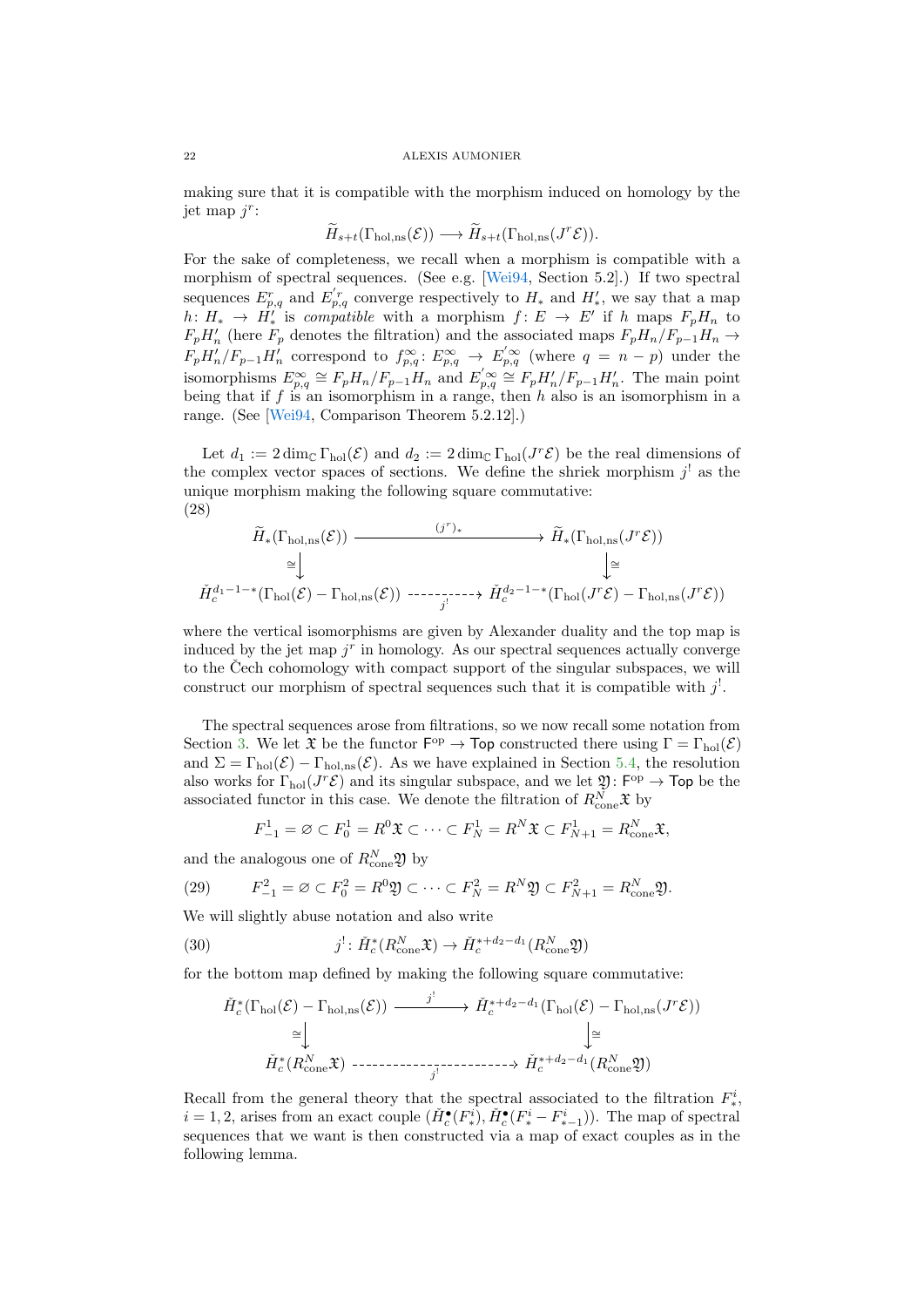<span id="page-22-3"></span><span id="page-22-0"></span>**Lemma 6.1.** Let  $\delta = d_2 - d_1 = 2(\dim_{\mathbb{C}} \Gamma_{\text{hol}}(\mathcal{E}) - \dim_{\mathbb{C}} \Gamma_{\text{hol}}(J^r\mathcal{E}))$ . There exists a morphism of exact couples

$$
\left(j_p^!,\ j_{(p)}^!,\ j_{(p)}^!\right)_{p\geq 0}:\ \left(\check{H}_c^*(F_p^1),\check{H}_c^*(F_p^1-F_{p-1}^1)\right)\longrightarrow\left(\check{H}_c^{*+\delta}(F_p^2),\check{H}_c^{*+\delta}(F_p^2-F_{p-1}^2)\right)
$$

satisfying the following two assertions:

(1) For  $0 \le p \le N$ , the map  $j_{(p)}^!$  in the following diagram is an isomorphism:

(31)  
\n
$$
\begin{array}{ccc}\n\check{H}_c^*(F_p^1 - F_{p-1}^1) & \xrightarrow{\cong} & \check{H}_c^{\bullet}(\mathfrak{T}^{(p+1)}; \mathbb{Z}^{\text{sign}}) \\
& & & j_{(p)}^! \downarrow \\
\check{H}_c^{*+\delta}(F_p^2 - F_{p-1}^2) & \xrightarrow{\cong} & \check{H}_c^{\bullet}(\mathfrak{T}^{(p+1)}; \mathbb{Z}^{\text{sign}})\n\end{array}
$$

where

$$
\bullet = * - 2 \dim_{\mathbb{C}} \Gamma_{hol}(\mathcal{E}) - p + 2(p+1) \text{rk}_{\mathbb{C}} J^r \mathcal{E}
$$

and the horizontal isomorphisms are given by Thom isomorphisms as in Proposition [4.3.](#page-12-1)

(2) The map  $j_{N+1}^!$  is equal to the shriek map [\(30\)](#page-21-0).

Unpacking the definition of a morphism of exact couples, we see that it amounts to providing morphisms  $j_p^!$  and  $j_{(p)}^!$  for  $0 \leq p \leq N+1$  such that the following diagram commutes

$$
\check{H}_c^{*-1}(F_{p-1}^1) \longrightarrow \check{H}_c^*(F_p^1 - F_{p-1}^1) \longrightarrow \check{H}_c^*(F_p^1) \longrightarrow \check{H}_c^*(F_{p-1}^1)
$$
\n
$$
\downarrow j_{p-1}^1 \qquad \qquad \downarrow j_{(p)}^1 \qquad \qquad \downarrow j_p^1 \qquad \qquad \downarrow j_p^1
$$
\n
$$
\check{H}_c^{*-1+\delta}(F_{p-1}^2) \longrightarrow \check{H}_c^{*+\delta}(F_p^2 - F_{p-1}^2) \longrightarrow \check{H}_c^{*+\delta}(F_p^2) \longrightarrow \check{H}_c^{*+\delta}(F_{p-1}^2)
$$

where the horizontal morphisms in the diagram are given by the long exact sequence of the pair  $(F_p^i, F_{p-1}^i)$  for  $i = 1, 2$ .

This result says exactly what we need: there a morphism of spectral sequences compatible with  $j'$  (by (2)) and giving an isomorphism in the vertical strip  $-N-1 \leq$  $s \leq 1$  (by (1)). The lemma, as well as the strategy of proof, is adapted from [\[Vok07,](#page-37-5) Proposition 4.7]. First, let us state the most important consequence:

<span id="page-22-2"></span>**Proposition 6.2.** For a holomorphic vector bundle  $\mathcal E$  on  $X$ , the jet map

$$
j^r \colon \Gamma_{\text{hol},\text{ns}}(\mathcal{E}) \longrightarrow \Gamma_{\text{hol},\text{ns}}(J^r\mathcal{E})
$$

induces an isomorphism in homology in the range of degrees  $* \leq N(\mathcal{E}, r) - 2$ .  $\Box$ 

To understand how to construct the degree-shifting morphisms of Lemma [6.1,](#page-22-0) it is helpful to give a description of the shriek map between cohomology groups arising from Alexander duality as in the diagram [\(28\)](#page-21-1). We shall do so generally first (following [\[Vok07,](#page-37-5) Appendix D]) and then specialise to our situation to prove the lemma at hand.

6.1.1. Alexander duality and shriek maps. Let  $p: E \to B$  be a vector bundle between oriented paracompact topological manifolds of dimension n and  $m$  respectively. Let  $j: K \subset E$  be a closed subset, and let  $i: B \hookrightarrow E$  be the zero section. We will see B as a submanifold of  $E$  via  $i$ . Using Alexander duality (the vertical isomorphisms in the diagram below), we may define the shriek map

<span id="page-22-1"></span>(32) 
$$
i^{!} : \check{H}_c^*(B \cap K) \to \check{H}_c^{*+(n-m)}(K)
$$

to be the unique morphism making the following diagram commute: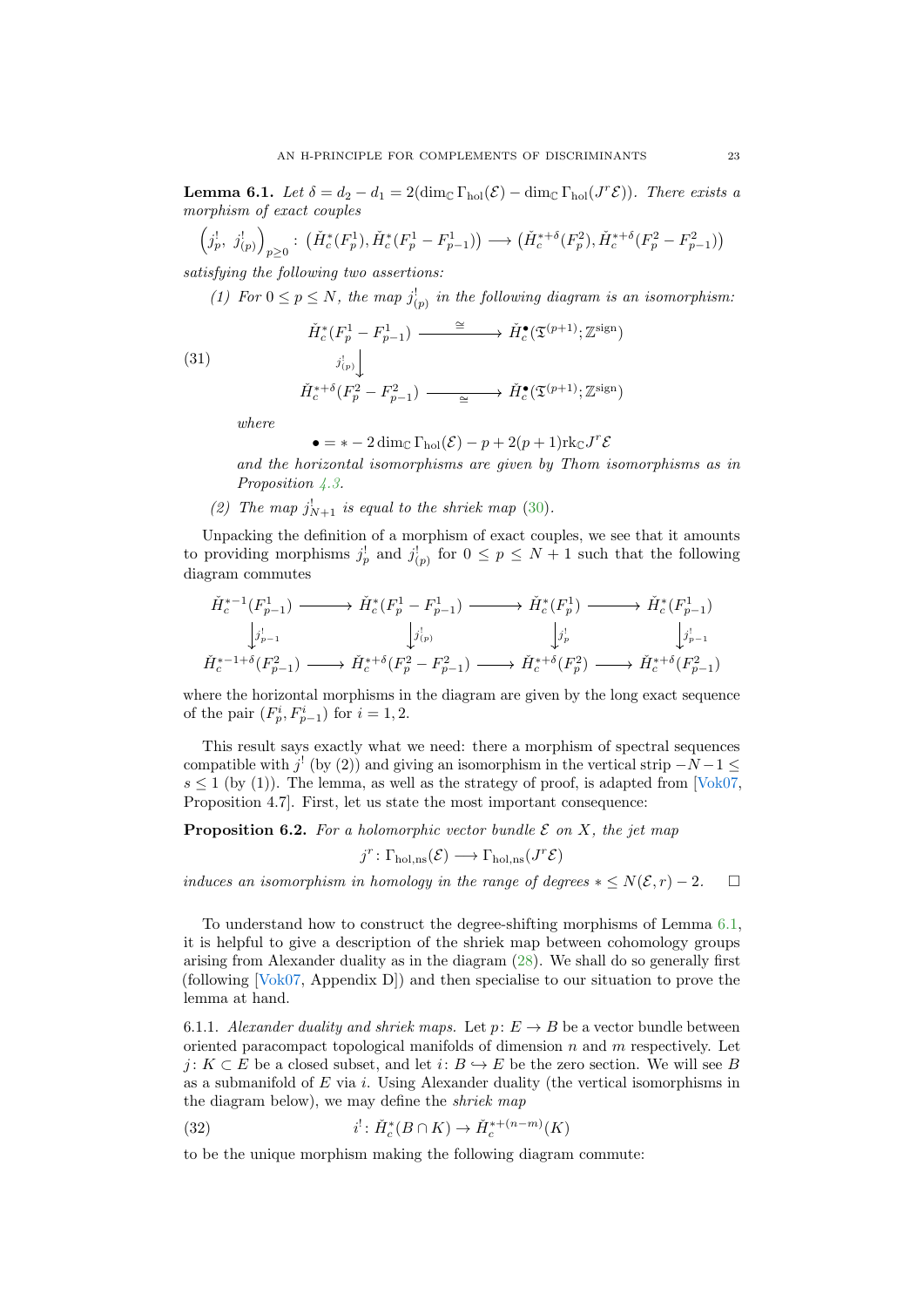<span id="page-23-1"></span>
$$
H_*(B, B - B \cap K) \xrightarrow{i_*} H_*(E, E - K)
$$
  
\n
$$
\cong \uparrow \qquad \qquad \uparrow \cong
$$
  
\n
$$
\check{H}_c^{m-*}(B \cap K) \xrightarrow{i_*} \check{H}_c^{n-*}(K)
$$

The goal of this section is to give a more intrinsic definition of  $i^!$  that will allow us to define the required morphisms in Lemma [6.1.](#page-22-0)

Firstly, Vokřínek proves in  $[**Vok07**,$  Proposition D.1 $]$  the following:

<span id="page-23-0"></span>Lemma 6.3. The diagram below commutes:

$$
H_*(B, B - B \cap K) \longrightarrow H_*(E, E - K)
$$
  
\n
$$
\cong \uparrow \qquad \qquad \uparrow \cong
$$
  
\n
$$
\check{H}_c^{m-*}(B \cap K) \longleftarrow \check{H}_{p^{-1}c}^{m-*}(K) \longrightarrow \check{H}_c^{n-*}(K)
$$

where the vertical isomorphisms are given by Alexander duality,  $k: B \cap K \hookrightarrow K$  is the inclusion,  $\tau \in H^{\delta}(D(E), S(E))$  is the Thom class of p, and  $p^{-1}c$  is the family of supports defined as:

$$
p^{-1}c = \left\{ F \subset K \mid F \text{ closed and } \overline{p(F)} \subset B \cap K \text{ is compact} \right\}
$$

so that  $H_{p^{-1}c}^*$  denotes Čech cohomology with supports in  $p^{-1}c$ . (See e.g. [\[Bre97,](#page-36-3)  $Chapter II.2$ .)

Sketch of proof. We repeat Vokřínek's proof here for convenience. First, we explain the morphisms in Alexander duality. Recall from e.g. [\[Bre97,](#page-36-3) Corollary V.10.2] that we have fundamental classes  $[B] \in H_m^{BM}(B)$  and  $[E] \in H_n^{BM}(E)$ , where  $H_*^{BM}$  denotes Borel–Moore homology (also known as homology with closed support). Using the proper inclusions  $(E, \emptyset) \hookrightarrow (E, E - K)$  and  $(B, \emptyset) \hookrightarrow (B, B - B \cap K)$ , they give rise to classes  $o_E \in H_n^{BM}(E, E - K)$  and  $o_B \in H_m^{BM}(B, B - B \cap K)$ . If  $U \subset E$  is a closed neighbourhood of K, we get a morphism

$$
\check{H}_c^{n-*}(U) \stackrel{-\cap o_E|U}{\longrightarrow} H_*(U, U - K) \longrightarrow H_*(E, E - K)
$$

where  $o_E|U$  is the image of  $o_E$  via the excision isomorphism  $H_n^{BM}(E, E - K) \cong$  $H_n^{BM}(U, U - K)$ . (Note that it is important for U to be closed, so that the inclusion  $U \hookrightarrow E$  is proper, hence induces a morphism in Borel–Moore homology.) Likewise, we get a morphism

$$
\check{H}_c^{m-*}(B\cap U) \stackrel{-\cap o_B|U}{\longrightarrow} H_*(B\cap U, B\cap (U-K)) \longrightarrow H_*(B, B-B\cap K).
$$

Now, the isomorphisms in Alexander duality are given by taking the colimit over all closed neighbourhoods  $U$  of  $K$  of the two morphisms constructed above. (This is explained in [\[Bre97,](#page-36-3) V.9].) Hence, to prove the lemma, it suffices to check commutativity of the following diagram:

$$
H_*(B \cap U, B \cap (U - K)) \xrightarrow{\qquad g_*} H_*(U, U - K)
$$
  
\n
$$
\xrightarrow{-\cap o_B |U}
$$
  
\n
$$
\check{H}_c^{m-*}(B \cap U) \xleftarrow{\qquad \qquad g^*} \check{H}_{p^{-1}c}^{m-*}(U) \xrightarrow{\qquad \qquad \nearrow} \check{H}_c^{n-*}(U)
$$

where g:  $B \cap U \hookrightarrow U$  and  $h: U \hookrightarrow E$  are the inclusions. The left part commutes by naturality of the cap products. The right part commutes by observing that the fundamental classes can be chosen to correspond under the Thom isomorphism, which implies that  $h^*\tau \cap o_E|U = g_*o_B|U$ , and finishes the proof.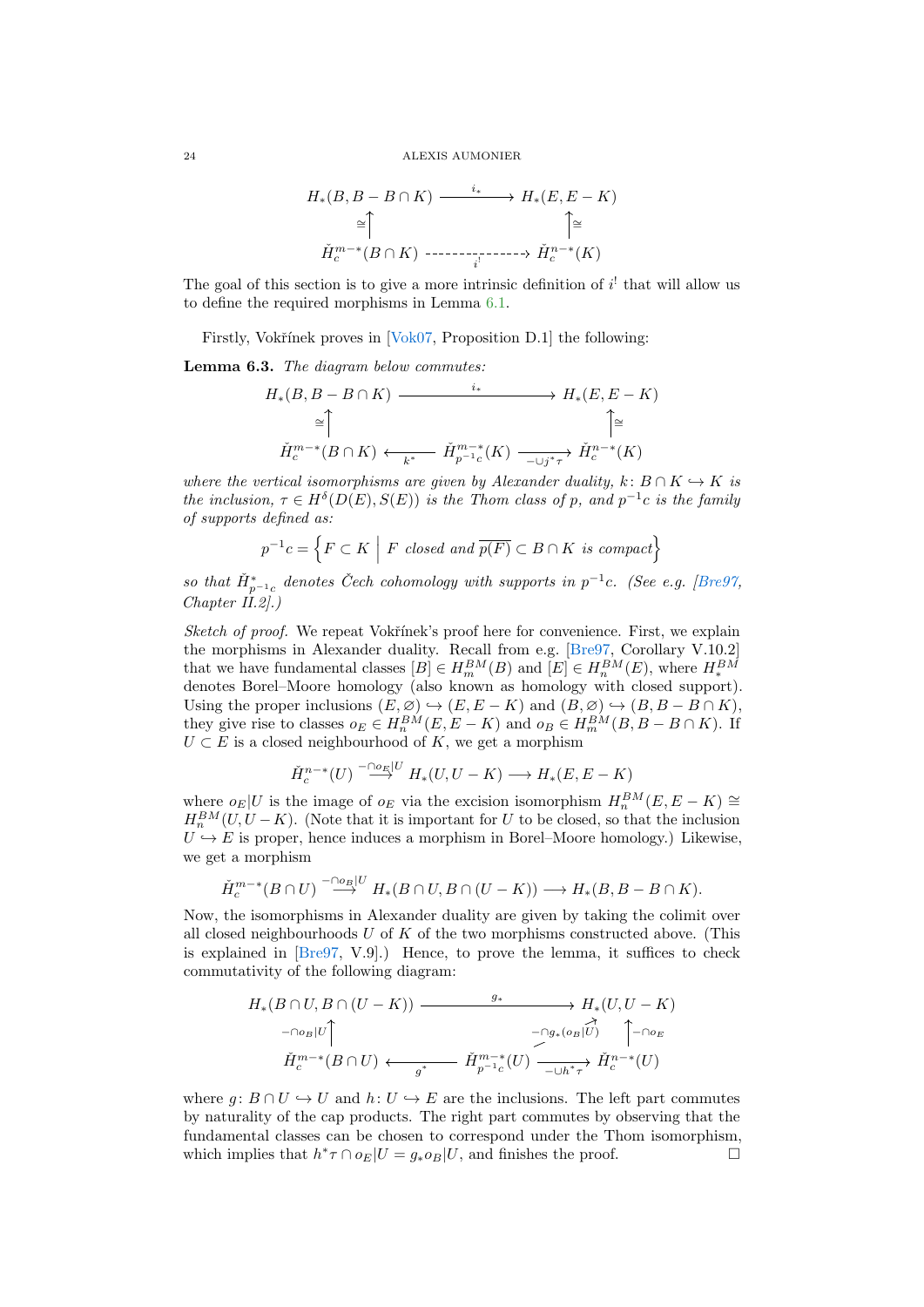<span id="page-24-3"></span>In the statement of Lemma  $6.3$ , if the morphism  $k^*$  were invertible, the shriek map [\(32\)](#page-22-1) would be given by " $(k^*)^{-1}$ " followed by taking the cup product with the "Thom class"  $j^*\tau$ . However, it is not invertible in general. There is nevertheless a way around that problem which we explain below, using  $\varepsilon$ -small neighbourhoods of  $B \cap K$  in K and the continuity property of Čech cohomology.

We choose, once and for all, a bundle metric on  $p: E \to B$ . For a real number  $\varepsilon > 0$ , denote by  $D_{\varepsilon}$  (resp.  $S_{\varepsilon}$ ,  $\mathring{D}_{\varepsilon}$ ) the closed disc (resp. sphere, open disc) sub-bundle of  $E \to B$  of radius  $\varepsilon$  (for the chosen metric). In [\[Vok07,](#page-37-5) Lemma D.2], Vokřínek proves:

<span id="page-24-1"></span>Lemma 6.4. The following diagram commutes: (33)

<span id="page-24-0"></span>
$$
H_*(B, B - B \cap K) \longrightarrow H_*(E \cap \mathring{D}_{\varepsilon}, (E - K) \cap \mathring{D}_{\varepsilon}) \longrightarrow H_*(E, E - K)
$$
  
\n
$$
\cong \uparrow \qquad \qquad \uparrow \cong \qquad \qquad \uparrow \cong \qquad \qquad \uparrow \cong \qquad \qquad \downarrow
$$
  
\n
$$
\check{H}_c^{m-*}(B \cap K) \qquad \qquad \downarrow \cong \qquad \qquad \check{H}_c^{n-*}(K \cap \mathring{D}_{\varepsilon}) \longrightarrow \check{H}_c^{n-*}(K) \qquad \qquad \downarrow \cong \qquad \qquad \downarrow
$$
  
\n
$$
\check{H}_c^{m-*}(K \cap D_{\varepsilon}) \longrightarrow \check{H}_c^{n-*}(K \cap D_{\varepsilon}, K \cap S_{\varepsilon})
$$

where the vertical isomorphisms on the first row are given by Alexander duality, the one on the second row follows from general results about cohomology with compact supports,  $l_{\varepsilon}: B \cap K \hookrightarrow K \cap D_{\varepsilon}$  is the inclusion,  $\tau_{\varepsilon}$  is the restriction of the Thom class of  $E \to B$ , and the rightmost horizontal arrows are induced by the inclusions. (Recall that cohomology with compact supports in covariant for open inclusions.)

Sketch of proof. The left part of the diagram can be shown to commute by a proof analogous to that of Lemma [6.3.](#page-23-0) The right-hand square is seen to commute by a direct verification.  $\hfill \square$ 

Taking the limit  $\varepsilon \to 0$ , the morphisms  $(l_{\varepsilon})_*$  induce a morphism from the colimit

$$
\operatornamewithlimits{colim}_{\varepsilon \to 0} \check{H}^{m-*}_c(K \cap D_{\varepsilon}) \longrightarrow \check{H}^{m-*}_c(B \cap K)
$$

which is an isomorphism by the continuity property of Čech cohomology with compact supports (see, e.g. [\[Bre97,](#page-36-3) Theorem 14.4] where it is stated using sheaf cohomology which agrees with Čech cohomology here). We finally obtain another description of the shriek map  $i^!$ :

<span id="page-24-2"></span>**Proposition 6.5** (Compare [\[Vok07,](#page-37-5) Theorem D.3]). The shriek map i<sup>1</sup> defined in  $(32)$  is equal to the composite obtained as one goes along the bottom path in the  $diagram (33) above, i.e.:$  $diagram (33) above, i.e.:$  $diagram (33) above, i.e.:$ 

$$
i^{!} \colon \check{H}_{c}^{m-*}(B \cap K) \stackrel{\cong}{\longleftarrow} \operatorname*{colim}_{\varepsilon \to 0} \check{H}_{c}^{m-*}(K \cap D_{\varepsilon})
$$

$$
\longrightarrow \operatorname*{colim}_{\varepsilon \to 0} \check{H}_{c}^{n-*}(K \cap D_{\varepsilon}, K \cap S_{\varepsilon}) \cong \operatorname*{colim}_{\varepsilon \to 0} \check{H}_{c}^{n-*}(K \cap \mathring{D}_{\varepsilon})
$$

$$
\longrightarrow \check{H}_{c}^{n-*}(K).
$$

Furthermore, in the case where both E and B are themselves vector bundles over a same base,  $K = E$ , and  $i: B \hookrightarrow E$  is the inclusion of a sub-bundle, the shriek map  $i^{\text{!`}}$  is the Thom isomorphism of the bundle  $E \to B$  given by choosing a splitting of i.

Proof. The first part follows from Lemma [6.3](#page-23-0) and Lemma [6.4.](#page-24-1) The second part is shown by direct inspection of the construction.  $\Box$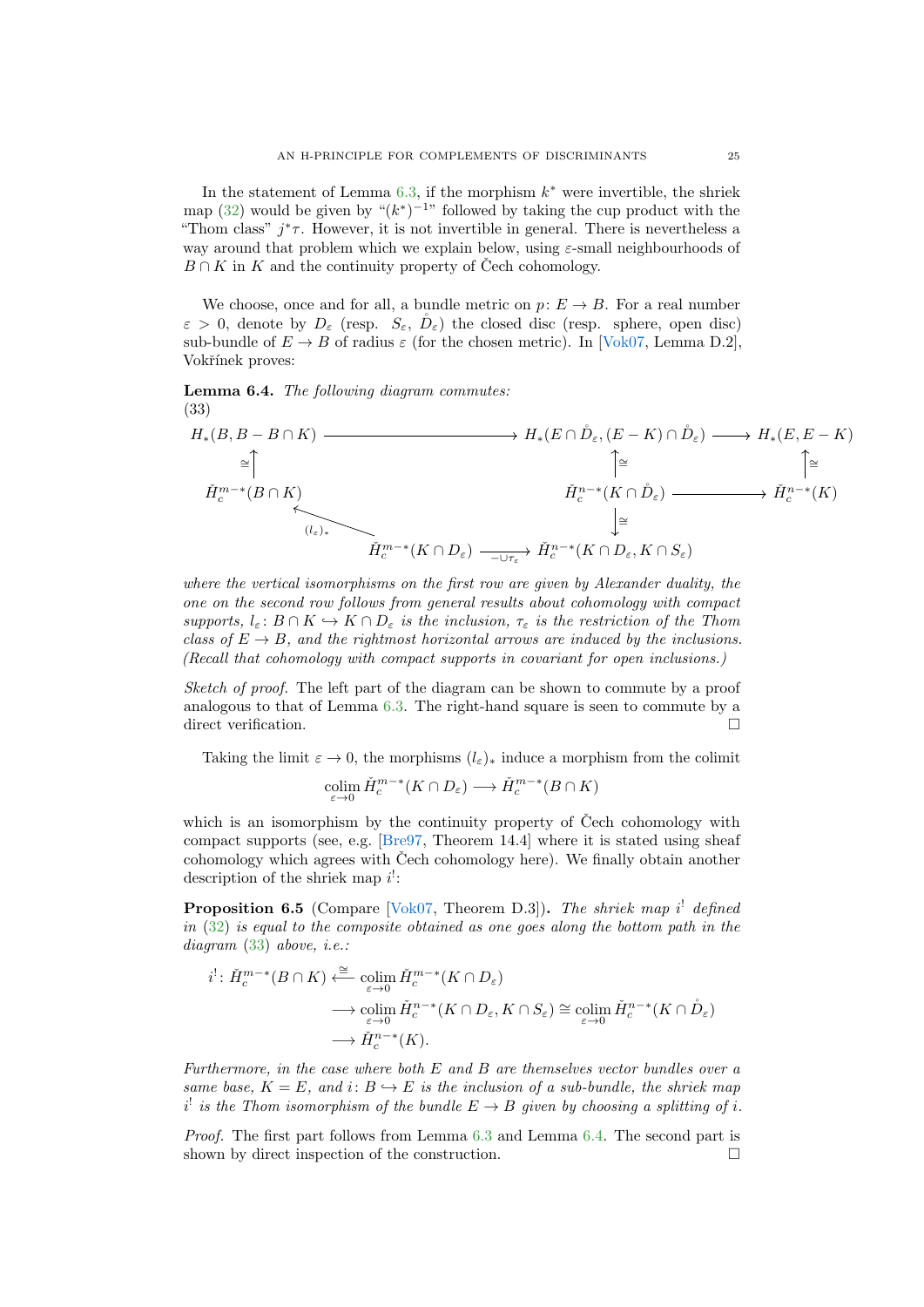6.1.2. The proof of Lemma [6.1.](#page-22-0) We shall apply the general theory described in the last section to our case. To lighten the notation, we write

$$
\Gamma_1 := \Gamma_{hol}(\mathcal{E}), \quad \Sigma_1 := \Gamma_{hol}(\mathcal{E}) - \Gamma_{hol,ns}(\mathcal{E})
$$

and

$$
\Gamma_2 := \Gamma_{hol}(J^r \mathcal{E}), \quad \Sigma_2 := \Gamma_{hol}(J^r \mathcal{E}) - \Gamma_{hol,ns}(J^r \mathcal{E}).
$$

The jet map  $j^r$  gives a linear embedding of  $\Gamma_1$  into  $\Gamma_2$  such that the image of the singular subspace is precisely given by the intersection with the bigger singular subspace, i.e.

<span id="page-25-0"></span>
$$
j^{r}(\Sigma_1) = j^{r}(\Gamma_1) \cap \Sigma_2.
$$

Choosing a complementary linear subspace of  $j^{r}(\Gamma_1)$  inside  $\Gamma_2$ , we obtain a projection giving a vector bundle

(34) 
$$
\Gamma_2 \longrightarrow j^r(\Gamma_1) \cong \Gamma_1
$$

of real rank  $\delta = d_2 - d_1$ . Below, we apply Vokřínek's results to this situation.

We first set up the notation. Let  $\varepsilon > 0$  be a positive real number and denote by  $D_{\varepsilon}$  (resp.  $S_{\varepsilon}$ ,  $\check{D}_{\varepsilon}$ ) the closed disc (resp. sphere, open disc) sub-bundle of radius  $\varepsilon$  of the vector bundle  $(34)$ . Recall from  $(29)$  the functor  $\mathfrak{Y}$  giving rise to the resolution of  $\Sigma_2$ . We also define  $\mathfrak{Y}_{D_{\varepsilon}}: \mathsf{F}^{\mathrm{op}} \to \mathsf{Top}$  to be the sub-functor of  $\mathfrak Y$  given by

 $\mathfrak{Y}_{D_{\varepsilon}}[n]:=\{(f,s_0,\ldots,s_n)\in \mathfrak{Y}[n]\mid f\in D_{\varepsilon}\}$ 

and likewise for  $\mathfrak{Y}_{S_{\varepsilon}} \subset \mathfrak{Y}$  and  $\mathfrak{Y}_{\mathring{D}_{\varepsilon}} \subset \mathfrak{Y}$  using only sections  $f \in S_{\varepsilon}$  or  $\mathring{D}_{\varepsilon}$ . Let  $\tau_{\varepsilon} \in H^{\delta}(\Sigma_2 \cap D_{\varepsilon}, \Sigma_2 \cap S_{\varepsilon})$  be the restriction of the Thom class of the vector bundle [\(34\)](#page-25-0) to  $\Sigma_2$ . (Recall that the Thom class is an element of  $H^{\delta}(D_{\varepsilon}, S_{\varepsilon})$ .) In all what follows, we see  $\Gamma_1 \subset \Gamma_2$  via the embedding  $j = j^r$ . Let  $l_{\varepsilon} : \Sigma_1 \hookrightarrow \Sigma_2 \cap D_{\varepsilon}$  be the inclusion (which is proper, hence induces a morphism on compactly supported cohomology). We explained in Proposition [6.5](#page-24-2) that the shriek map  $j^!$  is obtained from the zigzag

$$
\check{H}_c^*(\Sigma_1) \stackrel{\langle \ell_{\varepsilon} \rangle_*}{\leftarrow} \check{H}_c^*(\Sigma_2 \cap D_{\varepsilon}) \stackrel{-\cup \tau_{\varepsilon}}{\rightarrow} \check{H}_c^{*+\delta}(\Sigma_2 \cap D_{\varepsilon}, \Sigma_2 \cap S_{\varepsilon}) \cong \check{H}_c^{*+\delta}(\Sigma_2 \cap \mathring{D}_{\varepsilon}) \rightarrow \check{H}_c^{*+\delta}(\Sigma_2)
$$

by taking a colimit as  $\varepsilon \to 0$ .

We mimic that construction at the level of the resolutions. Let  $0 \le p \le N+1$ be an integer. Recall from [\(29\)](#page-21-2) that  $F_p^i$  denoted the p-th step of the filtration of the resolution of  $\Sigma_i$ . We denote by  $F_{p,D_{\varepsilon}}^2$ ,  $F_{p,S_{\varepsilon}}^2$ , and  $F_{p,\hat{D}_{\varepsilon}}^2$  the analogous filtrations on the resolutions obtained from the subfunctors  $\mathfrak{Y}_{D_{\varepsilon}}, \mathfrak{Y}_{S_{\varepsilon}}$  and  $\mathfrak{Y}_{\mathring{D}_{\varepsilon}}$  respectively. Because a singular point of a section  $f \in \Gamma_1$  is also a singular point of  $j^r(f) \in \Gamma_2$ , the jet map gives a map on resolutions

$$
\mathfrak{X}[p] \longrightarrow \mathfrak{Y}[p]
$$

$$
(f, s_0, \dots, s_p) \longmapsto (j^r(f), s_0, \dots, s_p).
$$

which preserves the filtrations. Let  $\tilde{l}_{\varepsilon} \colon F_p^1 \hookrightarrow F_{p,D_{\varepsilon}}^2$  be the induced inclusion. Let  $\gamma_{\varepsilon} \in H^{\delta}(F_{p,D_{\varepsilon}}^2, F_{p,S_{\varepsilon}}^2)$  be the pullback of  $\tau_{\varepsilon}$  along  $(F_{p,D_{\varepsilon}}^2, F_{p,S_{\varepsilon}}^2) \to (\Sigma_2 \cap D_{\varepsilon}, \Sigma_2 \cap S_{\varepsilon}).$ The following diagram then commutes by naturality of all the constructions involved:

$$
\check{H}_{c}^{*}(F_{p}^{1}) \xleftarrow{(\tilde{l}_{\varepsilon})_{*}} \check{H}_{c}^{*}(F_{p,D_{\varepsilon}}^{2}) \xrightarrow{-\cup\gamma_{\varepsilon}} \check{H}_{c}^{*+ \delta}(F_{p,D_{\varepsilon}}^{2}, F_{p,S_{\varepsilon}}^{2}) \cong \check{H}_{c}^{*+ \delta}(F_{p,D_{\varepsilon}}^{2}) \longrightarrow \check{H}_{c}^{*+ \delta}(F_{p}^{2})
$$
\n
$$
\uparrow \qquad \qquad \uparrow
$$
\n
$$
\check{H}_{c}^{*}(\Sigma_{1}) \xleftarrow{\tilde{l}_{\varepsilon})_{*}} \check{H}_{c}^{*}(\Sigma_{2} \cap D_{\varepsilon}) \xrightarrow{-\cup\tau_{\varepsilon}} \check{H}_{c}^{*+ \delta}(\Sigma_{2} \cap D_{\varepsilon}, \Sigma_{2} \cap S_{\varepsilon}) \cong \check{H}_{c}^{*+ \delta}(\Sigma_{2} \cap \mathring{D}_{\varepsilon}) \longrightarrow \check{H}_{c}^{*+ \delta}(\Sigma_{2})
$$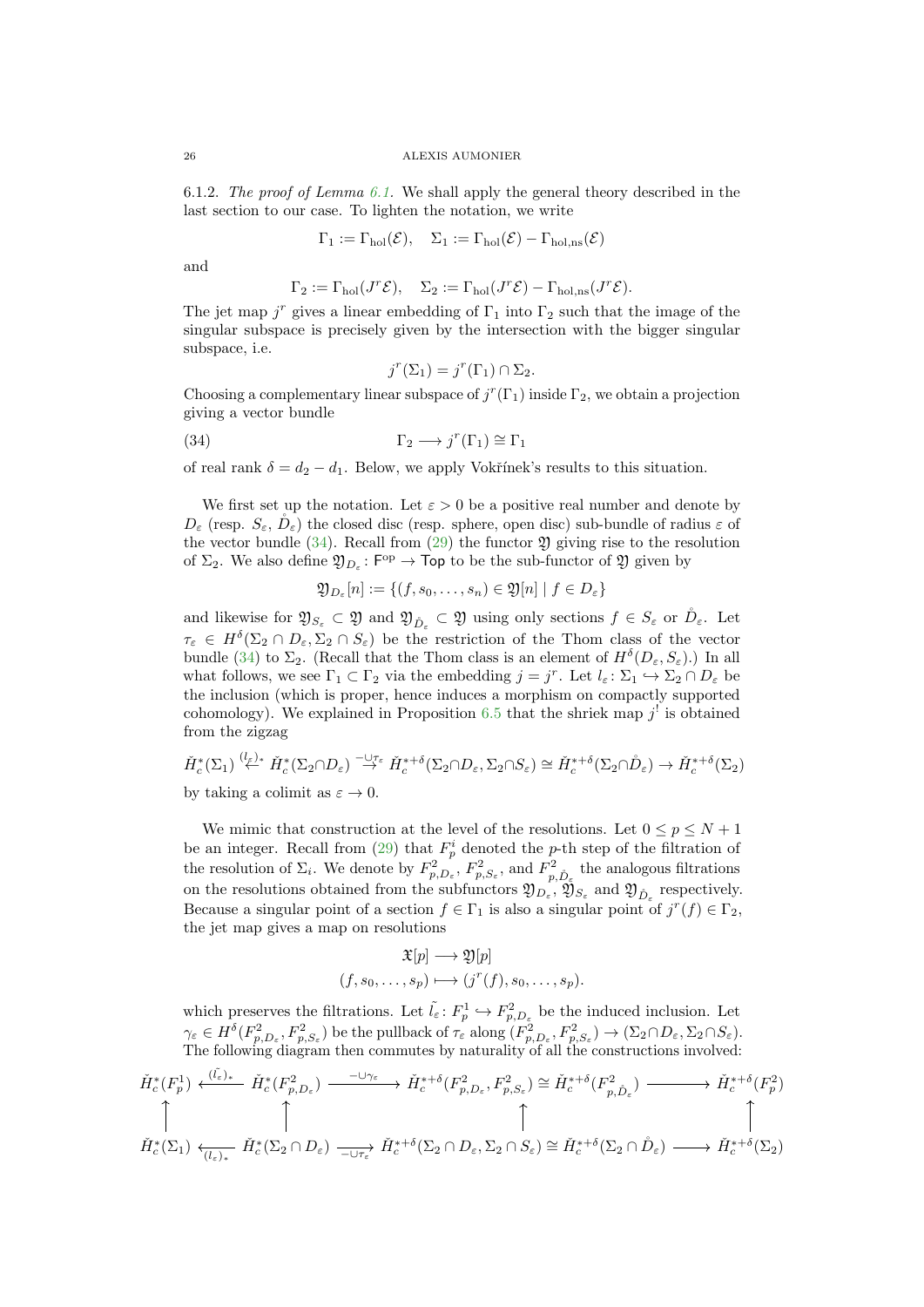where all the vertical maps are induced by the proper projections  $F_p^i \to \Sigma_i$ . The morphism  $j_p^! \colon \check{H}_c^*(F_p^1) \to \check{H}_c^{*+\delta}(F_p^2)$  is then defined as the colimit, when  $\varepsilon \to 0$ , of the top composition in the diagram above. (Recall that  $(\tilde{l}_{\varepsilon})_*$  is an isomorphism in the colimit, by continuity of Čech cohomology.) In particular, when  $p = N + 1$ , the vertical map are isomorphisms (by [3.10\)](#page-10-1), which proves the assertion (2) of Lemma [6.1](#page-22-0) by noticing that the bottom composition is the shriek map  $j^!$ .

The morphisms  $j'_{(p)}$ :  $\check{H}_c^*(F_p^1 - F_{p-1}^1) \to \check{H}_c^{*+\delta}(F_p^2 - F_{p-1}^2)$  are defined analogously, i.e. by the colimit as  $\varepsilon \to 0$  of the zig-zag:

$$
\check{H}_c^*(F_p^1 - F_{p-1}^1) \longleftarrow \check{H}_c^*(F_{p, D_\varepsilon}^2 - F_{p-1, D_\varepsilon}^2) \n\longrightarrow \check{H}_c^{*+\delta}(F_{p, D_\varepsilon}^2 - F_{p-1, D_\varepsilon}^2, F_{p, S_\varepsilon}^2 - F_{p-1, S_\varepsilon}^2) \cong \check{H}_c^{*+\delta}(F_{p, \mathring{D}_\varepsilon}^2 - F_{p-1, \mathring{D}_\varepsilon}^2) \n\longrightarrow \check{H}_c^{*+\delta}(F_p^2 - F_{p-1}^2)
$$

where, as before, the first morphism is induced by the inclusion, the second morphism is the cup product with the Thom class, and the third is induced covariantly by the open inclusion.

One may check, using naturality of the various constructions involved, that the morphisms  $j_p^!$  and  $j_{(p)}^!$  give a morphism of exact couples. This amounts to staring at the following commutative diagram.

$$
\check{H}_{c}^{*-1}(F_{p-1}^{1}) \longrightarrow \check{H}_{c}^{*}(F_{p}^{1} - F_{p-1}^{1}) \longrightarrow \check{H}_{c}^{*}(F_{p}^{1}) \longrightarrow \check{H}_{c}^{*}(F_{p-1}^{1})
$$
\n
$$
\uparrow \uparrow \uparrow \uparrow
$$
\n
$$
\check{H}_{c}^{*-1}(F_{p-1,D_{\varepsilon}}^{2}) \longrightarrow \check{H}_{c}^{*}(F_{p,D_{\varepsilon}}^{2} - F_{p-1,D_{\varepsilon}}^{2}) \longrightarrow \check{H}_{c}^{*}(F_{p,D_{\varepsilon}}^{2}) \longrightarrow \check{H}_{c}^{*}(F_{p,D_{\varepsilon}}^{2}) \longrightarrow \check{H}_{c}^{*}(F_{p-1,D_{\varepsilon}}^{2})
$$
\n
$$
\downarrow \downarrow \downarrow
$$
\n
$$
\check{H}_{c}^{*-1+\delta}(F_{p-1,D_{\varepsilon}}^{2}, F_{p-1,S_{\varepsilon}}^{2}) \longrightarrow \check{H}_{c}^{*+\delta}(F_{p,D_{\varepsilon}}^{2} - F_{p-1,D_{\varepsilon}}^{2}, F_{p,S_{\varepsilon}}^{2} - F_{p-1,S_{\varepsilon}}^{2}) \longrightarrow \check{H}_{c}^{*+\delta}(F_{p,D_{\varepsilon}}^{2}, F_{p,S_{\varepsilon}}^{2}) \longrightarrow \check{H}_{c}^{*+\delta}(F_{p-1,D_{\varepsilon}}^{2}, F_{p-1,S_{\varepsilon}}^{2})
$$
\n
$$
\downarrow \downarrow \downarrow \downarrow
$$
\n
$$
\check{H}_{c}^{*-1+\delta}(F_{p-1}^{2}) \longrightarrow \check{H}_{c}^{*+\delta}(F_{p,D_{\varepsilon}}^{2} - F_{p-1,D_{\varepsilon}}^{2}) \longrightarrow \check{H}_{c}^{*+\delta}(F_{p,D_{\varepsilon}}^{2}) \longrightarrow \check{H}_{c}^{*+\delta}(F_{p,D_{\varepsilon}}^{2}) \longrightarrow \check{H}_{c}^{*+\delta}(F_{p-1,D_{\varepsilon}}^{2})
$$
\n
$$
\downarrow \downarrow \downarrow
$$
\n
$$
\check{H}_{c}^{*-1+\delta}(F_{p-1}^{2}) \longrightarrow \check{H}_{c}^{*+\delta}(F_{p}^{2} - F_{p-1}^{2}) \longrightarrow \check{H}_{c}^{*+\delta
$$

To conclude the proof, we verify the assertion (1) of Lemma [6.1,](#page-22-0) i.e. that the morphism

$$
j'_{(p)}
$$
:  $\check{H}_c^*(F_p^1 - F_{p-1}^1) \longrightarrow \check{H}_c^{*+\delta}(F_p^2 - F_{p-1}^2)$ 

is an isomorphism. Recall from [\(10\)](#page-9-3) that

$$
F_p^2 - F_{p-1}^2 \cong Y_p(\mathfrak{Y}) \times_{\mathfrak{S}_{p+1}} |\mathring{\Delta}^p| \quad \text{and} \quad F_p^1 - F_{p-1}^1 \cong Y_p(\mathfrak{X}) \times_{\mathfrak{S}_{p+1}} |\mathring{\Delta}^p|
$$

where we defined as in [\(9\)](#page-9-2) the subspace

$$
Y_p(\mathfrak{Y}) := \{ (f, s_0, \dots, s_p) \in \mathfrak{Y}[p] \mid s_l \neq s_k \text{ if } l \neq k \} \subset \mathfrak{Y}[p]
$$

and likewise for  $Y_p(\mathfrak{X}) \subset \mathfrak{X}[p]$ . Recall also that these spaces were vector bundles over  $\mathfrak{T}^{(p+1)}$ . (See Section [4.](#page-10-0)) Hence, we have an inclusion of vector bundles:



Now, the second part of Proposition [6.5](#page-24-2) applies and finishes the proof.  $\Box$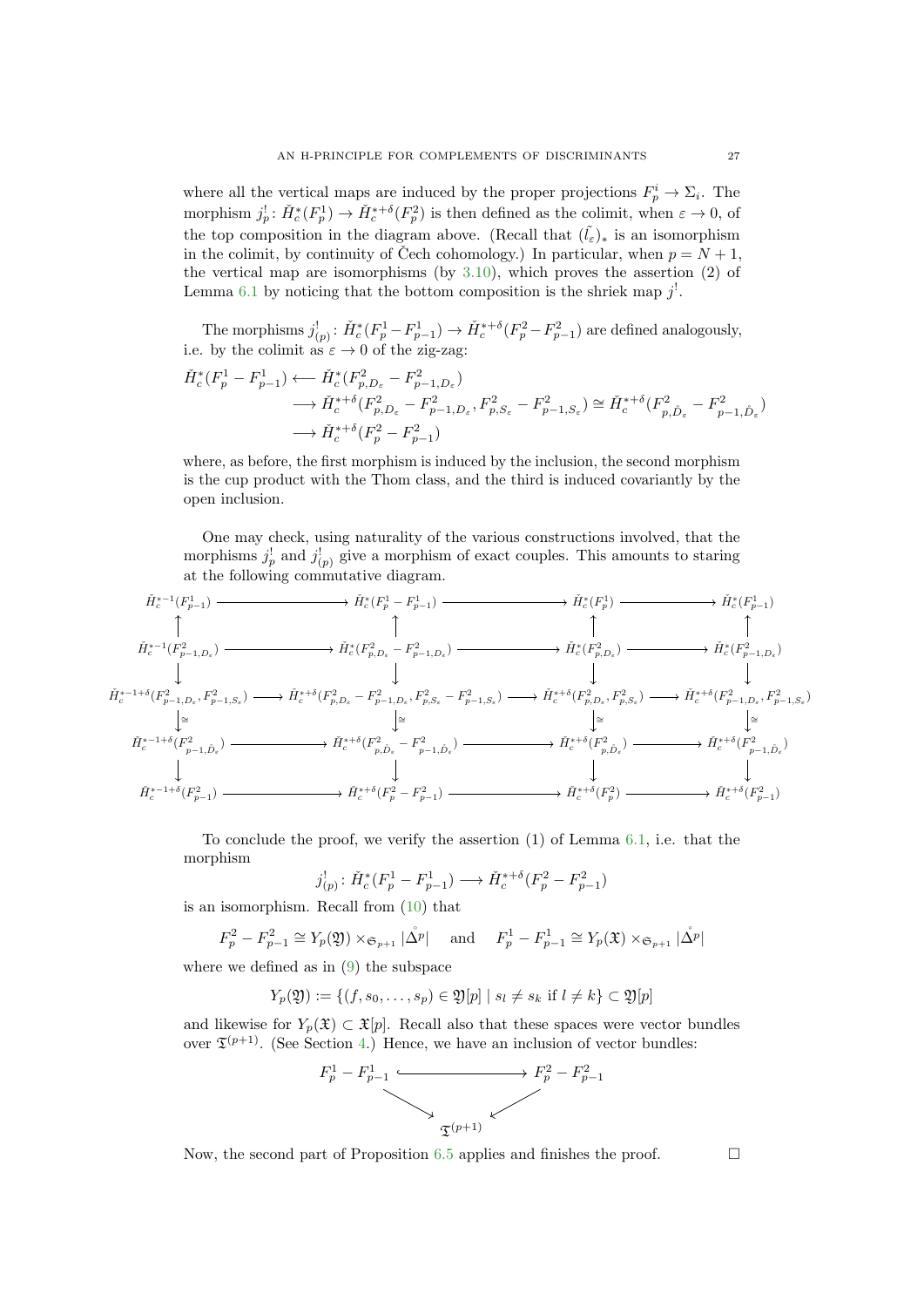6.2. The case of the stabilisation map. Choose some integer  $k \geq 0$ . We now describe how the argument of the previous section can be made with the stabilisation map

$$
\gamma_k \colon \Gamma_{\hbox{\scriptsize hol}}\left( (J^r{\mathcal E}) \otimes {\mathcal L}^k \right) \otimes_{{\mathbb C}} \overline{\Gamma_{\hbox{\scriptsize hol}}\left( {\mathcal L}^k \right)} \longrightarrow \Gamma_{\hbox{\scriptsize hol}}\left( (J^r{\mathcal E}) \otimes {\mathcal L}^{k+1} \right) \otimes_{{\mathbb C}} \overline{\Gamma_{\hbox{\scriptsize hol}}\left( {\mathcal L}^{k+1} \right)}
$$

from  $(26)$ . First of all, it is a linear embedding. Hence, by choosing a complementary subspace, we get a vector bundle

$$
\Gamma_{\text{hol}}\left((J^r\mathcal{E})\otimes\mathcal{L}^{k+1}\right)\otimes_{\mathbb{C}}\overline{\Gamma_{\text{hol}}\left(\mathcal{L}^{k+1}\right)}\longrightarrow\gamma_{k}\left(\Gamma_{\text{hol}}\left((J^r\mathcal{E})\otimes\mathcal{L}^{k}\right)\otimes_{\mathbb{C}}\overline{\Gamma_{\text{hol}}\left(\mathcal{L}^{k}\right)}\right)
$$

analogous to the one in  $(34)$ . From the commutativity of the diagram  $(24)$ , we see that a singularity  $x \in X$  for  $f \in \mathcal{S}(k)$  is also a singularity of  $\gamma_k(f) \in \mathcal{S}(k+1)$ . Therefore, we also get a map induced on the respective resolutions of  $\mathcal{S}(k)$  and  $S(k+1)$ . Together with the fact that non-singular sections are sent to non-singular sections, this is enough for the argument to be repeated in that case.

<span id="page-27-1"></span>**Proposition 6.6.** The restriction of the stabilisation map  $\gamma_k$  to the non-singular subspaces

$$
\gamma_k \colon \mathcal{N}(k) \longrightarrow \mathcal{N}(k+1)
$$

induces an isomorphism in homology in the range of degrees  $* \leq N(\mathcal{E}, r) - 2$ .  $\Box$ 

Combining Proposition [6.2](#page-22-2) and Proposition [6.6,](#page-27-1) we obtain the following.

<span id="page-27-2"></span>Proposition 6.7. Each map in the composition

$$
\Gamma_{\text{hol,ns}}(\mathcal{E}) \longrightarrow \Gamma_{\text{hol,ns}}(J^r\mathcal{E}) = \mathcal{N}(0) \longrightarrow \underset{k \to \infty}{\text{colim}} \mathcal{N}(k)
$$

<span id="page-27-0"></span>induces an isomorphism in homology in the range of degrees  $*\leq N(\mathcal{E}, r) - 2$ .  $\square$ 

<span id="page-27-4"></span>7. Comparison of holomorphic and continuous sections

We shall relate  $\text{colim}_k \mathcal{N}(k)$  to the space  $\Gamma_{\mathcal{C}^0,\text{ns}}(J^r\mathcal{E})$  of non-singular continuous sections of the jet bundle. Recall from the stabilisation diagram  $(24)$  that every non-singular space  $\mathcal{N}(k)$  maps via  $\varphi_k$  to  $\Gamma_{\mathcal{C}^0,\text{ns}}(J^r\mathcal{E})$ . The aim of this section is to prove the following result about the map induced from the colimit.

<span id="page-27-3"></span>Proposition 7.1. The map

(35) 
$$
\underset{k \to \infty}{\text{colim}} \mathcal{N}(k) \longrightarrow \Gamma_{\mathcal{C}^0,\text{ns}}\left(J^r \mathcal{E}\right)
$$

is a weak homotopy equivalence.

Combining this result with Proposition [6.7](#page-27-2) readily implies Theorem [2.11.](#page-5-0) Proposition [7.1](#page-27-3) is a direct consequence of the openness of the subspace of non-singular sections, which follows from the fact that the admissible Taylor condition  $\mathfrak{T} \subset J^r \mathcal{E}$ is closed (see the discussion after Lemma [3.5\)](#page-8-0), and the following

<span id="page-27-5"></span>**Lemma 7.2.** Let  $F$  be a finite CW-complex. The map

$$
\mathcal{C}^0(F, \ \underset{k\to\infty}{\text{colim}} \mathcal{N}(k)) \longrightarrow \mathcal{C}^0(F, \ \Gamma_{\mathcal{C}^0, \text{ns}}(J^r\mathcal{E}))
$$

induced by [\(35\)](#page-27-4) has a dense image.

As in [\[Mos06\]](#page-36-7), we will need an adaptation of the classical Stone–Weierstrass theorem for real vector bundles.

<span id="page-27-6"></span>**Theorem 7.3** (Stone–Weierstrass). Let  $E \rightarrow B$  be a finite rank real vector bundle over a compact Hausdorff space. Let  $A \subset \mathcal{C}^0(B,\mathbb{R})$  be a subalgebra and  $\{s_j\}_{j\in J}$  be a set of sections such that

(1) the subalgebra A separates the points of B: for any  $x, y \in B$ , there exists  $h \in A$  such that  $h(x) \neq h(y)$ ;

<span id="page-27-7"></span>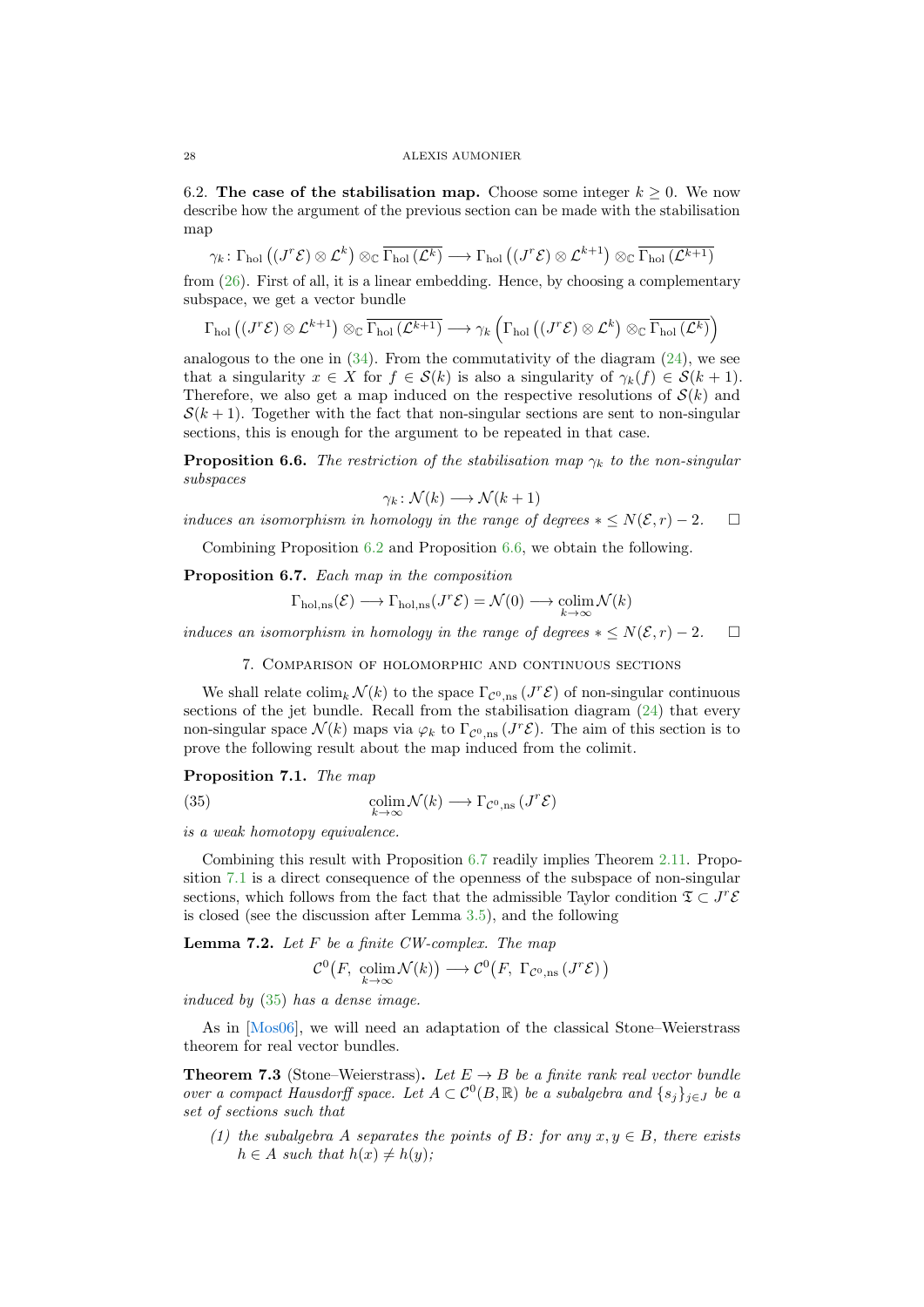<span id="page-28-2"></span>(2) for any  $x \in B$ , there exists  $h \in A$  such that  $h(x) \neq 0$ ;

(3) for any  $x \in B$ , the fibre  $E_x$  is spanned by the  $s_i(x)$  as an R-vector space.

Then the A-module generated by the  $s_i$  is dense for the sup-norm (induced by the choice of any inner product on  $E$ ) in the space of all continuous sections of  $E$ .

*Proof of Lemma [7.2.](#page-27-5)* Let F be a finite CW-complex. By adjunction, a continuous map  $F \to \Gamma_{\mathcal{C}^0,\text{ns}}(J^r\mathcal{E})$  corresponds to a section of the underlying real vector bundle of  $J^r \mathcal{E} \times F \to X \times F$ . We shall apply Theorem [7.3](#page-27-6) to that vector bundle.

Recall that we have chosen in Section [5](#page-17-0) a very ample line bundle  $\mathcal L$  on X and explained how to define the complex conjugate  $\bar{s}$  of a section s of  $\mathcal{L}$ . For any integer  $k \geq 0$ , define the squared norm of a holomorphic section of  $\mathcal{L}$  by

$$
|\cdot|^2 \colon \Gamma_{\text{hol}}(\mathcal{L}^k) \longrightarrow \Gamma_{\mathcal{C}^0}(\mathcal{L}^k \otimes \overline{\mathcal{L}}^k) \cong \mathcal{C}^0(X, \mathbb{C})
$$

$$
s \longmapsto |s|^2 := s\overline{s}
$$

where the isomorphism with continuous maps was obtained in  $(23)$ . Notice that  $|s|^2$ is in fact a real valued function  $X \to \mathbb{R} \subset \mathbb{C}$ . We also let

$$
A_k := \left\{ |g(\cdot, \cdot)|^2 \colon X \times F \to \mathbb{R} \mid g \in C^0(F, \Gamma_{\text{hol}}(\mathcal{L}^k)) \right\} \subset C^0(X \times F, \mathbb{R})
$$

where if  $g \in \mathcal{C}^0(F, \Gamma_{hol}(\mathcal{L}^k))$ , we see  $g(\cdot, \cdot)$  as a map from  $X \times F$  to  $\mathcal{L}^k$  by adjunction. Keeping the notation from Theorem [7.3,](#page-27-6) we let A to be the subalgebra of  $\mathcal{C}^0(X \times F, \mathbb{R})$ generated by all the  $A_k$  for  $k \geq 0$ . For the set of sections as in Theorem [7.3,](#page-27-6) we take the following:

<span id="page-28-1"></span>(36) 
$$
\{(x, u) \mapsto (s(x, u), u) \colon X \times F \to J^r \mathcal{E} \times F \mid s \in C^0(F, \Gamma_{hol}(J^r \mathcal{E}))\}
$$

where again, for  $s \in C^0(F, \Gamma_{hol}(J^r\mathcal{E}))$ , we see  $s(\cdot, \cdot)$  as a map from  $X \times F$  to  $J^r\mathcal{E}$  by adjunction. We may now check the conditions of Theorem [7.3.](#page-27-6)

- (1) Let  $(x, u) \neq (x', u') \in X \times F$ . Consider the first case where  $x \neq x'$ . For  $k \geq 2$ ,  $\mathcal{L}^k$  is 2-very ample (see Example [2.2\)](#page-2-2). Hence there exists a section  $s \in \Gamma_{hol}(\mathcal{L}^2)$  such that  $s(x) \neq 0$  and  $s(x') = 0$ . Then the map  $(x, u) \mapsto |s(x)|^2$  is in  $A_k$  and separates  $(x, u)$  and  $(x', u')$  as  $|s(x)|^2 \neq 0$  and  $|s(x')|^2 = 0$ . In the other case where  $x = x'$ , we have that  $u \neq u'$ . By the 1-very ampleness of  $\mathcal L$  we may choose  $s \in \Gamma_{hol}(\mathcal L)$  such that  $s(x) = s(x') \neq 0$ . Let  $\rho: F \to \mathbb{R}_+$  be a bump function such that  $\rho(u) = 0$  and  $\rho(u') = 1$ . Then the map  $(x, u) \mapsto |\rho(u)s(x)|^2$  is in  $A_1$  and separates the points. Indeed it is vanishing at  $(x, u)$  but non-vanishing at  $(x', u')$ .
- (2) The second point is exactly what we have just proved in the first case of the first point above.
- (3) It suffices to prove that the fibre of  $J^r\mathcal{E}$  above  $x \in X$  is spanned by the sections  $s(x)$  for  $s \in \Gamma_{hol}(J^r\mathcal{E})$ . This is implied by the 0-jet ampleness of  $\mathcal E$ (see Example [2.2\)](#page-2-2).

By construction, any element in the image of the map

$$
\mathcal{C}^0(F, \operatorname{colim}_{k \to \infty} \mathcal{N}(k)) \longrightarrow \mathcal{C}^0(F, \Gamma_{\mathcal{C}^0, \text{ns}}(J^r\mathcal{E}))
$$

<span id="page-28-0"></span>is, by adjunction, in the A-module generated by the set  $(36)$ .

# 8. Applications

8.1. Algebraic maps to projective space. As a first application, we present a direct consequence of our extension of Mostovoy's argument [\[Mos06\]](#page-36-7) developed in Section [5](#page-17-0) to the study of holomorphic maps to projective spaces.

Let  $X \subset \mathbb{CP}^N$  be a smooth projective complex variety and let  $m \geq \dim_{\mathbb{C}} X$  be an integer. We also let  $c = c_1(\mathcal{O}_X(1)) \in H^2(X;\mathbb{Z})$  be the first Chern class of the line bundle  $\mathcal{O}_X(1)$  giving the embedding of X into  $\mathbb{CP}^N$ .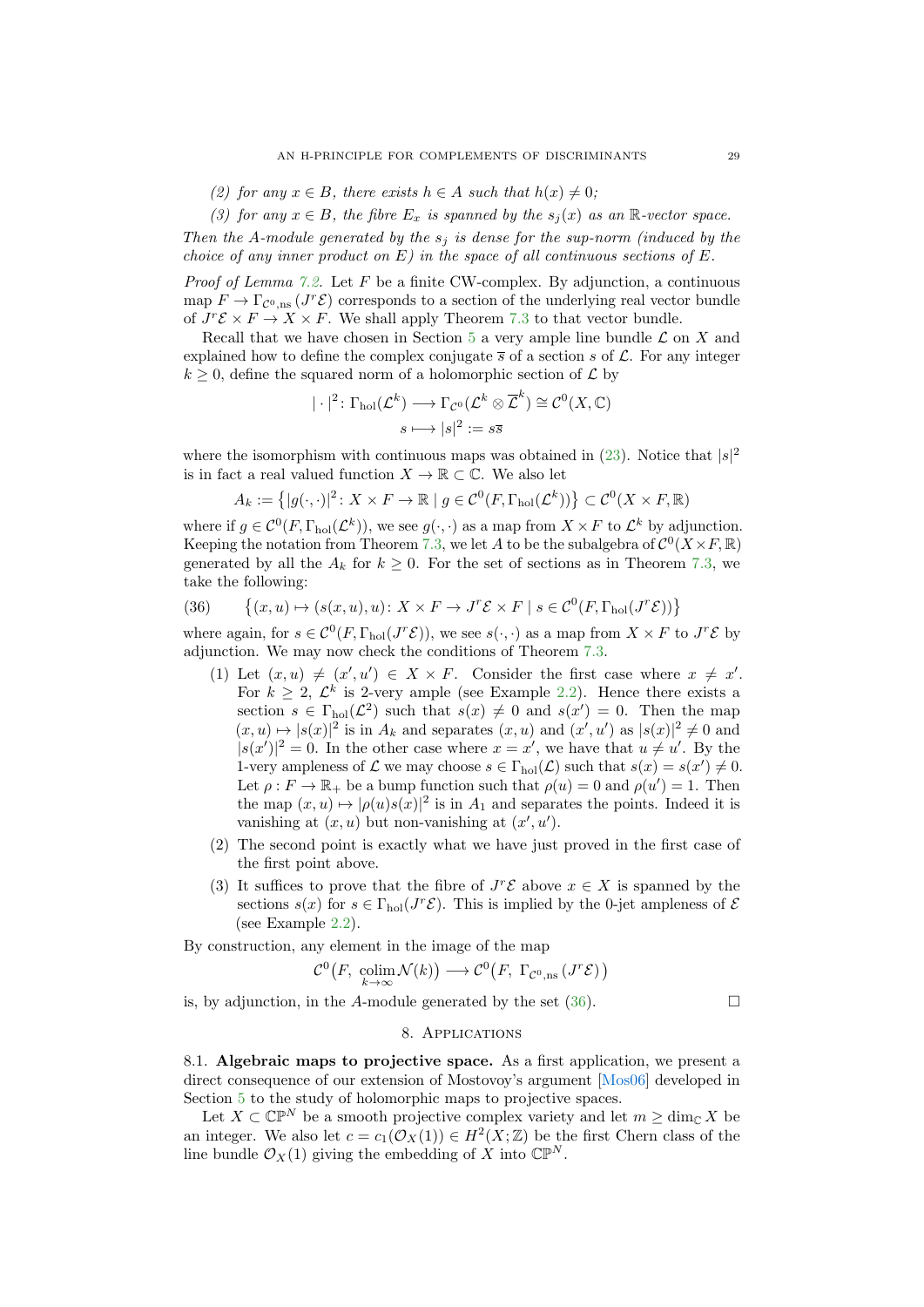<span id="page-29-1"></span>**Definition 8.1.** A holomorphic map  $f: X \to \mathbb{C}P^m$  is said to have *degree d* if

$$
f^*(c_1(\mathcal{O}_{\mathbb{CP}^1}(1))) = d \cdot c \in H^2(X; \mathbb{Z})
$$

where  $f^*: H^2(\mathbb{CP}^m; \mathbb{Z}) \to H^2(X; \mathbb{Z})$  is the morphism induced in cohomology and  $c_1$ denotes the first Chern class.

Our main theorem can then be used to prove the following result.

Theorem 8.2. The inclusion

$$
\operatorname{Hol}_d(X,\mathbb{CP}^m) \hookrightarrow \operatorname{Map}_d(X;\mathbb{CP}^m)
$$

of the space of holomorphic functions of degree d inside the space of all continuous maps of degree d induces an isomorphism in integral cohomology in the range of  $degrees * \leq d-2.$ 

Remark 8.3. This generalises results of Mostovoy about the spaces of holomorphic maps between projective spaces by allowing more general smooth projective varieties in the source. It should be noted however that Mostovoy's bound is better when  $X =$  $\mathbb{CP}^n$ . Indeed, in that case he proves that the map on homology is an isomorphism in the range of degrees  $* \leq (2m - 2n + 1)d - 1$ .

*Proof.* We apply Theorem [2.11](#page-5-0) with  $\mathcal{E} = \mathcal{O}_X(d)^{\oplus m+1}$ ,  $r = 0$ , and the Taylor condition being the zero section of  $J^0 \mathcal{E} = \mathcal{E} = \mathcal{O}_X(d)^{\oplus m+1}$ . The bound  $m \ge \dim_{\mathbb{C}} X$ shows that it is indeed an admissible Taylor condition. We obtain that the inclusion

$$
\Gamma_{hol}(\mathcal{O}_X(d)^{\oplus m+1} - \{0\}) \rightarrow \Gamma_{\mathcal{C}^0}(\mathcal{O}_X(d)^{\oplus m+1} - \{0\})
$$

induces an isomorphism in integral homology in the range of degrees  $* \leq d - 2$ . Indeed,  $\mathcal{O}_X(1)$  is very ample, i.e. 1-jet ample, hence  $\mathcal{O}_X(1) \oplus m+1$  is also 1-jet ample by [\[BDRS99,](#page-36-4) Proposition 2.1]. Taking the tensor power (see Example [2.2\)](#page-2-2) we see that  $\mathcal{O}_X(d)$  is d-jet ample. This implies that  $\mathcal{E} = \mathcal{O}_X(1)^{\oplus m+1} \otimes \mathcal{O}_X(d)$  is d-jet ample.

Taking the quotient by the action of  $\mathbb{C}^*$  on each fibre, we obtain fibre bundles:

$$
\mathbb{C}^* \longrightarrow \Gamma_{\text{hol}}\left(\mathcal{O}_X(d)^{\oplus m+1}-\{0\}\right)\right) \longrightarrow \Gamma_{\text{hol}}\left(\mathbb{P}(\mathcal{O}_X(d)^{\oplus m+1})\right)
$$

and

$$
\mathbb{C}^* \longrightarrow \Gamma_{\mathcal{C}^0} \left( \mathcal{O}_X(d)^{\oplus m+1} - \{0\} \right) \longrightarrow \Gamma_{\mathcal{C}^0} \left( \mathbb{P}(\mathcal{O}_X(d)^{\oplus m+1}) \right)
$$

where  $\mathbb{P}(-)$  denotes the associated projective bundle. Tensoring by a line bundle does not change the projective bundle, so  $\mathbb{P}(\mathcal{O}_X(d)^{\oplus m+1}) \cong \mathbb{P}(\mathcal{O}_X^{\oplus m+1}) \cong X \times \mathbb{C}\mathbb{P}^m$ is the trivial  $\mathbb{CP}^m$  bundle over X. Hence the section spaces are actually mapping spaces from X to  $\mathbb{CP}^m$ . A comparison of the Serre spectral sequences associated to the (once delooped) fibrations above finishes the proof.  $\Box$ 

8.2. Non-singular sections of line bundles. Our second application concerns the case of non-singular sections of line bundles, which was the starting motivation for this work. Here, a direct corollary of our main theorem reads as:

<span id="page-29-0"></span>**Corollary 8.4.** Let X be a smooth projective complex variety and  $\mathcal{L}$  be a very ample line bundle on it. Let  $d \geq 1$  be an integer. The jet map

$$
j^1\colon \Gamma_{\text{hol,ns}}\left(\mathcal{L}^d\right)\longrightarrow \Gamma_{\mathcal{C}^0,\text{ns}}\left(J^1\mathcal{L}^d\right)
$$

from non-singular holomorphic sections of  $\mathcal{L}^d$  to continuous never vanishing sections of  $J^1 \mathcal{L}^d$ , induces an isomorphism in homology in the range of degrees  $* \leq \frac{d-5}{2}$ .

Proof. It is a straightforward application of Theorem [2.11](#page-5-0) by taking the admissible Taylor condition  $\mathfrak T$  to be the zero section of  $J^1 \mathcal L^d$  and recalling from Example [2.2](#page-2-2) that if  $\mathcal L$  is very ample, then the tensor power  $\mathcal L^d$  is d-very ample.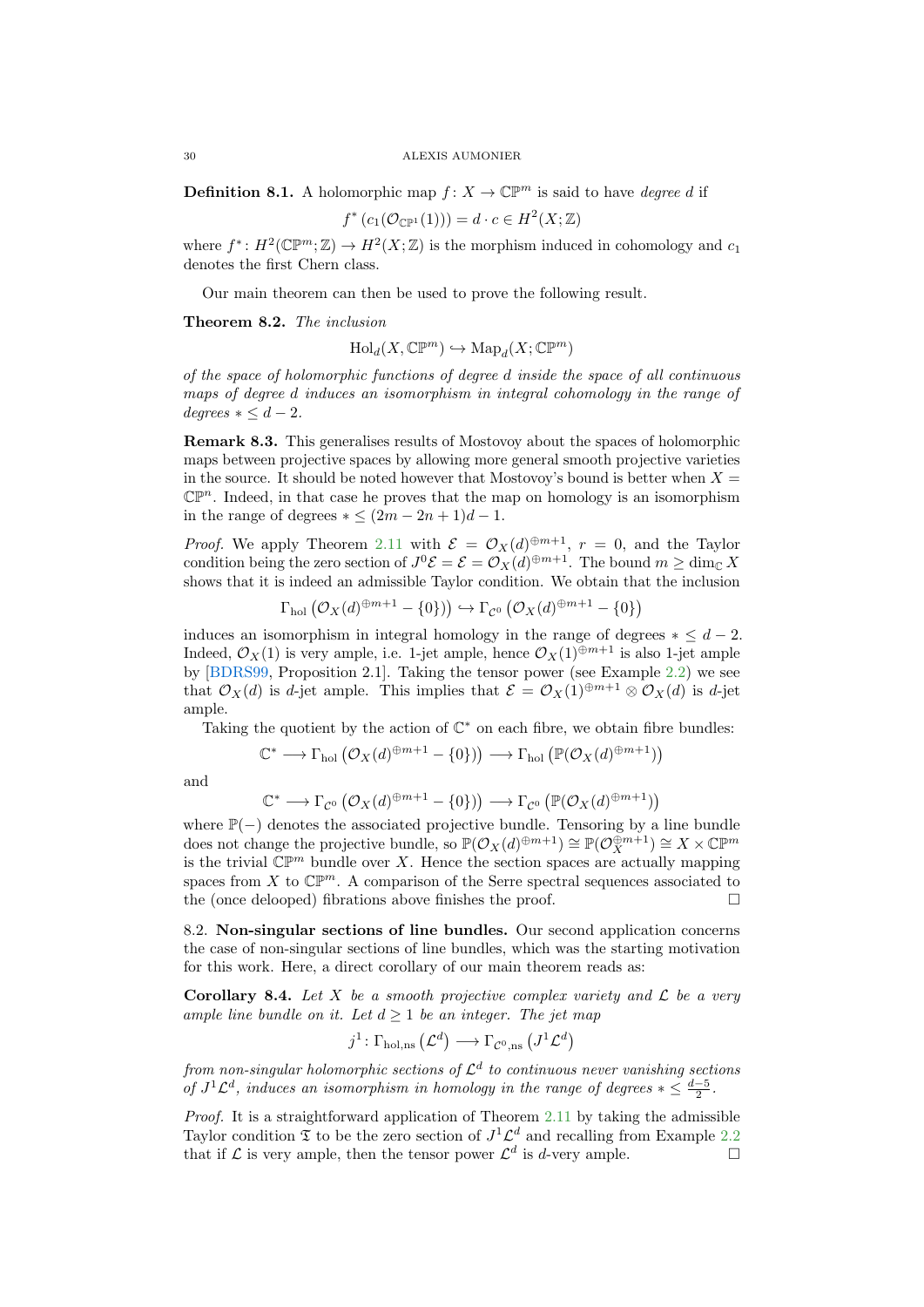<span id="page-30-2"></span>More interestingly, we can furthermore compute the stable rational cohomology. This agrees with a computation also made by Tommasi in [\[Tom\]](#page-37-2).

<span id="page-30-0"></span>**Theorem 8.5.** Let  $n = \dim_{\mathbb{C}} X$  be the complex dimension of X. For  $d \geq 1$ , there is a rational homotopy equivalence:

$$
\Gamma_{\mathcal{C}^0,\text{ns}}(J^1\mathcal{L}^d) \xrightarrow{\simeq_{\mathbb{Q}}} \prod_{i=1}^{2n+1} K(H_{i-1}(X;\mathbb{Q}),i).
$$

In particular, the rational cohomology of  $\Gamma_{\mathcal{C}^0,\text{ns}}(J^1\mathcal{L}^d)$  is given by the free commutative graded algebra

$$
\Lambda\left(H^{*-1}(X; \mathbb{Q})\right)
$$

on the cohomology of  $X$  shifted by one degree.

<span id="page-30-1"></span>Remark 8.6. This result implies in particular that the rational (co)homology of  $\Gamma_{hol,ns}(\mathcal{L}^d)$  stabilises as  $d \to \infty$ . As we will see below, the integral cohomology does not stabilise in general.

Remark 8.7. The stable cohomology only depends on the topology of X. This is in accordance with the analogies between topology and arithmetic and motivic statistics mentioned in the introduction. In both the results of Poonen and Vakil–Wood, the limit is expressed by a zeta function which only depends on X.

**Example 8.8.** For  $X = \mathbb{C}\mathbb{P}^n$  and  $\mathcal{L} = \mathcal{O}(1)$ , we find that the stable rational cohomology is the exterior algebra

$$
\Lambda_{\mathbb{Q}}(t_1,t_3,\ldots,t_{2n+1})
$$

where  $t_i$  is in degree i. This agrees with the result of Tommasi in [\[Tom14\]](#page-37-1).

*Proof of Theorem [8.5.](#page-30-0)* Recall that the non-singular sections of  $J^1 \mathcal{L}^d$  are precisely the never-vanishing ones. We denote by  $\text{Sph}(J^1\mathcal{L}^d) \to X$  the unit sphere bundle of the vector bundle  $J^1 \mathcal{L}^d$ . Choosing a Riemannian metric on  $J^1 \mathcal{L}^d$ , we may scale a never vanishing section to have norm equal to 1 in each fibre. We thus obtain a homotopy equivalence:

$$
\Gamma_{\mathcal{C}^0,\mathrm{ns}}\Big(J^1\mathcal{L}^d\Big) \stackrel{\simeq}{\longrightarrow} \Gamma_{\mathcal{C}^0}\Big(\mathrm{Sph}\left(J^1\mathcal{L}^d\right)\Big).
$$

We now rationalise the sphere bundle in the following sense. By [\[Lle85,](#page-36-10) Theorem 3.2], there is a fibration  $S^{2n+1}_{\mathbb{Q}} \to \text{Sph} (J^1 \mathcal{L}^d)_{\mathbb{Q}} \to X$  and a morphism of fibrations:



such that the map induced on the fibres  $S^{2n+1} \to S^{2n+1}_{\mathbb{Q}} \simeq K(\mathbb{Q}, 2n+1)$  is a rationalisation. The map  $\text{Sph}\left(J^1\mathcal{L}^d\right) \to \text{Sph}\left(J^1\mathcal{L}^d\right)_{\mathbb{Q}}$  induces a map

$$
\Gamma_{\mathcal{C}^0} \Big( \mathrm{Sph} \left( J^1 \mathcal{L}^d \right) \Big) \xrightarrow{\simeq_{\mathbb{Q}}} \Gamma_{\mathcal{C}^0} \Big( \mathrm{Sph} \left( J^1 \mathcal{L}^d \right)_{\mathbb{Q}} \Big)
$$

which is a rationalisation. (In general, one has to restrict to some path component. However both spaces are connected in our situation.) Now, oriented rational sphere bundles are classified by their Euler class (see e.g. [\[FHT01,](#page-36-11) II.15.b]). In our situation, the orientation is induced from the canonical one on the complex vector bundle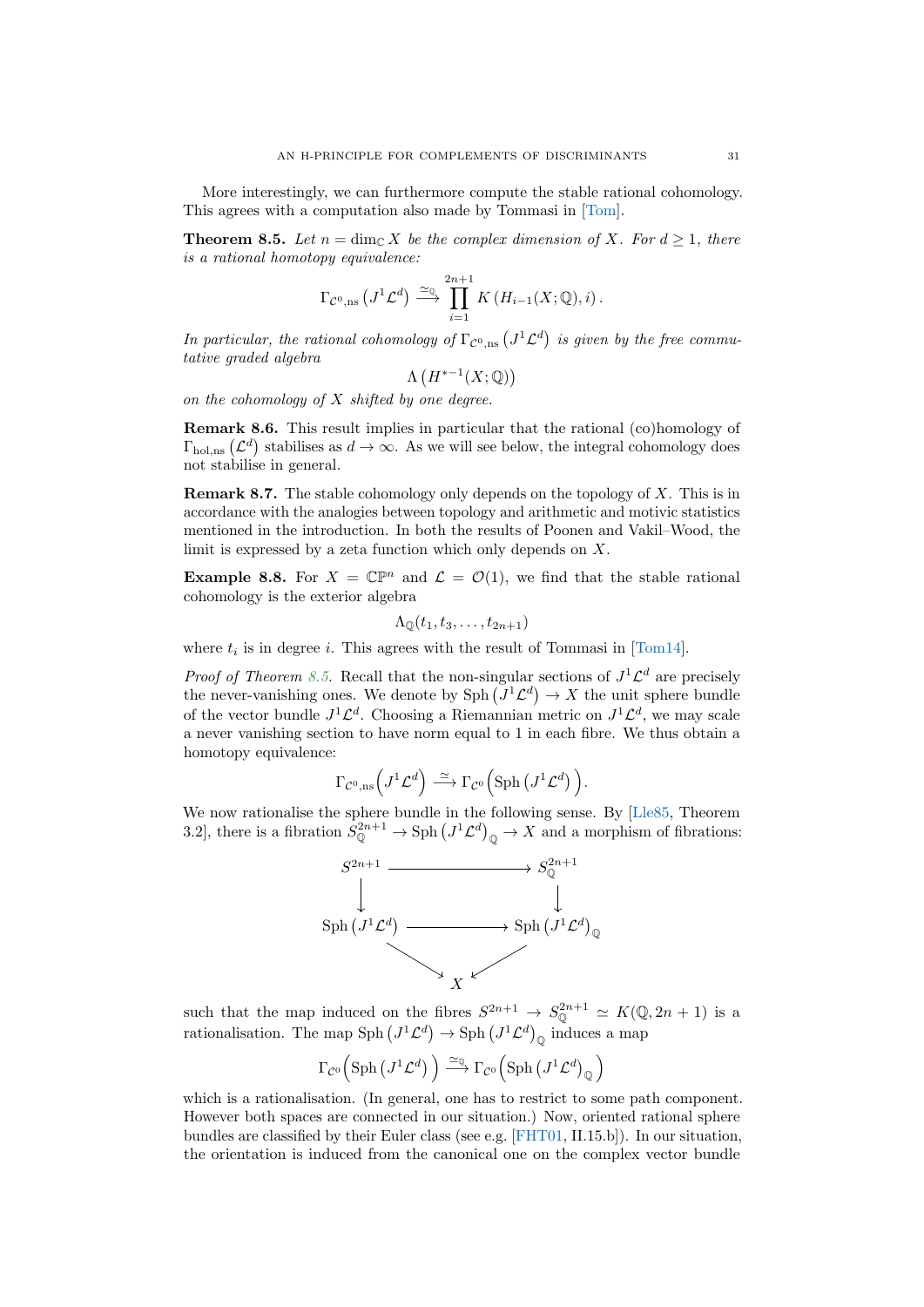$J^1 \mathcal{L}^d$  and the Euler class vanishes for dimensional reasons. It follows directly that  $\text{Sph}\left(J^1\mathcal{L}^d\right)_{\mathbb{Q}}\to X$  is a trivial bundle. Therefore

$$
\Gamma_{\mathcal{C}^0} \left( \text{Sph} \left( J^1 \mathcal{L}^d \right)_{\mathbb{Q}} \right) \cong \text{map}(X, K(\mathbb{Q}, 2n+1))
$$

where map( $-$ ,  $-$ ) denotes the space of continuous functions with its compact open topology. Finally, in [\[Tho56\]](#page-37-7) (see also [\[Hae82\]](#page-36-12) for an accessible reference), Thom proves that this mapping space is homotopy equivalent to a product of Eilenberg– MacLane spaces

$$
\operatorname{map}(X, K(\mathbb{Q}, 2n+1)) \simeq \prod_{i=0}^{2n+1} K\left(H^{2n+1-i}(X; \mathbb{Q}), i\right) \simeq \prod_{i=0}^{2n+1} K\left(H_{i-1}(X; \mathbb{Q}), i\right)
$$

where the last equivalence comes from Poincaré duality.

$$
\qquad \qquad \Box
$$

8.3. Integral homology and stability. In this section, we focus on the special case where  $X = \mathbb{CP}^1$  and  $\mathcal{L} = \mathcal{O}(1)$ . That is, we study the space

$$
U_d := \Gamma_{\text{hol},\text{ns}}\left(\mathbb{CP}^1, \mathcal{O}(d)\right)
$$

of non-singular homogeneous polynomials in two variables of degree d. From Corollary [8.4,](#page-29-0) we know that the jet map

$$
j^1: U_d \longrightarrow \Gamma_{\mathcal{C}^0,\text{ns}}(J^1\mathcal{O}(d))
$$

induces an isomorphism in integral homology in the range of degree  $*\leq \frac{d-5}{2}$ . We prove that the section space on the right-hand side does not depend on  $d \geq 1$ , hence that the integral homology of  $U_d$  stabilises.

**Theorem 8.9.** For  $d \geq 1$ , we have a homotopy equivalence

$$
\Gamma_{\mathcal{C}^0,\mathrm{ns}}\left(J^1\mathcal{O}_{\mathbb{CP}^1}(d)\right)\simeq \mathrm{map}(S^2,S^3).
$$

In particular

$$
H_*(U_d; \mathbb{Z}) \cong H_*(\mathrm{map}(S^2, S^3); \mathbb{Z})
$$

in the range of degrees  $*\leq \frac{d-5}{2}$ .

Remark 8.10. One may wonder how this reformulation helps in understanding the integral homology. Indeed, the homology of map $(S^2, S^3)$  is still quite complicated. We therefore would like to point out that the homotopy theory of mapping spaces has a rich history of results. (See e.g. [\[Smi11\]](#page-37-8) for a survey.)

Remark 8.11. In the next section, we will show that one cannot expect integral homological stability in general. The case  $X = \mathbb{CP}^1$  should be seen as a very particular phenomenon.

Proof. Recall from the proof of Theorem [8.5](#page-30-0) that we have to study continuous sections of the sphere bundle of the jet bundle:

$$
S^3 \longrightarrow \mathrm{Sph}(J^1\mathcal{O}_{\mathbb{CP}^1}(d)) \longrightarrow \mathbb{CP}^1.
$$

One sees that this bundle is classified by the second Stiefel–Whitney class of the jet bundle, i.e. the reduction modulo 2 of its first Chern class. Using that  $d \geq 1$ and [\[DRS00,](#page-36-9) Proposition 2.2], we obtain an isomorphism of vector bundles:

$$
J^1\mathcal{O}_{\mathbb{CP}^1}(d) \cong \mathcal{O}_{\mathbb{CP}^1}(d-1)^{\oplus 2}
$$

We compute the first Chern class to be

$$
c_1(J^1\mathcal{O}_{\mathbb{CP}^1}(d)) = c_1(\mathcal{O}_{\mathbb{CP}^1}(d-1)^{\oplus 2}) = 2c_1(\mathcal{O}_{\mathbb{CP}^1}(d-1))
$$

so its reduction modulo 2 vanishes regardless of  $d$ . As the sphere bundle was classified by this class, this shows that it is trivial. Therefore:

$$
\Gamma_{\mathcal{C}^0,\text{ns}}\left(J^1\mathcal{O}_{\mathbb{CP}^1}(d)\right) \simeq \Gamma_{\mathcal{C}^0}\left(\text{Sph}(J^1\mathcal{O}_{\mathbb{CP}^1}(d))\right) \simeq \text{map}(S^2, S^3). \square
$$

.

<span id="page-31-0"></span>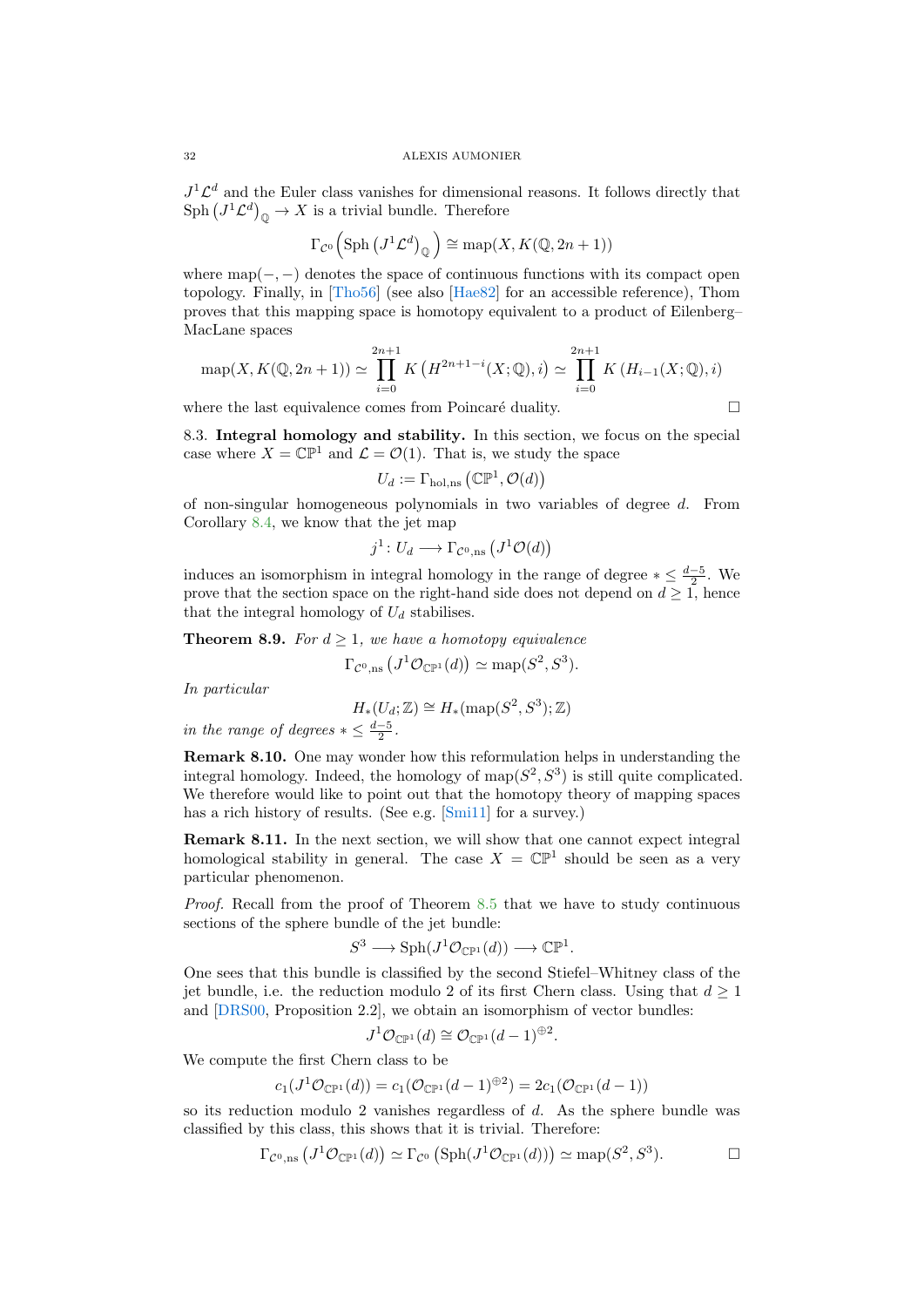<span id="page-32-2"></span>8.4. Integral homology and non-stability. As we indicated in Remark [8.6,](#page-30-1) the rational cohomology groups of the spaces  $\Gamma_{hol,ns}(\mathcal{L}^d)$  stabilise. That is, for a fixed  $i \geq 0$ , the *i*-th rational cohomology group is independent of d as long as  $i \leq \frac{d-5}{2}$ . In this section, to contrast with the very special case of the previous one, we show that one cannot expect integral stability in general.

Let us fix some notation for the remainder of this section:  $d \geq 1$  is an integer,  $\mathcal{L}$  is a very ample line bundle on a smooth projective complex variety X and  $n = \dim_{\mathbb{C}} X$ is the complex dimension of  $X$ . As we will only be considering spaces of continuous sections, we will use  $\Gamma$  as a shorthand for  $\Gamma_{\mathcal{C}^0}$ .

The main result of this section is Theorem [8.13](#page-32-0) below. To show its computational potential, we will show the following:

<span id="page-32-1"></span>**Proposition 8.12.** Let  $d > 9$  be an integer. We have:

$$
H_2(\Gamma_{\text{hol},\text{ns}}(\mathbb{CP}^2,\mathcal{O}(d));\mathbb{Z}/2) \cong \begin{cases} \mathbb{Z}/2 & d \equiv 0 \mod 2\\ 0 & d \equiv 1 \mod 2. \end{cases}
$$

Furthermore, the same result holds for the quotient  $\Gamma_{hol,ns}(\mathbb{CP}^2, \mathcal{O}(d))/\mathbb{C}^*$ .

8.4.1. A comparison map. As stated in Corollary [8.4,](#page-29-0) we are reduced to studying the homotopy type of the space of continuous sections of the sphere bundle  $\text{Sph}(J^1\mathcal{L}^d)$ . Even though this is a purely homotopy theoretic problem, its resolution is quite hard. We will therefore "linearise it" in the homotopical sense using spectra. This is made precise in the following result:

<span id="page-32-0"></span>**Theorem 8.13.** Let TX be the tangent bundle of X, and let  $X^{J^1\mathcal{L}^d - TX}$  denote the Thom spectrum of the virtual bundle  $J^1 \mathcal{L}^d - TX$  of rank 2. There is a 2n-connected map:

$$
\Gamma(\text{Sph}(J^1\mathcal{L}^d)) \longrightarrow \Omega^{\infty+1}X^{J^1\mathcal{L}^d - TX}.
$$

Our proof uses very lightly the theory of parametrised pointed spaces/spectra and is written using  $\infty$ -categories. We feel that the latter choice helps in conveying the main ideas more clearly. The unfamiliar reader is encouraged to think of bundles of pointed spaces/spectra, whilst resting assured that there exists a theory which renders all statements made here literally true. An encyclopedic reference is [\[MS06\]](#page-36-13). As we shall only use basic adjunctions and Costenoble–Waner duality, we suggest to simply look at  $[CDH^+21, Section 4.4]$  for the complete proofs.

We denote respectively by  $S_*$  and  $Sp$  the  $\infty$ -categories of pointed spaces and spectra. Likewise, we let  $S_{*/X} = \text{Fun}(X, S_*)$  and  $\text{Sp}_{/X} = \text{Fun}(X, \text{Sp})$  be the  $\infty$ categories of parametrised pointed spaces/spectra over  $X$ . (In the definitions,  $X$  is seen as an  $\infty$ -groupoid.) We let  $r: X \to *$  be the unique map to the point. We will use the following three standard functors:

| the restriction functor: | $r^* \colon \mathsf{S}_* \longrightarrow \mathsf{S}_{*_{/X}},$ |
|--------------------------|----------------------------------------------------------------|
| its right adjoint:       | $r_*: S_{*_{/X}} \longrightarrow S_*$                          |
| its left adjoint:        | $r_! \colon S_{*,x} \longrightarrow S_{*}.$                    |

The right and left adjoint are given respectively by right and left Kan extensions. In other words,  $r_*$  takes the limit of a functor  $F \in \mathsf{S}_{\ast/\mathsf{Y}} = \mathsf{Fun}(X,\mathsf{S}_{\ast})$ , whilst r takes its colimit. We will also use the analogous functors in the case of parametrised spectra with the same notation. It will be clear from the context which one we are using. The crucial fact for us is that for any bundle  $Y \to X$  equipped with a section s (this gives the data of a *pointed* space over X),  $r_*(Y)$  is the path component of s in the section space.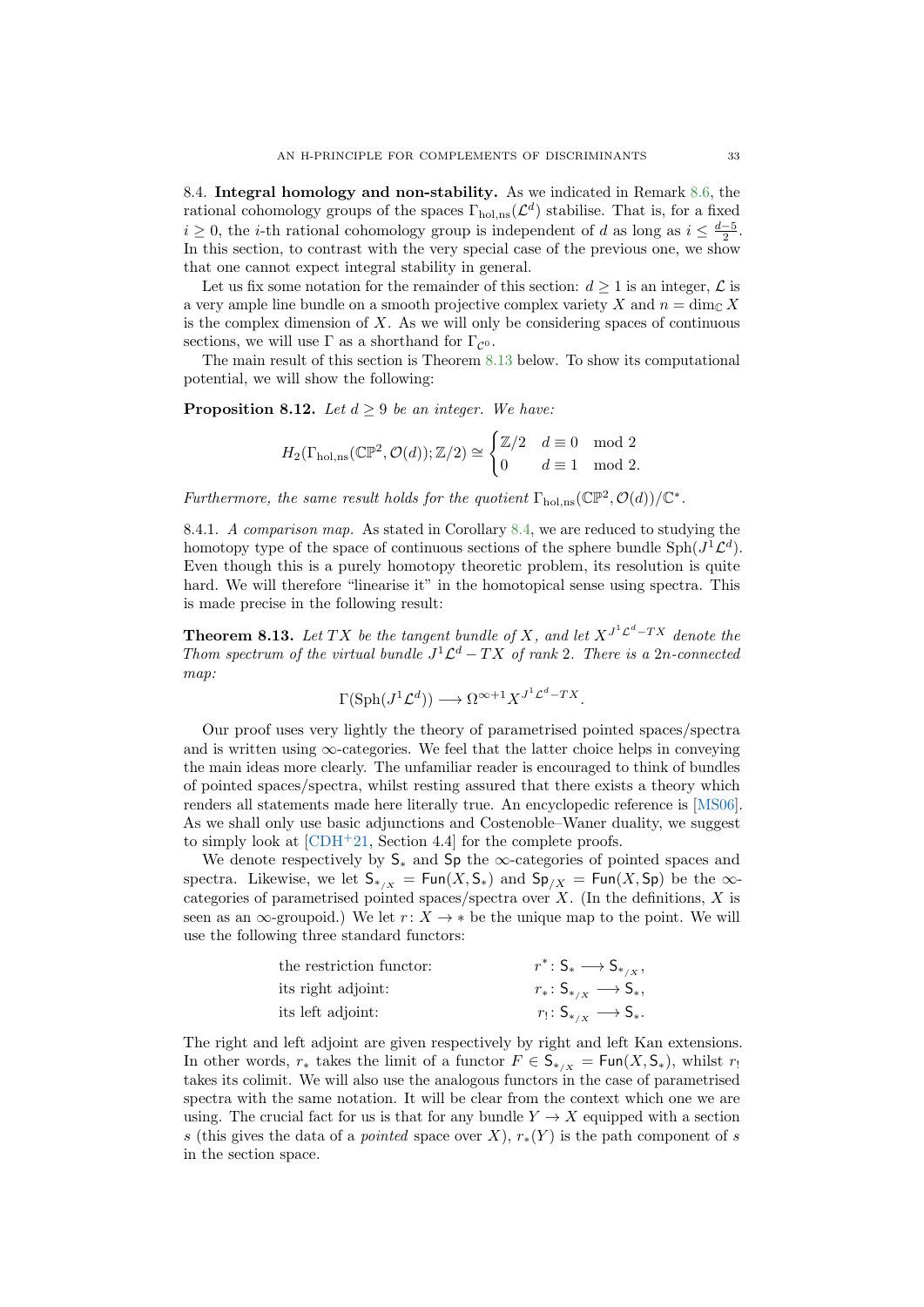As a last piece of notation, we will use  $\Sigma^\infty_{/X}$  +  $\Omega^\infty_{/X}$  to denote the infinite suspension/loop space adjunction between parametrised pointed spaces and spectra, and use  $\Sigma^{\infty} \dashv \Omega^{\infty}$  to denote the usual adjunction in the unparametrised setting.

On our way to the proof of Theorem [8.13,](#page-32-0) we first make some formal observations. Loosely speaking, we would like to say that the section space of a fibrewise infinite loop space is the infinite loop space of the "section spectrum". This is made precise in the lemma below.

<span id="page-33-0"></span>**Lemma 8.14.** Let  $Y \in \mathsf{S}_{\ast}$  be a parametrised space over X. We have a natural equivalence of pointed spaces:

$$
\Omega^{\infty} r_*(\Sigma^{\infty}_{/X} Y) \simeq r_*(\Omega^{\infty}_{/X} \Sigma^{\infty}_{/X} Y).
$$

*Proof.* We use the Yoneda lemma and the adjunction  $r^* \dashv r_*$ . Let  $Z \in \mathsf{S}_*$  be a pointed space. We have:

$$
\begin{aligned} \operatorname{map}_{\mathsf{S}_{*}}(Z,\Omega^{\infty} r_{*}(\Sigma_{/X}^{\infty} Y)) &\simeq \operatorname{map}_{\mathsf{Sp}}(\Sigma^{\infty}, r_{*}(\Sigma_{/X}^{\infty} Y)) \\ &\simeq \operatorname{map}_{\mathsf{Sp}_{/X}}(r^{*} \Sigma^{\infty} Z, \Sigma_{/X}^{\infty} Y) \\ &\simeq \operatorname{map}_{\mathsf{Sp}_{/X}}(\Sigma_{/X}^{\infty} r^{*} Z, \Sigma_{/X}^{\infty} Y) \\ &\simeq \operatorname{map}_{\mathsf{S}_{*}/X}(r^{*} Z, \Omega_{/X}^{\infty} \Sigma_{/X}^{\infty} Y) \\ &\simeq \operatorname{map}_{\mathsf{S}_{*}}(Z, r_{*}(\Omega_{/X}^{\infty} \Sigma_{/X}^{\infty} Y)). \end{aligned}
$$

Almost all manipulations follow from the standard adjunctions. The third equivalence uses the fact that  $r^* \Sigma^{\infty} Z$  is the trivial parametrised spectrum with fibre  $\Sigma^{\infty}Z$ , hence is equivalent to  $\Sigma^{\infty}_{/X}r$  $*Z$ .

We will need two more facts before proving Theorem [8.13.](#page-32-0) The first one is the following simple observation. If  $V \to X$  is a vector bundle such that its associated sphere bundle  $Sph(V) \rightarrow X$  has a section s, then we may take the fibrewise infinite suspension  $\sum_{i=1}^{\infty} Sph(V) \in Sp_{/X}$  using s to give a basepoint in each fibre. On the other hand, we could have taken the fibrewise one-point compactification and then suspend using the added point at infinity as a basepoint in each fibre. Up to a suspension, these are the same parametrised spectra.

<span id="page-33-1"></span>**Lemma 8.15.** Let  $V \rightarrow X$  be a vector bundle with a non-vanishing section, and let  $\mathrm{Sph}(V) \rightarrow X$  be its associated sphere bundle. Let  $\mathbb{S}^V_X$  denote the fibrewise infinite suspension of the fibrewise one-point compactification of  $V$  (using the point at infinity as the basepoint in each fibre). Then:

$$
\Sigma^\infty_{/X} \mathrm{Sph}(V) \simeq \Omega_X \mathbb{S}^V_X
$$

where  $\Omega_X$  denotes the desuspension in the category  $\mathsf{Sp}_{/X}$ .

*Proof.* Let us scale a non-vanishing section s of  $V$  to that it has image in the sphere bundle. We write  $D(V) \subset V$  for the unit disc bundle of V which we point using s, and  $V^+$  for the fibrewise one-point compactification. We obtain the lemma by applying the fibrewise infinite suspension  $\Sigma^\infty_{/X}$  to the cofibre sequence  $\mathrm{Sph}(V) \to \mathrm{D}(V) \to V^+$ of parametrised pointed spaces over X.

Recall that the ∞-category  $Sp_{/X}$  is symmetric monoidal, with monoidal unit  $\mathbb{S}_X := r^*(\mathbb{S})$ . (Here, and everywhere else, S denotes the sphere spectrum.) The usefulness of the whole machinery set up so far is contained in the following result. A classical reference is [\[MS06,](#page-36-13) Chapter 18]. In the language of  $\infty$ -categories, one may read the paragraph below Remark 4.4.16 in  $[CDH^+21]$ .

<span id="page-33-2"></span>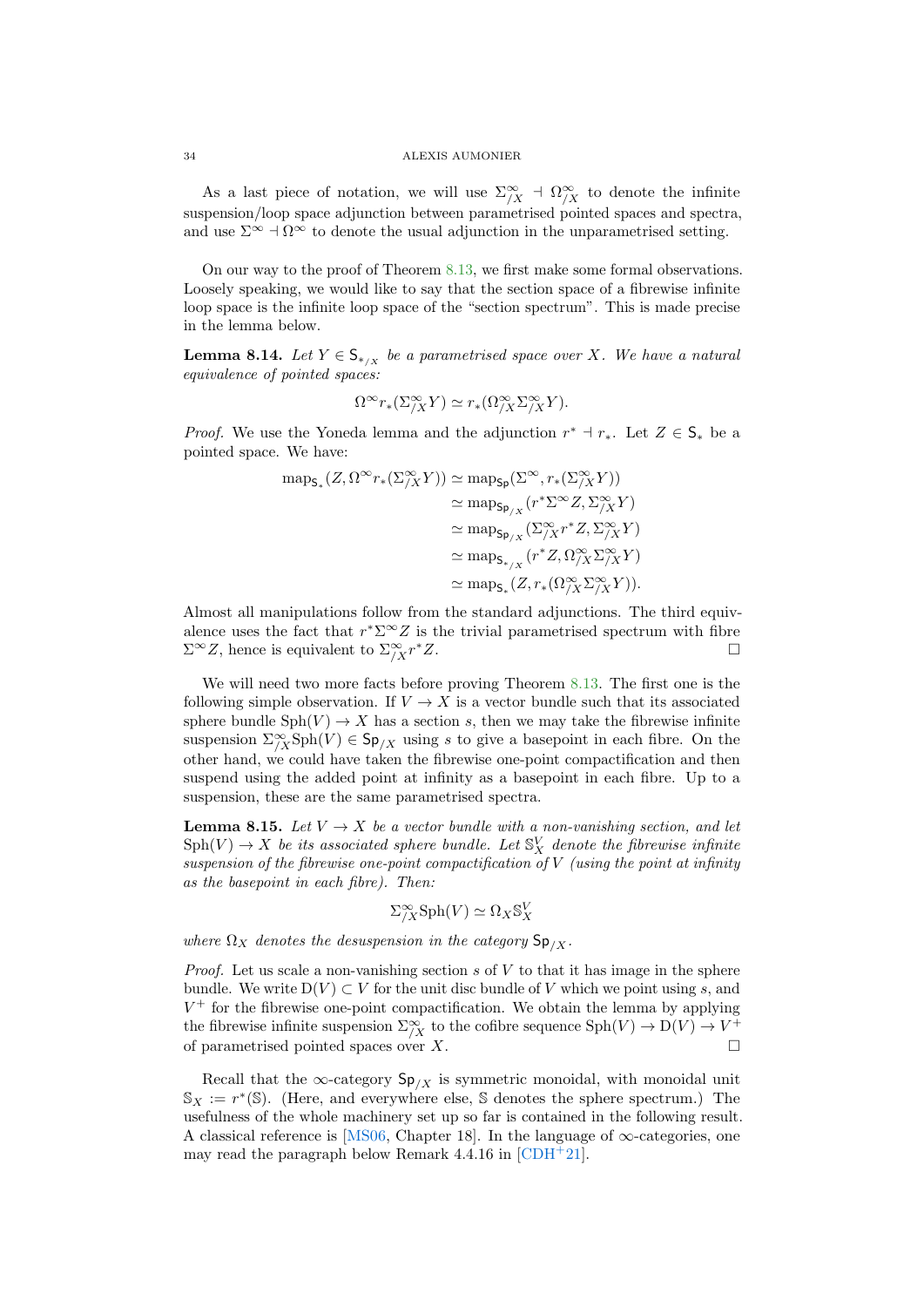<span id="page-34-0"></span>Lemma 8.16 (Costenoble–Waner duality). The Costenoble–Waner dualising spectrum of X is  $\mathbb{S}_{X}^{-TX}$ , the spherical fibration associated to the stable normal bundle of X. That is, we have an equivalence of functors:

$$
r_*(-) \simeq r_!(- \otimes_{\mathbb{S}_X} \mathbb{S}_X^{-TX}).
$$

We are now ready to prove the result announced at the beginning of this section.

Proof of Theorem [8.13.](#page-32-0) We start by choosing once and for all a section s of the sphere bundle  $\text{Sph}(J^1\mathcal{L}^d)$ , which provides us with a basepoint in every fibre. We may therefore apply the free infinite loop space functor  $Q = \Omega^{\infty} \Sigma^{\infty} \colon \mathsf{S}_{*} \to \mathsf{S}_{*}$ fibrewise and obtain the following diagram of fibrations:



It is a standard fact that the map  $S^{2n+1} \to \Omega^{\infty} \Sigma^{\infty} S^{2n+1}$  is  $(4n+1)$ -connected. Hence, on section spaces, the map

$$
\Gamma(\mathrm{Sph}(J^1\mathcal{L}^d)) \to \Gamma(\Omega^\infty_{/X} \Sigma^\infty_{/X} \mathrm{Sph}(J^1\mathcal{L}^d))
$$

is 2n-connected. (Notice that both spaces are connected, so the choice of s was immaterial.) Using Lemma [8.14,](#page-33-0) we obtain:

$$
\Gamma(\Omega^\infty_{/X} \Sigma^\infty_{/X} \mathrm{Sph}(J^1 \mathcal{L}^d)) \simeq r_*(\Omega^\infty_{/X} \Sigma^\infty_{/X} \mathrm{Sph}(J^1 \mathcal{L}^d)) \simeq \Omega^\infty r_*(\Sigma^\infty_{/X} \mathrm{Sph}(J^1 \mathcal{L}^d)).
$$

We now make the purely formal following computation:

$$
r_{*}(\Sigma_{/X}^{\infty} \text{Sph}(J^{1} \mathcal{L}^{d})) \simeq r_{!}(\Sigma_{/X}^{\infty} \text{Sph}(J^{1} \mathcal{L}^{d}) \otimes_{\mathbb{S}_{X}} \mathbb{S}_{X}^{-TX})
$$
  
\n
$$
\simeq r_{!}(\Omega_{X} \mathbb{S}_{X}^{J^{1} \mathcal{L}^{d}} \otimes_{\mathbb{S}_{X}} \mathbb{S}_{X}^{-TX})
$$
  
\n
$$
\simeq r_{!}(\Omega_{X} \mathbb{S}_{X}^{J^{1} \mathcal{L}^{d}} - TX)
$$
  
\n
$$
\simeq \Omega r_{!}(\mathbb{S}_{X}^{J^{1} \mathcal{L}^{d}} - TX)
$$
  
\n
$$
\simeq \Omega X^{J^{1} \mathcal{L}^{d}} - TX
$$

where we used Lemma [8.16](#page-34-0) for the first equivalence, Lemma [8.15](#page-33-1) for the second, and recognised that the value of  $r_1$  on a spherical fibration is the associated Thom spectrum. Summing up, we get the result.

 $\Box$ 

8.4.2. An example when  $X = \mathbb{CP}^2$ . To show how Theorem [8.13](#page-32-0) can be applied in practice, we use it to prove Proposition [8.12.](#page-32-1) We hope that this will convince the reader of the computational power of homotopy theoretic methods to study spaces of algebraic sections.

Following Theorem [8.13,](#page-32-0) we should investigate  $\Omega^{\infty+1} X^{J^1 \mathcal{L}^d - TX}$  when  $X = \mathbb{C} \mathbb{P}^2$ and  $\mathcal{L} = \mathcal{O}(1)$ . Because  $J^1 \mathcal{L}^d - TX$  is of rank 2, the spectrum  $\Omega X^{J^2 \mathcal{L}^d - TX}$  is 1-connective and the bottom homotopy group is  $\pi_1 \cong \mathbb{Z}$  by Hurewicz theorem. We consider the fibration

$$
F \longrightarrow \Omega^{\infty+1} X^{J^1 \mathcal{L}^d - TX} \longrightarrow S^1
$$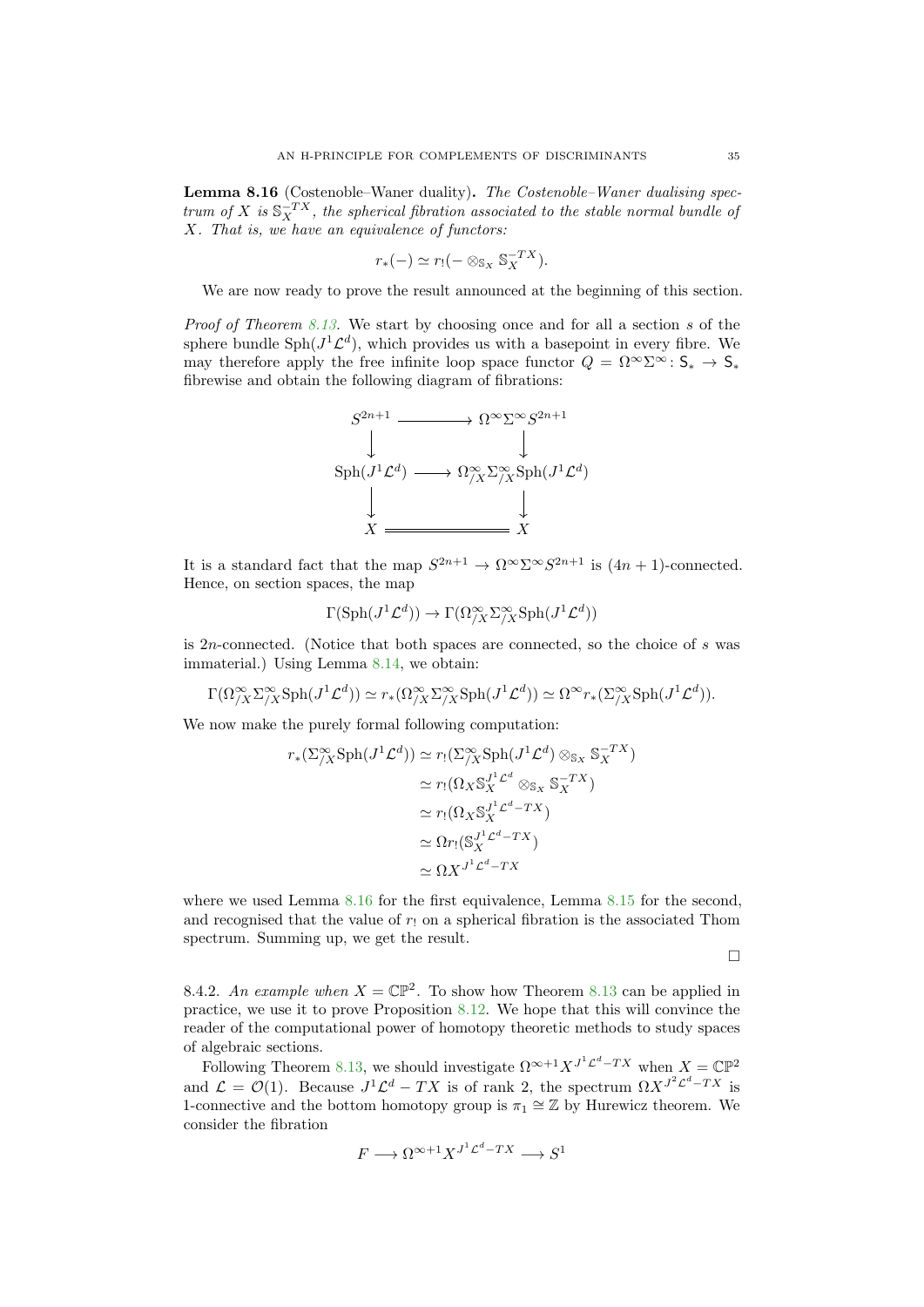<span id="page-35-0"></span>where  $F$  is the homotopy fibre of the right-most map, which is taken to induce an isomorphism on  $\pi_1$ . A generator of  $\pi_1(\Omega^{\infty+1}X^{J^1\mathcal{L}^d-TX}) \cong \mathbb{Z}$  gives a section of that fibration, and we obtain:

$$
\Omega^{\infty+1} X^{J^1 \mathcal{L}^d - TX} \simeq S^1 \times F.
$$

In particular, F is 2-connective with  $\pi_2(F) \cong \pi_2(\Omega^{\infty+1} X^{J^1 \mathcal{L}^d - TX})$ . By Hurewicz theorem and the universal coefficient theorem,  $H_2(F;\mathbb{Z}/2) \cong H_2(F;\mathbb{Z}) \otimes \mathbb{Z}/2 \cong$  $\pi_2(F) \otimes \mathbb{Z}/2$ . We thus wish to compute  $\pi_2(\Omega^{\infty+1} X^{J^1 \mathcal{L}^d - TX})$ , which we will do using the Adams spectral sequence at the prime 2:

$$
E_2^{s,t} = \text{Ext}_{\mathcal{A}}^{s,t} \left( H^*(X^{J^1 \mathcal{L}^d - TX}; \mathbb{Z}/2), \mathbb{Z}/2 \right) \implies \pi_*(X^{J^1 \mathcal{L}^d - TX})_2^{\wedge}.
$$

(Hence we will only compute the 2-completed group, but this will be enough for our purposes.) The  $E_2$ -page is computed by knowing the cohomology  $H^*(X^{J^1 \mathcal{L}^d - T X}; \mathbb{Z}/2)$ as an algebra over the mod 2 Steenrod algebra A. (See [\[BC18,](#page-36-15) Section 3.3] for a very readable introduction.) If U denotes the Thom class of  $J^1\mathcal{L}^d - TX$ , the classes in the cohomology of the Thom spectrum  $X^{J^1 \mathcal{L}^d - TX}$  are given via the Thom isomorphism as  $yU$  where  $y \in H^*(X;\mathbb{Z}/2)$ . At the prime 2, the Steenrod squares can then be computed from the formula:

$$
\mathrm{Sq}^k(yU) = \sum_{i+j=k} \mathrm{Sq}^i(y)\mathrm{Sq}^j(U) = \sum_{i+j=k} \mathrm{Sq}^i(y)w_jU
$$

where  $w_j$  is the j-th Stiefel–Whitney class of  $J^1 \mathcal{L}^d - TX$ . In our case, writing  $\mathbb{Z}/2[x]/(\mathbb{Z}^3)$  for the cohomology ring of  $X = \mathbb{CP}^2$ , the total Stiefel–Whitney class is given by:

$$
w(J1 \mathcal{L}d - TX) = \begin{cases} 1 & d \equiv 0 \mod 2 \\ 1 + x & d \equiv 1 \mod 2. \end{cases}
$$

We used the handy tool  $[CC]$  to compute the  $E_2$ -page for us, and obtained the following:



Following the established convention, we use the Adams grading: the horizontal axis is indexed by  $t - s$ , the vertical one by s. Every dot represents a copy of  $\mathbb{Z}/2$ . The vertical lines represent multiplication by  $h_0 \in \text{Ext}^{1,1}_{\mathcal{A}}(\mathbb{Z}/2,\mathbb{Z}/2)$ . We suggest to the unfamiliar reader to look at [\[BC18,](#page-36-15) Section 4.3] for more explanations.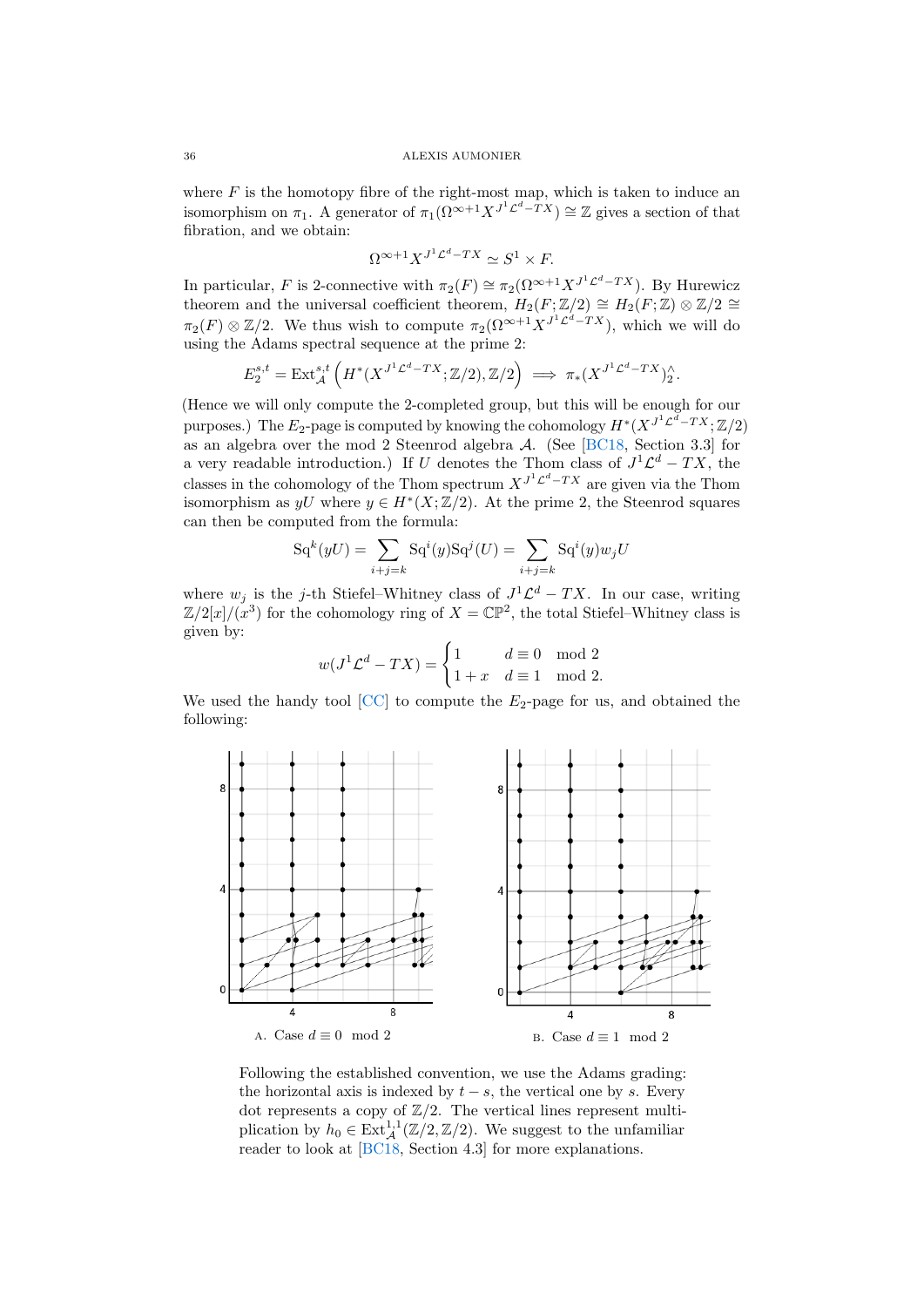<span id="page-36-17"></span>From this, standard arguments about differentials (see e.g. [\[BC18,](#page-36-15) Section 4.8]) show that

$$
\pi_3(X^{J^1 \mathcal{L}^d - TX})_2^{\wedge} \cong \begin{cases} \mathbb{Z}/2 & d \equiv 0 \mod 2 \\ 0 & d \equiv 1 \mod 2. \end{cases}
$$

Therefore

$$
H_2(F; \mathbb{Z}/2) \cong \pi_2(F) \otimes \mathbb{Z}/2 \cong \pi_3(X^{J^1 \mathcal{L}^d - TX}) \otimes \mathbb{Z}/2 \cong \begin{cases} \mathbb{Z}/2 & d \equiv 0 \mod 2\\ 0 & d \equiv 1 \mod 2. \end{cases}
$$

Using Künneth theorem, we obtain:

$$
H_2(\Omega^{\infty+1}X^{J^1\mathcal{L}^d - TX}; \mathbb{Z}/2) \cong H_2(S^1 \times F; \mathbb{Z}/2) \cong H_2(F; \mathbb{Z}/2)
$$

which finishes the proof of Proposition [8.12.](#page-32-1)

#### **REFERENCES**

- <span id="page-36-0"></span>[Ban20] Ishan Banerjee. Stable Cohomology of Discriminant Complements for an algebraic curve. arXiv:2010.14644 [math], October 2020. arXiv: 2010.14644. [2](#page-1-0)
- <span id="page-36-15"></span>[BC18] Agnes Beaudry and Jonathan A. Campbell. A Guide for Computing Stable Homotopy Groups. Contemporary Mathematics, 718:89–136, 2018. arXiv: 1801.07530. [36,](#page-35-0) [37](#page-36-17)
- <span id="page-36-6"></span>[BCR98] Jacek Bochnak, Michel Coste, and Marie-Francoise Roy. Real Algebraic Geometry. Ergebnisse der Mathematik und ihrer Grenzgebiete. 3. Folge / A Series of Modern Surveys in Mathematics. Springer-Verlag, Berlin Heidelberg, 1998. [4,](#page-3-3) [5,](#page-4-3) [15](#page-14-2)
- <span id="page-36-4"></span>[BDRS99] Mauro C. Beltrametti, Sandra Di Rocco, and Andrew J. Sommese. On generation of jets for vector bundles. Revista Matemática Complutense, 12(1):27-44, 1999. [3,](#page-2-3) [30](#page-29-1)
- <span id="page-36-2"></span>[BH19] Margaret Bilu and Sean Howe. Motivic Euler products in motivic statistics. arXiv:1910.05207 [math], October 2019. arXiv: 1910.05207. [2](#page-1-0)
- <span id="page-36-3"></span>[Bre97] Glen E. Bredon. Sheaf Theory. Graduate Texts in Mathematics. Springer-Verlag, New York, 2 edition, 1997. [3,](#page-2-3) [11,](#page-10-3) [24,](#page-23-1) [25](#page-24-3)

<span id="page-36-16"></span>[CC] Hood Chatham and Dexter Chua. The Spectral Sequences Project. [36](#page-35-0)

- <span id="page-36-14"></span>[CDH+21] Baptiste Calm`es, Emanuele Dotto, Yonatan Harpaz, Fabian Hebestreit, Markus Land, Kristian Moi, Denis Nardin, Thomas Nikolaus, and Wolfgang Steimle. Hermitian Ktheory for stable  $\in$  infty\$-categories I: Foundations.  $arXiv:2009.07223$  [math], March 2021. arXiv: 2009.07223. [33,](#page-32-2) [34](#page-33-2)
- <span id="page-36-9"></span>[DRS00] Sandra Di Rocco and Andrew J. Sommese. Line bundles for which a projectivized jet bundle is a product. Proceedings of the American Mathematical Society, 129(6):1659– 1663, December 2000. [19,](#page-18-4) [32](#page-31-0)
- <span id="page-36-11"></span>[FHT01] Yves Felix, Steve Halperin, and Jean-Claude Thomas. Rational Homotopy Theory. Graduate Texts in Mathematics. Springer-Verlag, New York, 2001. [31](#page-30-2)
- <span id="page-36-5"></span>[Gro67] Alexander Grothendieck. Éléments de géométrie algébrique : IV. Étude locale des schémas et des morphismes de schémas, Quatrième partie. Publications Mathématiques de l'IHÉS, [3](#page-2-3)2:5–361, 1967, 3
- <span id="page-36-12"></span>[Hae82] André Haefliger. Rational Homotopy of the Space of Sections of a Nilpotent Bundle. Transactions of the American Mathematical Society, 273(2):609–620, 1982. Publisher: American Mathematical Society. [32](#page-31-0)
- <span id="page-36-10"></span>[Lle85] Irene Llerena. Localization of fibrations with nilpotent fibre. Mathematische Zeitschrift, 188(3):397–410, September 1985. [31](#page-30-2)
- <span id="page-36-7"></span>[Mos06] Jacob Mostovoy. Spaces of rational maps and the Stone–Weierstrass theorem. Topology,  $45(2):281 - 293, 2006, 6, 19, 28, 29$  $45(2):281 - 293, 2006, 6, 19, 28, 29$  $45(2):281 - 293, 2006, 6, 19, 28, 29$  $45(2):281 - 293, 2006, 6, 19, 28, 29$  $45(2):281 - 293, 2006, 6, 19, 28, 29$  $45(2):281 - 293, 2006, 6, 19, 28, 29$  $45(2):281 - 293, 2006, 6, 19, 28, 29$  $45(2):281 - 293, 2006, 6, 19, 28, 29$
- <span id="page-36-8"></span>[Mos12] Jacob Mostovy. Truncated simplicial resolutions and spaces of rational maps. The Quarterly Journal of Mathematics, 63(1):181–187, March 2012. Publisher: Oxford Academic. [7,](#page-6-2) [21](#page-20-2)
- <span id="page-36-13"></span>[MS06] J. May and J. Sigurdsson. Parametrized Homotopy Theory, volume 132 of Mathematical Surveys and Monographs. American Mathematical Society, Providence, Rhode Island, December 2006. [33,](#page-32-2) [34](#page-33-2)
- <span id="page-36-1"></span>[Poo04] Bjorn Poonen. Bertini theorems over finite fields. Annals of Mathematics, 160(3):1099– 1127, November 2004. [2](#page-1-0)